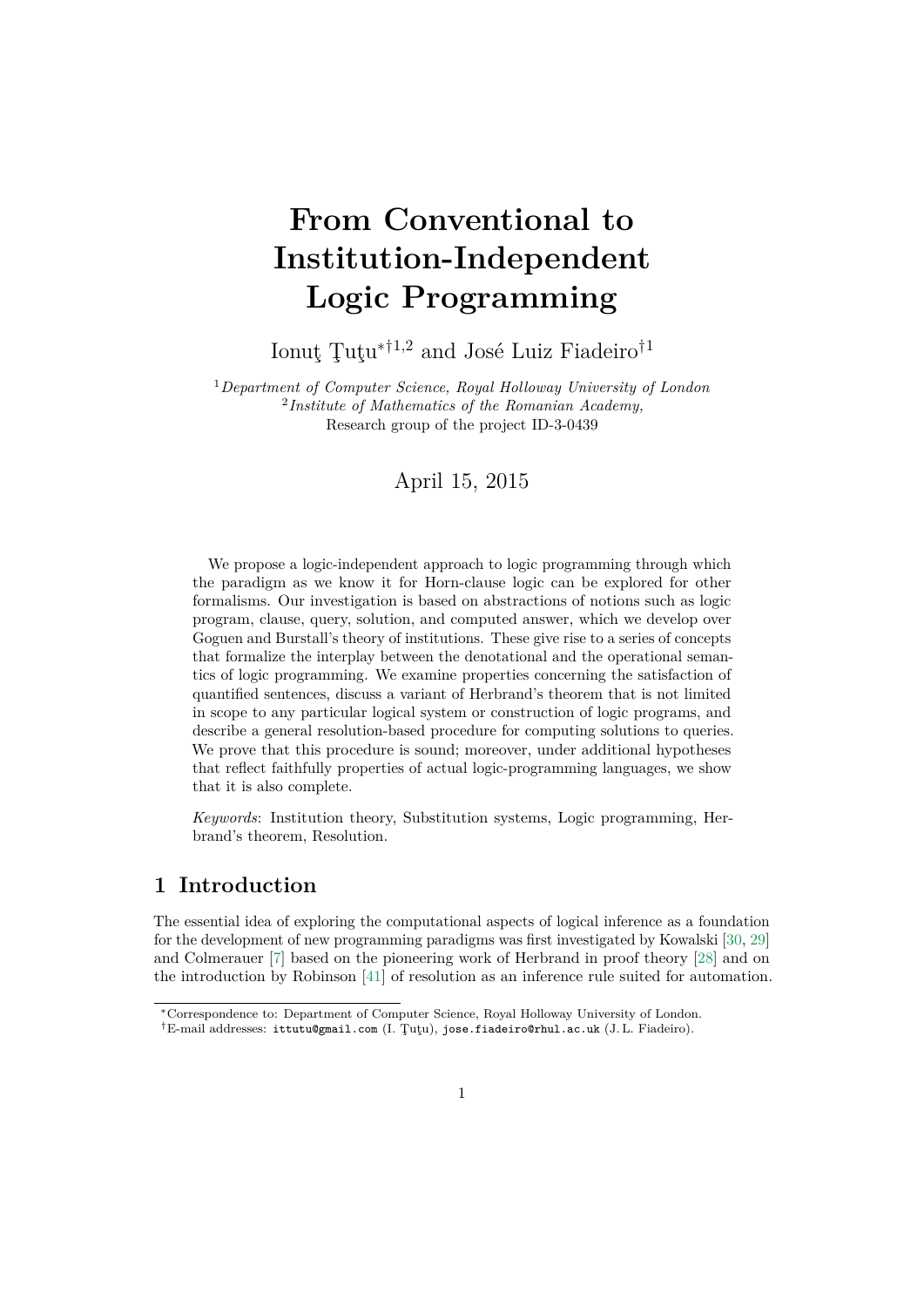Logic programming originated from the observation that a considerable fragment of firstorder logic has a natural computational interpretation that makes it adequate not only as a declarative language but also as a programming language. To be more precise, logic programming (*a*) defines computable functions by way of standard constructs from model theory, and (*b*) executes these definitions as programs through goal-directed deductions that are performed according to a fixed strategy. This means that logic programming provides, at the same time, both a denotational and an operational perspective on programs.

Conventional logic programming is semantically based upon the Horn-clause fragment of (single-sorted) first-order logic without equality, and implements deduction as backwards reasoning defined in terms of resolution steps [\[31\]](#page-36-3). However, the essence of the paradigm is, to a great extent, independent of any logical system of choice. This is reflected by a multitude of variants that have been developed over time, such as order-sorted [\[25\]](#page-35-0) and category-based equational logic programming [\[8\]](#page-34-1), constraint logic programming [\[9\]](#page-34-2), as well as higher-order [\[34,](#page-36-4) [35\]](#page-36-5) and behavioural (i.e. object-oriented) logic programming [\[24\]](#page-35-1). More recent developments in the semantics of service-oriented computing [\[16\]](#page-35-2) have also suggested a deep connection with logic programming; this connection was made explicit in [\[50\]](#page-37-1) with the introduction of a service-oriented variant of the paradigm.

Through our inquiry we aim to provide a single unifying framework for the model-theoretic foundations of logic programming, with a high level of abstraction, that incorporates ideas from concrete instances of the phenomena but without being committed to any particular logical system. To this end, our work is rooted in the institution theory of Goguen and Burstall  $[23]$  – a major field of study in universal logic that originated in computer science – and draws inspiration from previous institution-theoretic developments related to logic programming such as [\[46,](#page-37-2) [10\]](#page-34-3) and also [\[34\]](#page-36-4). We propose an axiomatic approach to logic programming, and intrinsically to logic programs, that is based on a three-level hierarchy of concepts meant to capture:

- 1. the denotational semantics of logic programming, based on a notion of *generalized substitution system* that extends the concept of institution with appropriate abstractions of variables, substitutions, local sentences, interpretations (of variables), and satisfaction, all parameterized by the signature used;
- 2. the operational semantics of logic programming, supported by a notion of *logicprogramming framework* that describes clauses and queries – two of the most important syntactic structures used to define and execute logic programs – and also goal-directed rules that allow the integration of a general form of resolution; and
- 3. the various constructions of logic programs through a notion of *logic-programming language* that defines programs as abstract objects characterized by signatures, sets of axioms (clauses) and classes of models; this allows us to uniformly accommodate not only representations of logic programs as sets of clauses (over a fixed signature) as in [\[31\]](#page-36-3) but also a great variety of module systems such as those reported, for example, in [\[25,](#page-35-0) [43,](#page-37-3) [4,](#page-34-4) [15\]](#page-35-4).

Under this conceptual structure, the first main result of the present paper is a variant of Herbrand's theorem for abstract logic-programming languages, which links the denotational and the operational semantics of a given language by reducing the satisfiability of a query with respect to a logic program to the search for a suitable correct-answer substitution. In addition to the fact that it is grounded on the more general setting of abstract logic-programming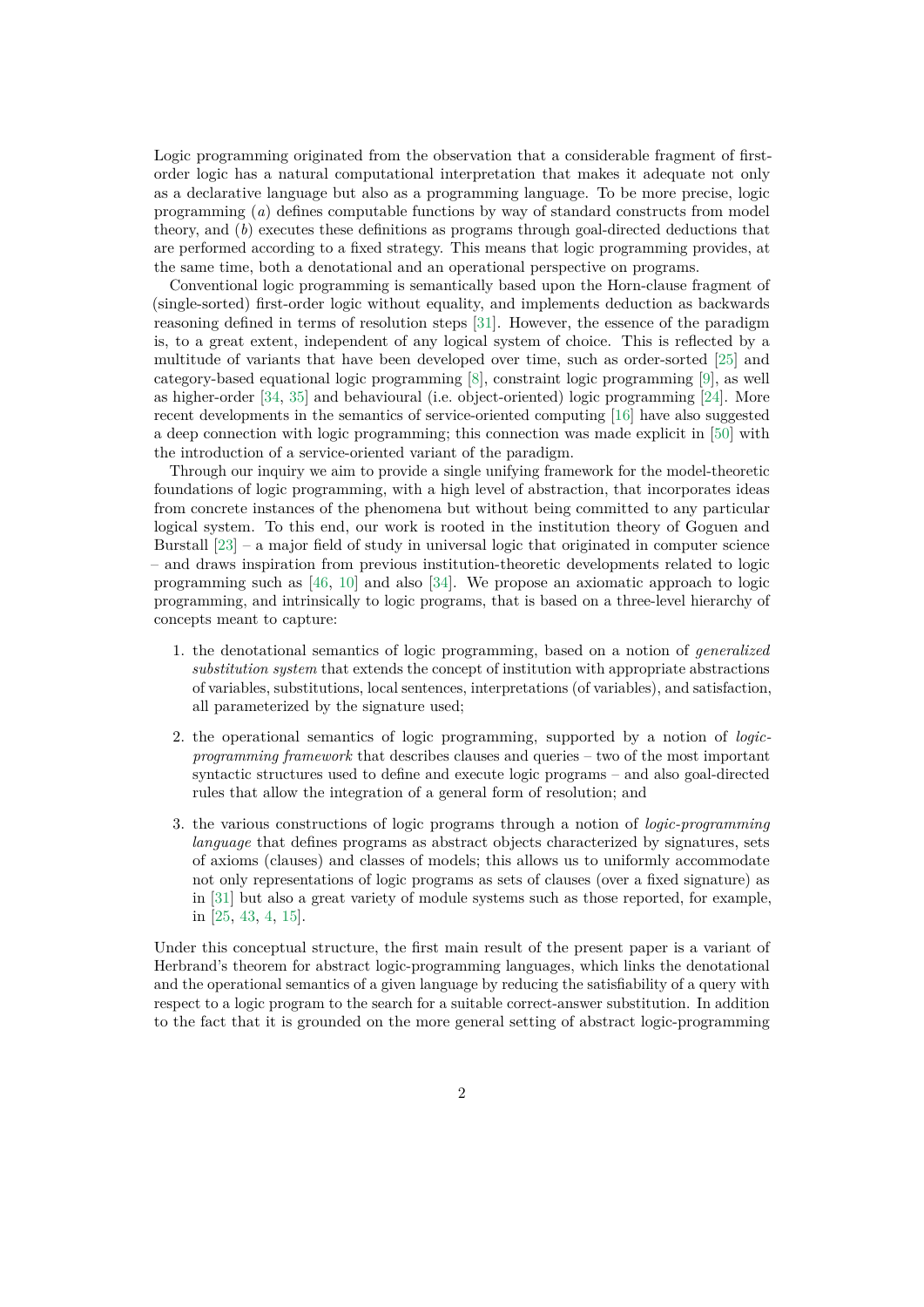languages, this upgrades the corresponding institution-independent result from [\[10\]](#page-34-3) in a nontrivial manner by relying on hypotheses that are applicable in a considerably wider range of contexts; in this sense, the logic-programming semantics of services advanced in [\[51\]](#page-37-4) provides a prime example of a logic-programming language that does not fit into the framework put forward in [\[10\]](#page-34-3). The second main contribution of our paper is the formulation of a sound procedure for searching for solutions to queries, which is based on the computation of a series of intermediate results (namely computed substitutions) by means of resolution. This procedure is shown to be complete under assumptions that reflect well-known properties of actual logical systems such as relational or equational first-order logic.

The paper is organized as follows: in Section [2](#page-2-0) we briefly recall some of the most important category- and institution-theoretic concepts, notations, and terminology that are necessary for the subsequent developments presented in this work; Section [3](#page-7-0) reviews the foundations of conventional logic programming, with explicit emphasis on the abstraction of first-order variables and substitutions, and on the mappings induced by signature morphisms; Section [4](#page-11-0) introduces the basic notion of generalized substitution system and details the conditions that guarantee the invariance of the satisfaction of universally and existentially quantified sentences (defined over a given generalized substitution system) under change of notation; Section [5](#page-17-0) is dedicated to the development of abstract logic programming, encompassing the notions of logic-programming framework and language, as well as the main results of the paper; finally, in Section [6](#page-29-0) we discuss how another notable variant of logic programming, (many-sorted) equational logic programming, can be defined as an abstract logic-programming language.

# <span id="page-2-0"></span>**2 Preliminaries**

## **Categories**

We assume the reader is familiar with basic notions of category theory such as category, functor, and natural transformation. With a few exceptions, we use the terminology and the notations from [\[32\]](#page-36-6). In this sense, we denote by  $|\mathbb{C}|$  the collection of objects of a category  $\mathbb{C}$ , by  $\mathbb{C}(A, B)$  the collection of arrows from *A* to *B*, by  $f \, \mathfrak{g} \, g$  the composition of arrows f and g in diagrammatic order, and by 1*<sup>A</sup>* the identity arrow of an object *A*.

**A note on foundations.** Most of the constructions described in this paper rely on large or very large collections of objects, and thus some care must be taken with respect to the set-theoretic foundations of category theory. One may consider for instance the hierarchy of set universes discussed in [\[32\]](#page-36-6), in which every universe is closed under the usual set-theoretic constructions, contains the elements of its elements, and belongs to the next universe in the hierarchy. In this way, we obtain concepts such as category and functor for every level of the hierarchy, which means that we cannot define, for example, the category of all sets, but rather a category of sets for every universe. In terms of notation, given an arbitrary but fixed level of the hierarchy of set universes, we denote by Set its corresponding category of sets and functions, and by Cat its category of categories and functors, which belongs, of course, to a higher set-theoretic universe.

The most important category-theoretic notions for our work are those of comma category, Grothendieck construction, and generalized subfunctor. We only recall here a number of definitions and elementary properties, mainly for fixing the terminology and the notation to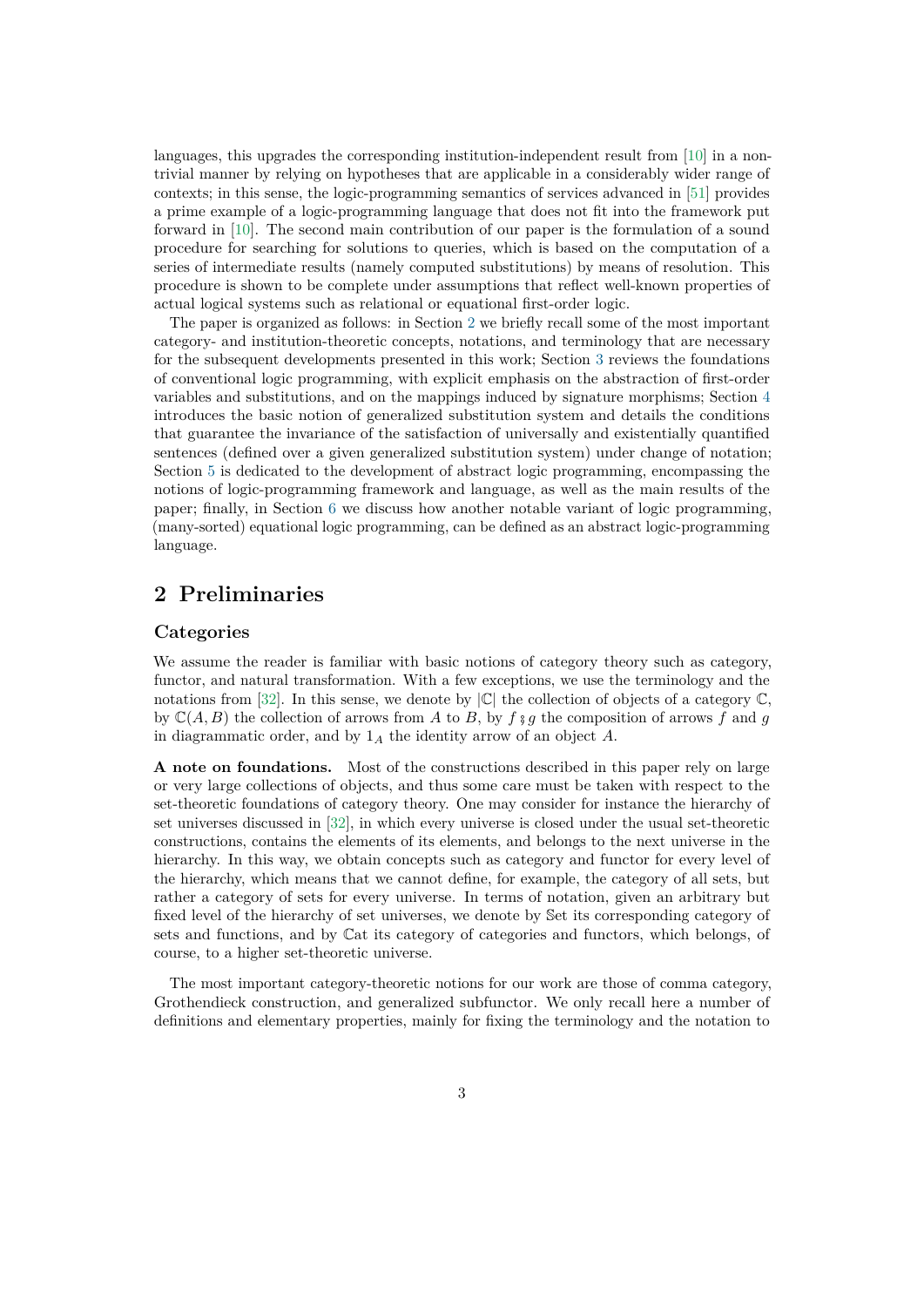be used throughout the paper. The interested reader can find more detailed presentations in canonical texts on category theory such as [\[32,](#page-36-6) [1\]](#page-34-5), as well as in works like [\[21,](#page-35-5) [49\]](#page-37-5) on the applications of category theory to algebraic specification.

**Definition 2.1** (Comma category). Given two functors  $F_1: \mathbb{C}_1 \to \mathbb{K}$  and  $F_2: \mathbb{C}_2 \to \mathbb{K}$  with the same codomain, the *comma category*  $F_1 / F_2$  is the category in which (*a*) the *objects* are triples  $\langle A_1, f, A_2 \rangle$ , where  $A_1 \in |\mathbb{C}_1|$ ,  $A_2 \in |\mathbb{C}_2|$ , and  $f: F_1(A_1) \to F_2(A_2)$  is an arrow in K, (b) the *arrows*  $\langle A_1, f, A_2 \rangle \rightarrow \langle A'_1, f', A'_2 \rangle$  are pairs  $\langle g_1, g_2 \rangle$ , where  $g_1: A_1 \rightarrow A'_1$  and  $g_2: A_2 \to A'_2$  are arrows in  $\mathbb{C}_1$  and  $\mathbb{C}_2$ , respectively, such that  $f \in F_2(g_2) = F_1(g_1) \in f'$ , and (*c*) the *composition* of arrows is defined componentwise.

The comma category  $F_1 / F_2$  is often denoted  $\mathbb{C}_1 / F_2$ ,  $F_1 / \mathbb{C}_2$  or simply  $\mathbb{C}_1 / \mathbb{C}_2$  if  $F_1, F_2$ , or both of them, respectively, correspond to inclusions of categories. A special case arises when  $F_1$  is the constant functor with value  $A \in |\mathbb{K}|$ , and  $F_2$  is the identity of K. Then we denote the comma category  $F_1 / F_2$  by  $A / K$ , and the forgetful functor  $A / K \to K$  by  $|\_A$ .

*Fact* 2.2. Every arrow  $h: A \rightarrow A'$  in a category K induces a left-composition functor  $h / \mathbb{K}: A'/\mathbb{K} \to A/\mathbb{K}$  that maps every object  $\langle A', f, B \rangle$  of  $A'/\mathbb{K}$  to  $\langle A, h, f, B \rangle$ .

**Definition 2.3** (Indexed category)**.** For any category I of *indices*, an I*-indexed category* is a functor  $\mathbb{C} \colon \mathbb{I}^{\mathrm{op}} \to \mathbb{C}$ at.

**Definition 2.4** (Grothendieck construction). Any indexed category  $\mathbb{C}$ :  $\mathbb{P}^{\text{p}} \to \mathbb{C}$ at can be 'flattened' to a *Grothendieck category*  $\mathbb{C}^{\sharp}$  in which  $(a)$  the *objects* are pairs  $\langle i, A \rangle$  where  $i \in |\mathbb{I}|$ and  $A \in |\mathbb{C}(i)|$ , *(b)* the *arrows*  $\langle i, A \rangle \rightarrow \langle i', A' \rangle$  are pairs  $\langle u, f \rangle$  such that  $u : i \rightarrow i'$  is an arrow in I and  $f: A \to \mathbb{C}(u)(A')$  is an arrow in  $\mathbb{C}(i)$ , and (*c*) the *composition* of arrows  $\langle u, f \rangle$  and  $\langle u', f' \rangle$  is defined as  $\langle u \, \xi \, u', f \, \xi \, \mathbb{C}(u)(f') \rangle$ .

<span id="page-3-0"></span>*Fact* 2.5*.* Every I-indexed functor F between indexed categories  $\mathbb{C}, \mathbb{D} \colon \mathbb{I}^{\text{op}} \to \mathbb{C}$ at, i.e. every natural transformation  $F: \mathbb{C} \to \mathbb{D}$ , determines a functor  $F^{\sharp}: \mathbb{C}^{\sharp} \to \mathbb{D}^{\sharp}$  that maps every object  $\langle i, A \rangle$  of  $\mathbb{C}^{\sharp}$  to  $\langle i, F_i(A) \rangle$  and every arrow  $\langle u, f \rangle$ :  $\langle i, A \rangle \to \langle i', A' \rangle$  of  $\mathbb{C}^{\sharp}$  to  $\langle u, F_i(f) \rangle$ . We obtain in this way a 'flattening' functor  $(\_)^{\sharp}$  from the category  $[\mathbb{I}^{\text{op}} \to \mathbb{C}$ at] of I-indexed categories to Cat.

**Definition 2.6** (Category of functors). For any category K, the category  $\left[\_\right] \to \mathbb{K}\right]^{\sharp}$  of *functors into* K is the Grothendieck category defined by the functor  $[\_\to \mathbb{K}]$ :  $\mathbb{C}at^{op} \to \mathbb{C}at$ that maps any category  $\mathbb C$  to the functor category  $[\mathbb C \to \mathbb K]$  and any functor  $U \colon \mathbb C \to \mathbb C'$  to the left-composition functor  $U_{\perp}: [\mathbb{C}' \to \mathbb{K}] \to [\mathbb{C} \to \mathbb{K}].$ 

This means that the objects of  $[\underline{\ } \to \mathbb{K}]^{\sharp}$  are in essence functors  $F: \mathbb{C} \to \mathbb{K}$  into K, and that the morphisms from  $F: \mathbb{C} \to \mathbb{K}$  to  $F': \mathbb{C}' \to \mathbb{K}$  are pairs  $\langle U, \tau \rangle$ , where *U* is a functor  $\mathbb{C} \to \mathbb{C}'$ , and  $\tau$  is a natural transformation  $F \Rightarrow U \in F'$ . Moreover, the composition of morphisms is defined by  $\langle U, \tau \rangle$   $\frac{1}{2} \langle U', \tau' \rangle = \langle U \frac{1}{2} U', \tau \frac{1}{2} (U \cdot \tau') \rangle$ .

<span id="page-3-1"></span>*Fact* 2.7. Functors  $G: \mathbb{K} \to \mathbb{K}'$  determine appropriate natural transformations [*G*] between  $[\underline{\hspace{0.3cm}}] \rightarrow \mathbb{K}]$  and  $[\underline{\hspace{0.3cm}}] \rightarrow \mathbb{K}'$ ; their components  $[G]_{\mathbb{C}}$ , for  $\mathbb{C} \in [\mathbb{C}at^{\mathrm{op}}]$ , are the obvious rightcomposition functors  $[\mathbb{C} \to \mathbb{K}] \to [\mathbb{C} \to \mathbb{K}']$ . Hence, by Fact [2.5,](#page-3-0) every functor *G* between categories  $\mathbb K$  and  $\mathbb K'$  induces a functor  $[G]^{\sharp} : [\underline{\phantom{A}} \to \mathbb K]^{\sharp} \to [\underline{\phantom{A}} \to \mathbb K']^{\sharp}$ .

**Definition 2.8** (Subfunctor). For any two functors  $F, G: \mathbb{C} \to \mathbb{S}$ et, F is said to be a *subfunctor* of *G* (denoted  $F \subseteq G$ ) if there exists a natural transformation  $F \Rightarrow G$  whose components are all set-theoretic inclusions.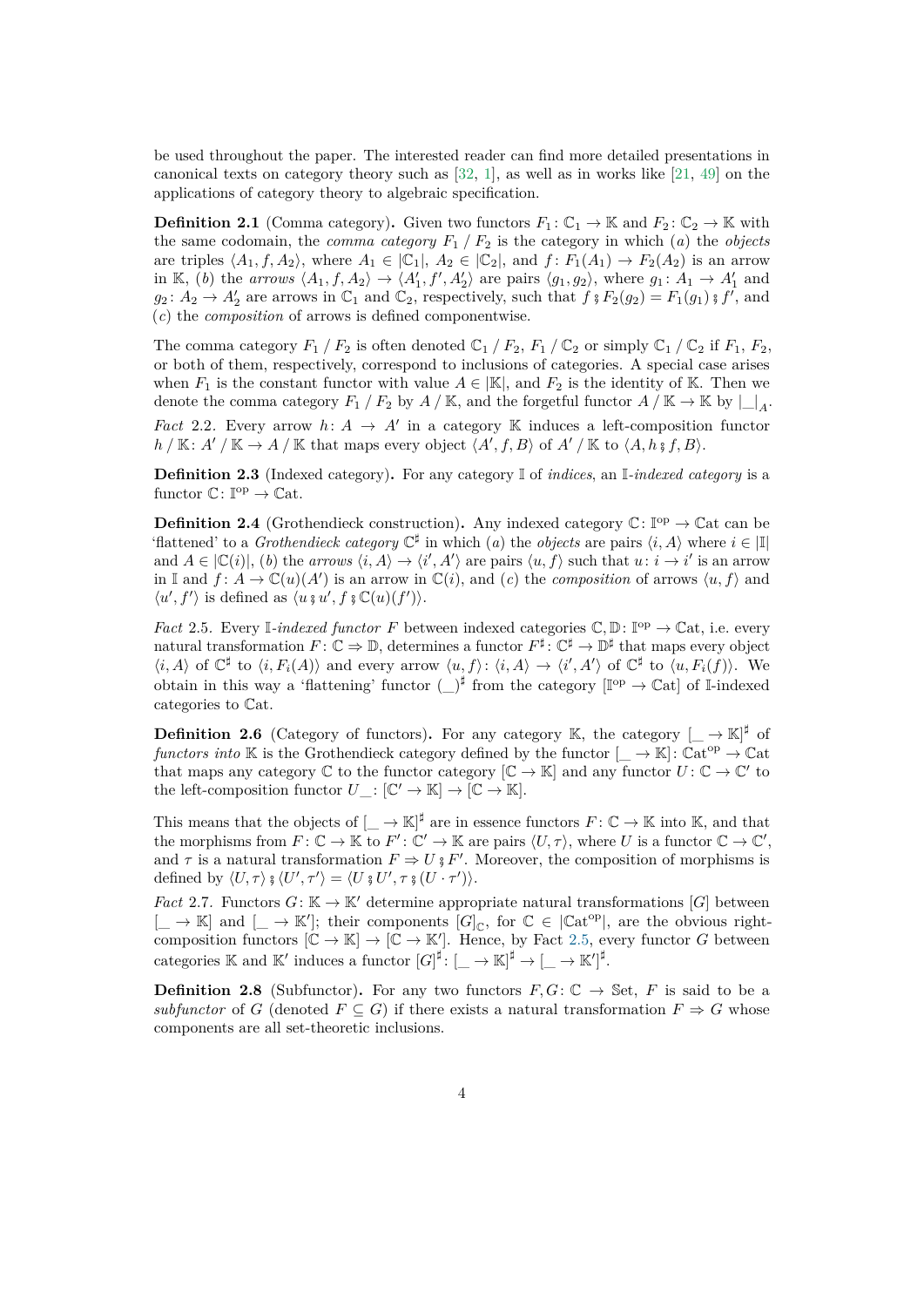Therefore, *F* is a subfunctor of *G* when for every object  $A \in |\mathbb{C}|$ ,  $F(A)$  is a subset of  $G(A)$ , and for every arrow  $f: A \to A'$  in  $\mathbb{C}$ ,  $F(f)$  is the domain-codomain restriction of  $G(f)$ .

**Definition 2.9** (Generalized subfunctor). For any two functors  $F, G: \mathbb{I} \to [\_ \to \mathbb{S}et]^{\sharp}, F$  is said to be a *generalized subfunctor* of *G* (denoted  $F \subseteq G$ ) when  $F(i)$  is a natural subfunctor of  $G(i)$  for every  $i \in |I|$ .

This means that for every object  $i \in [\mathbb{I}], F(i)$  is a subfunctor of  $G(i)$ , and for every arrow  $u: i \to i'$  in I,  $F(u)$  and  $G(u)$  make the following square commute.

$$
\begin{array}{ccc}\ni & F(i): \mathbb{C}_i \to \mathbb{S}\text{et} \xrightarrow{F(i) \subseteq G(i)} G(i): \mathbb{C}_i \to \mathbb{S}\text{et} \\
\downarrow & & F(u) \downarrow \\
i' & F(i'): \mathbb{C}_{i'} \to \mathbb{S}\text{et} \xrightarrow{F(i') \subseteq G(i')} G(i'): \mathbb{C}_{i'} \to \mathbb{S}\text{et}\n\end{array}
$$

### **Institutions**

The notion of institution emerged within computer science from the general concept of language [\[5\]](#page-34-6). It was introduced by Goguen and Burstall in [\[23\]](#page-35-3) with the aim of formalizing the intuitive notion of logical system as a balanced interaction between its syntax and its semantics. The theory of institutions provides a rigorous model-theoretic abstraction of logics that can be used to provide foundations for specification and programming languages.

In what follows we recall the basic notions and notations of institutions. Intuitively, an institution consists of a collection of signatures, each of which determines appropriate sets of sentences and collections of models, as well as a satisfaction relation between models and sentences that is assumed to be invariant under change of signature.

**Definition 2.10** (Institution). An *institution*  $\mathcal{I} = \langle \text{Sig}^{\mathcal{I}}, \text{Sen}^{\mathcal{I}}, \text{Mod}^{\mathcal{I}}, \models^{\mathcal{I}} \rangle$  consists of

- a category  $\text{Sig}^{\mathcal{I}}$  of *signatures* and *signature morphisms*,
- a *sentence functor*  $\text{Sen}^{\mathcal{I}}: \text{Sig}^{\mathcal{I}} \to \text{Set}$  defining, for every signature  $\Sigma$ , the set  $\text{Sen}^{\mathcal{I}}(\Sigma)$ of  $\Sigma$ -sentences and, for every signature morphism  $\varphi: \Sigma \to \Sigma'$ , the *sentence-translation*  $map \operatorname{Sen}^{\mathcal{I}}(\varphi) \colon \operatorname{Sen}^{\mathcal{I}}(\Sigma) \to \operatorname{Sen}^{\mathcal{I}}(\Sigma'),$
- a *model functor*  $\text{Mod}^{\mathcal{I}}: (\text{Sig}^{\mathcal{I}})^{op} \to \mathbb{C}$ at defining, for every signature  $\Sigma$ , the category Mod<sup> $\mathcal{I}(\Sigma)$  of  $\Sigma$ -models and  $\Sigma$ -model homomorphisms and, for every signature morphism</sup>  $\varphi \colon \Sigma \to \Sigma'$ , the *reduct functor*  $\text{Mod}^{\mathcal{I}}(\varphi) \colon \text{Mod}^{\mathcal{I}}(\Sigma') \to \text{Mod}^{\mathcal{I}}(\Sigma)$ ,
- a family of *satisfaction relations*  $\vdash_{\Sigma}^{\mathcal{I}} \subseteq |\text{Mod}^{\mathcal{I}}(\Sigma)| \times \text{Sen}^{\mathcal{I}}(\Sigma)$  indexed by signatures,

such that the following holds for every signature morphism  $\varphi: \Sigma \to \Sigma'$ ,  $\Sigma'$ -model M', and Σ-sentence *ρ*:

 $M' \vDash_{\Sigma'}^{\mathcal{I}} \operatorname{Sen}^{\mathcal{I}}(\varphi)(\rho)$  if and only if  $\operatorname{Mod}^{\mathcal{I}}(\varphi)(M') \vDash_{\Sigma}^{\mathcal{I}} \rho$ .

This property is usually called the *satisfaction condition* for I.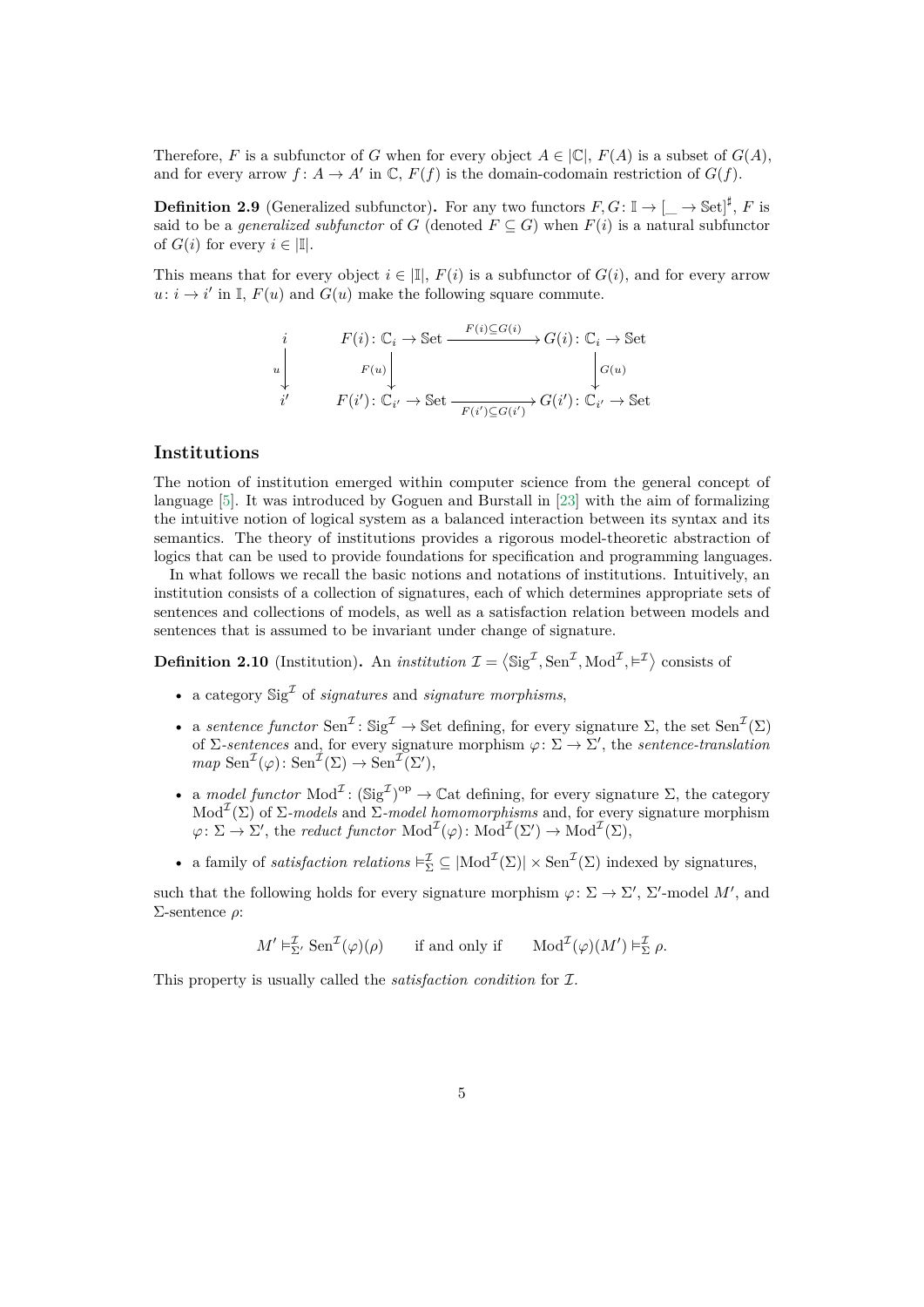When there is no danger of confusion we may omit the superscripts or subscripts from the notations introduced above. For instance, when the institution  $\mathcal I$  and the signature  $\Sigma$ can be easily inferred, we will often denote the satisfaction relation  $\vdash_{\Sigma}^{\mathcal{I}}$  simply by  $\models$ . In addition, we will frequently denote the sentence translation  $\text{Sen}^{\mathcal{I}}(\varphi)$  by  $\varphi(\_)$  and the reduct functor  $\text{Mod}^{\mathcal{I}}(\varphi)$  by  $\bigcup_{\varphi}$ ; and we will say that *M* is the  $\varphi$ -reduct of *M'* and that *M'* is a  $\varphi$ -expansion of M whenever  $M = M' \vert_{\varphi}$ . Finally, we will use the fact that the satisfaction relation extends in a natural way from sentences to sets of sentences, and we will say that a Σ-sentence *ρ* is a *semantic consequence* of a set of Σ-sentences *E*, denoted  $E \vDash^{\mathcal{I}}_{\Sigma} \rho$ , when every  $\Sigma$ -model that satisfies every sentence in *E* satisfies  $\rho$  as well.

Note that, for any signature  $\Sigma$  of an institution  $\mathcal{I}$ , the satisfaction relation  $\models_{\Sigma}^{\mathcal{I}}$  can be identified with a Boolean-valued function  $\vdash_{\Sigma}^{\mathcal{I}}: \text{Sen}^{\mathcal{I}}(\Sigma) \to [|\text{Mod}^{\mathcal{I}}(\Sigma)| \to 2]$  that determines whether any given sentence is satisfied by any given model. In view of this observation, the satisfaction condition for  $\mathcal I$  can be captured categorically by defining the satisfaction relations  $\vDash_{\Sigma}^{\mathcal{I}}$  as components of a natural transformation

$$
\vDash^{\mathcal{I}}: \mathrm{Sen}^{\mathcal{I}} \Rightarrow [[\mathrm{Mod}^{\mathcal{I}}(\underline{\hspace{0.05cm}})] \rightarrow 2]
$$

from Sen<sup>I</sup> to the functor  $\left|\text{Mod}^{\mathcal{I}}(\_)\right| \to 2$  that maps every signature  $\Sigma \in \mathcal{S}$ ig<sup>I</sup> to the collection of all functions from  $|\text{Mod}^{\mathcal{I}}(\Sigma)|$  to the two-element set 2.

$$
\Sigma \downarrow \text{Sen}^{\mathcal{I}}(\Sigma) \xrightarrow{\models_{\Sigma}^{\mathcal{I}}} [\text{Mod}^{\mathcal{I}}(\Sigma)] \to 2] \downarrow \downarrow \text{Mod}^{\mathcal{I}}(\varphi)_{\mathcal{I}}
$$
\n
$$
\Sigma' \downarrow \text{Sen}^{\mathcal{I}}(\varphi') \downarrow \downarrow \downarrow \text{Mod}^{\mathcal{I}}(\varphi)_{\mathcal{I}}
$$

A large number of logical systems have been formalized as institutions. Some examples related to the study of logic programming include (many-sorted) first-order logic [\[23\]](#page-35-3), ordersorted Horn-clause logic with equality [\[26\]](#page-36-7), category-based equational logic [\[8\]](#page-34-1), higher-order logic [\[36\]](#page-36-8), hidden algebra [\[24\]](#page-35-1), constraint logic [\[9\]](#page-34-2), and the rather recent logic of asynchronous relational networks [\[50\]](#page-37-1). Many others are thoroughly discussed in monographs on institutions and algebraic specifications such as [\[11,](#page-35-6) [44\]](#page-37-6).

Institution comorphisms [\[27\]](#page-36-9) capture the intuitive notion of embedding simpler logical systems into more complex ones. They were originally discussed in [\[34\]](#page-36-4) under the name of *plain maps*, and in [\[47\]](#page-37-7) under the name of *institution representations*.

**Definition 2.11** (Comorphism of institutions). Given two institutions  $\mathcal{I} = \langle \text{Sig}^{\mathcal{I}}, \text{Sen}^{\mathcal{I}}, \text{Sen}^{\mathcal{I}} \rangle$  $Mod^{\mathcal{I}}, \models^{\mathcal{I}}$  and  $\mathcal{I}' = \langle \text{Sig}^{\mathcal{I}'}, \text{Sen}^{\mathcal{I}'}, \text{Mod}^{\mathcal{I}'}, \models^{\mathcal{I}'}\rangle$ , a *comorphism*  $\mathcal{I} \to \mathcal{I}'$  is a triple  $\langle \Phi, \alpha, \beta \rangle$ where

- $\Phi$  is a *signature functor*  $\text{Sig}^{\mathcal{I}} \to \text{Sig}^{\mathcal{I}'},$
- $\alpha$  is a natural transformation  $\text{Sen}^{\mathcal{I}} \Rightarrow \Phi$ ;  $\text{Sen}^{\mathcal{I}'},$  and
- $\beta$  is a natural transformation  $\Phi^{\rm op}$  ;  $\text{Mod}^{\mathcal{I}'} \Rightarrow \text{Mod}^{\mathcal{I}}$ ,

such that the following holds for every *L*-signature  $\Sigma$ ,  $\Phi(\Sigma)$ -model *M'*, and *Σ*-sentence *ρ*:

$$
M' \vDash^{\mathcal{I}'}_{\Phi(\Sigma)} \alpha_{\Sigma}(\rho) \quad \text{if and only if} \quad \beta_{\Sigma}(M') \vDash^{\mathcal{I}}_{\Sigma} \rho.
$$

Institution comorphisms compose in a natural, componentwise manner. Their composition is associative and has identities, thus providing a category coIns of institutions and institution comorphisms.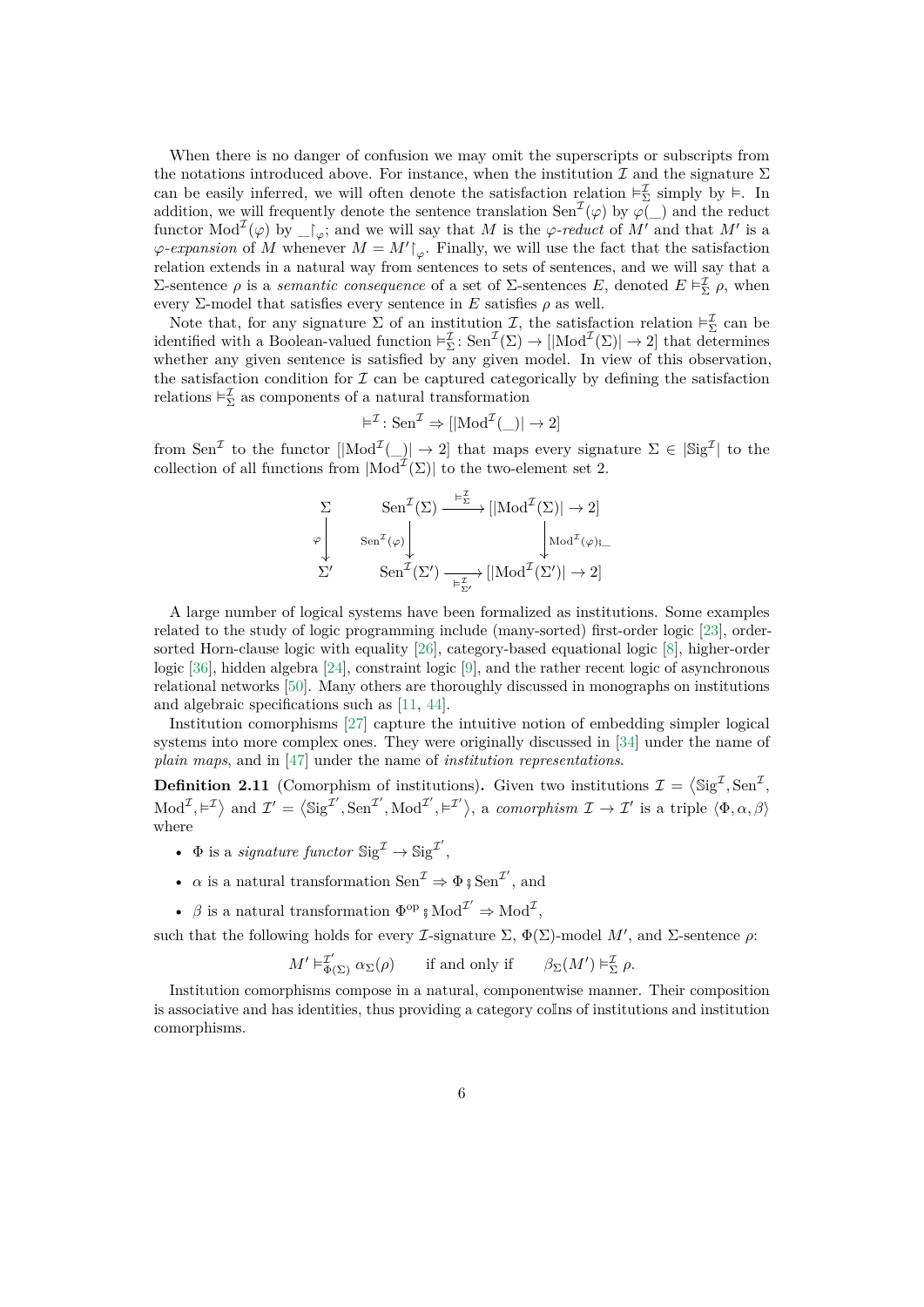#### **Institutions as Functors**

Institutions can also be defined as functors into a category of local satisfaction systems called *rooms* or *twisted relations* [\[23\]](#page-35-3). This alternative characterization has proved to be convenient for various studies on generalized institutions [\[22\]](#page-35-7), heterogeneous logical systems [\[37,](#page-36-10) [38\]](#page-36-11), and logic translations [\[39\]](#page-37-8).

**Definition 2.12** (Room)**.** The category Room of *rooms* and *corridors* is defined as follows:

The *objects* are *Boolean rooms*, i.e. triples  $\langle S, \mathbb{M}, \vDash \rangle$  consisting of

- a set *S* of *sentences*,
- a category M of *models*, and
- a *satisfaction relation*  $\models \subseteq |M| \times S$ .

The *morphisms*  $\langle S, M \rangle \models \rangle \rightarrow \langle S', M', \models' \rangle$ , called *corridors*, are pairs  $\langle \alpha, \beta \rangle$  where

- $\alpha$  is a *sentence-translation function*  $S \to S'$ , and
- $\beta$  is a *model-reduction functor*  $\mathbb{M}' \to \mathbb{M}$ ,

such that the following condition holds for all models  $M' \in |\mathbb{M}'|$  and all sentences  $\rho \in S$ :

 $M' \models' \alpha(\rho)$  $\alpha(\rho)$  if and only if  $\beta(M') \models \rho$ .

The *composition* of morphisms is defined componentwise.

The ternary structure of rooms induces appropriate projections Sen and Mod into the categories of sets and categories, respectively, as well as a natural transformation  $\models$  that captures the invariance of the satisfaction of sentences by models with respect to the change of rooms:

- Sen: Room  $\rightarrow$  Set and Mod: Room<sup>op</sup>  $\rightarrow$  Cat are the functors that map every room  $\langle S, \mathbb{M}, \vDash \rangle$  to its underlying set of sentences *S* and category of models M,
- $\models$  is the natural transformation Sen  $\Rightarrow$   $\vert$ [Mod( $\vert$ )  $\rightarrow$  2] whose components are given by the satisfaction relations of the considered rooms.

This means that every institution  $\mathcal I$  having Sig as the category of signatures can be identified with the functor  $\mathcal{I}: \mathbb{S}ig \to \mathbb{R}$ oom that maps

- every signature  $\Sigma$  to  $\langle \text{Sen}^{\mathcal{I}}(\Sigma), \text{Mod}^{\mathcal{I}}(\Sigma), \vDash_{\Sigma}^{\mathcal{I}} \rangle$ , and
- every signature morphism  $\varphi$  to  $\langle \operatorname{Sen}^{\mathcal{I}}(\varphi), \operatorname{Mod}^{\mathcal{I}}(\varphi) \rangle$ .

Conversely, every functor  $\mathcal{I}: \mathbb{S}ig \to \mathbb{R}$ oom describes an institution whose category of signatures, sentence functor, model functor, and family of satisfaction relations are given by Sig,  $\mathcal{I} \, \S$  Sen,  $\mathcal{I}^{\mathrm{op}} \, \S$  Mod, and  $\mathcal{I} \cdot \vDash$ , respectively.

This one-to-one correspondence between institutions and functors into Room can be easily extended to maps of institutions by noticing that every comorphism  $\langle \Phi, \alpha, \beta \rangle$  from I to  $\mathcal{I}'$  can also be regarded as an arrow  $\langle \Phi, \tau \rangle$  between the functors  $\mathcal{I} \colon \mathbb{S}ig^{\mathcal{I}} \to \mathbb{R}$ oom and  $\mathcal{I}' : \text{Sig}^{\mathcal{I}'} \to \mathbb{R}$ oom, where  $\alpha = \tau \cdot \text{Sen}$ , and  $\beta = \tau^{\text{op}} \cdot \text{Mod}$ .

*Fact* 2.13. The categories collns and  $\left[\right] \to \mathbb{R}$ oom $\left| \right|^{\sharp}$  are isomorphic.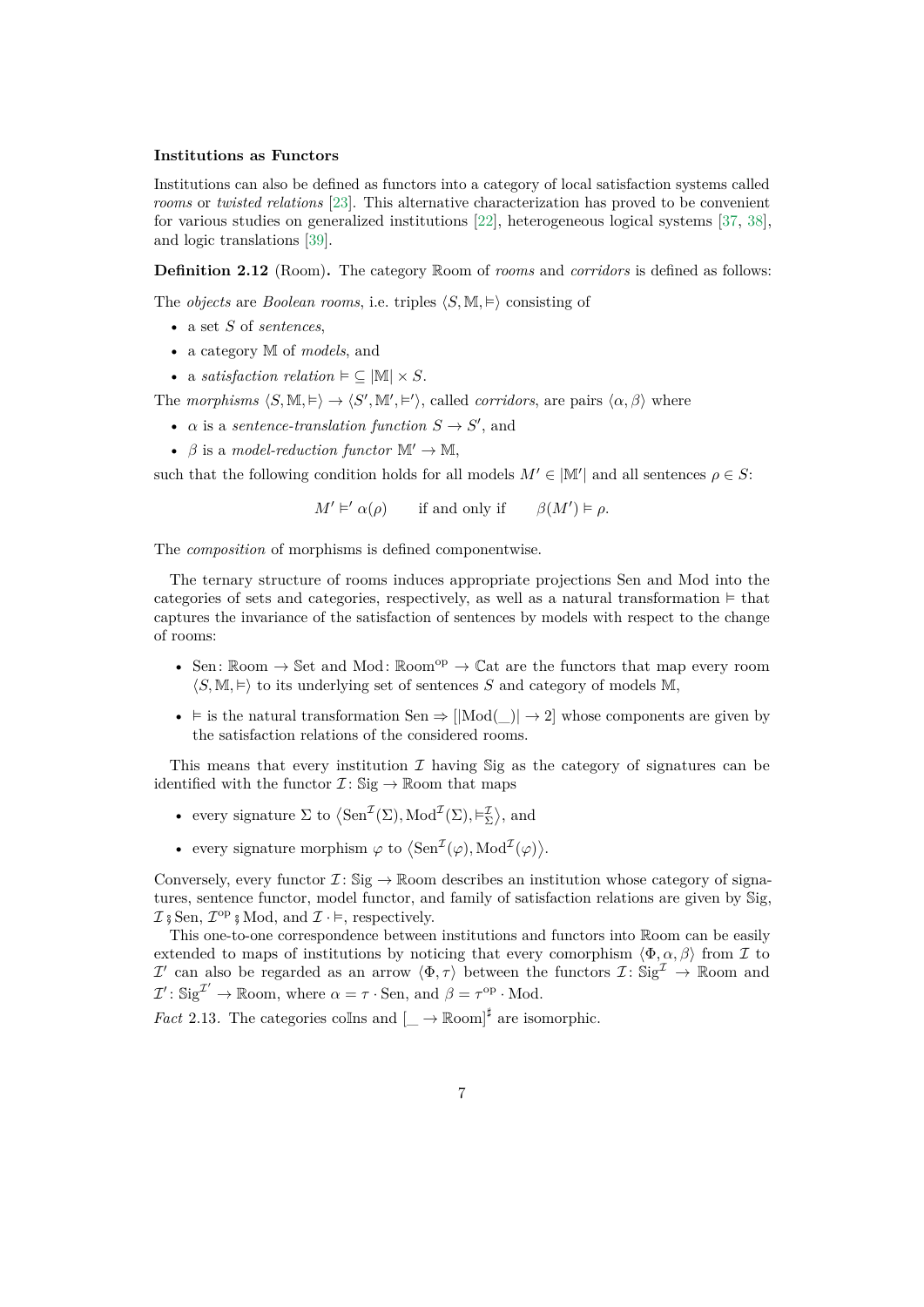# <span id="page-7-0"></span>**3 The Logical System of Reference**

Our first step towards a presentation of the foundations of logic programming that does not depend on any concrete logical system consists in determining an appropriate benchmark institution that will enable us to relate to concepts and results specific to conventional logic programming [\[31\]](#page-36-3). To this end, we recall that logic programming has been traditionally studied in the Horn subinstitution of  $\underline{\text{FOL}}_{\neq}^1$  – the single-sorted variant of first-order logic without equality.

**Signatures.** A  $\underline{FOL}^1_{\neq}$ -signature is a pair  $\langle F, P \rangle$  where *F* and *P* are *ω*-indexed families  $(F_n)_{n\in\omega}$  and  $(F_n)_{n\in\omega}$  of disjoint sets of operation and relation symbols, respectively. The indices are usually called arities and qualify operation and relation symbols; in this sense, we denote an operation or relation symbol  $\varsigma$  of arity *n* by  $\varsigma$ : *n*. However, when there is no risk of confusion, we may drop the additional qualification and denote *ς* : *n* simply by *ς*. The *signature morphisms*  $\varphi: \langle F, P \rangle \to \langle F', P' \rangle$  reflect the structure of signatures and consist of families  $\varphi^{\text{op}}$  and  $\varphi^{\text{rel}}$  of functions  $\varphi^{\text{op}}_n : F_n \to F'_n$  and  $\varphi^{\text{rel}}_n : P_n \to P'_n$ , for  $n \in \omega$ , between the corresponding sets of operation and relation symbols, respectively.

**Sentences.** The sentences are ordinary first-order sentences built over relational atoms: for any  $\underline{FOL}^1_{\neq}$ -signature  $\langle F, P \rangle$ , the set  $T_F$  of *F*-terms is the least set such that  $\sigma(t_1, \ldots, t_n) \in T_F$ whenever  $\sigma \in F_n$  and  $t_1, \ldots, t_n \in T_F$ , and the set of  $\langle F, P \rangle$ -sentences is the smallest set that contains the *relational atoms*  $\pi(t_1, \ldots, t_n)$ , where  $\pi \in P_n$  and  $t_1, \ldots, t_n \in T_F$ , and is closed under Boolean connectives<sup>[1](#page-7-1)</sup> and quantification over sets of first-order variables. It should be noted that  $\langle F, P \rangle$ -variables are pairs  $(x, F_0)$ , often denoted simply by their name, x, and that the sets of  $\langle F, P \rangle$ -variables are in fact collections of variables such that different variables have different names. Also, every set of  $\langle F, P \rangle$ -variables X determines an extended signature  $\langle F \cup X, P \rangle$ , which can be obtained from  $\langle F, P \rangle$  by adding the variables of *X* as new constants.

The *translation of sentences* along a signature morphism  $\varphi$ :  $\langle F, P \rangle \to \langle F', P' \rangle$  is defined inductively on the structure of sentences by replacing the symbols of  $\langle F, P \rangle$  according to  $\varphi$ . To be more precise,  $\varphi$  determines a function  $\varphi$ <sup>tm</sup>:  $T_F \to T_{F'}$  given by  $\sigma(t_1, \ldots, t_n) \mapsto$  $\varphi_n^{\rm op}(\sigma)(\varphi^{\rm tm}(t_1), \ldots, \varphi^{\rm tm}(t_n)),$  which allows us to define the translation of  $\langle F, P \rangle$ -relational atoms  $\pi(t_1,\ldots,t_n)$  as  $\varphi_n^{\text{rel}}(\pi)(\varphi^{\text{tm}}(t_1),\ldots,\varphi^{\text{tm}}(t_n))$ . This definition can be straightforwardly extended to more complex sentences. For instance, the translation of universally quantified  $\langle F, P \rangle$ -sentences is given by  $\forall X \cdot \rho \mapsto \forall X^{\varphi} \cdot \varphi^X(\rho)$ , where  $X^{\varphi}$  is the set of  $\langle F', P' \rangle$ -variables  $\{(x, F_0') \mid (x, F_0) \in X\}$ , and  $\varphi^X : \langle F \cup X, P \rangle \to \langle F' \cup X^\varphi, P' \rangle$  is the canonical extension of  $\varphi$ such that  $(\varphi^X)_0^{\text{op}}(x, F_0) = (x, F'_0)$  for every  $(x, F_0) \in X$ .

$$
\langle F, P \rangle \xrightarrow{\varphi} \langle F', P' \rangle
$$
  
\n
$$
\subseteq \bigcup_{\langle F \cup X, P \rangle} \xrightarrow{\varphi} \langle F' \cup X^{\varphi}, P' \rangle
$$

**Models.** Considering a  $\underline{FOL}^1_{\neq}$ -signature  $\langle F, P \rangle$ , an  $\langle F, P \rangle$ -model *M* consists of

<span id="page-7-1"></span><sup>&</sup>lt;sup>1</sup>For convenience, we assume that disjunctions, denoted  $\bigvee E$ , and conjunctions, denoted  $\bigwedge E$ , are defined over arbitrary finite sets of sentences E, and we abbreviate  $\Lambda\{\rho_1, \rho_2\}$  as  $\rho_1 \wedge \rho_2$ , and  $\Lambda\emptyset$  as *true*. In addition, when there is no danger of confusion, we may also abbreviate  $\bigwedge \{\rho\}$  as  $\rho$ .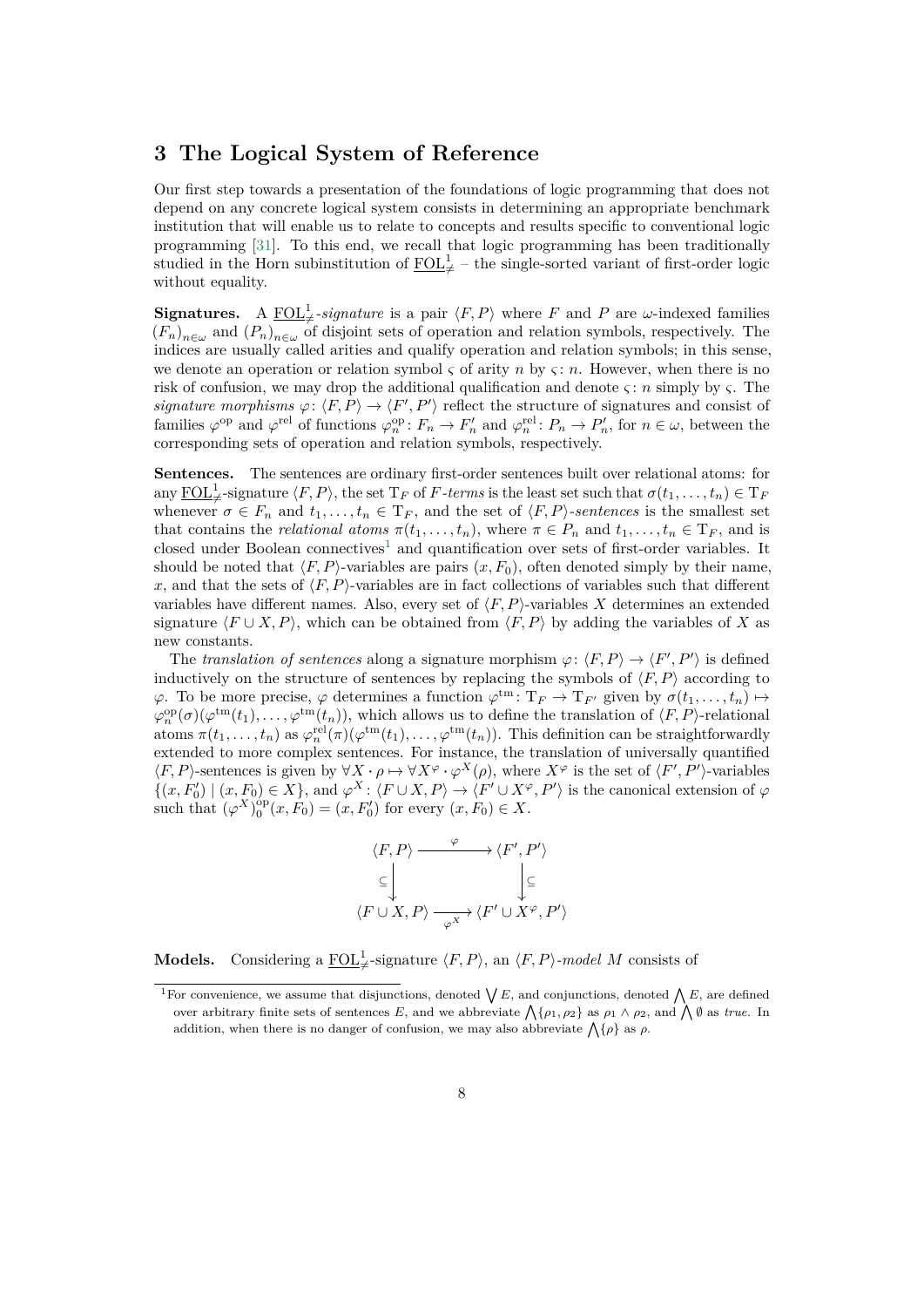- a set |*M*|, called the *carrier set* of *M*, together with
- a function  $M_{\sigma}: |M|^n \to |M|$  for each operation symbol  $\sigma \in F_n$ , and
- a subset  $M_{\pi} \subseteq |M|^n$  for each relation symbol  $\pi \in P_n$ .

*Homomorphisms*  $h: M_1 \to M_2$  are *F*-algebra homomorphisms, i.e. functions  $h: |M_1| \to |M_2|$ satisfying  $h(M_{1,\sigma}(m_1,\ldots,m_n)) = M_{2,\sigma}(h(m_1),\ldots,h(m_n))$  for all  $\sigma \in F_n$  and all arguments  $m_1, \ldots, m_n \in |M_1|$ , such that  $h(M_{1,\pi}) \subseteq M_{2,\pi}$  for every  $\pi \in P_n$ .

With respect to *model reducts*, for any morphism of signatures  $\varphi$ :  $\langle F, P \rangle \to \langle F', P' \rangle$  and  $\langle F', P' \rangle$ -model *M'*, the  $\varphi$ -reduct *M'*|<sub> $\varphi$ </sub> is defined as the  $\langle F, P \rangle$ -model *M* with the same carrier set as *M'* such that  $M_{\varsigma} = M'_{\varphi(\varsigma)}$  for every operation or relation symbol  $\varsigma$  of  $\langle F, P \rangle$ .

**The satisfaction relation.** The *satisfaction* between models and sentences is the usual Tarskian satisfaction defined inductively on the structure of sentences and based on the evaluation of terms in models. For example, an  $\langle F, P \rangle$ -model *M* satisfies a universally quantified  $\langle F, P \rangle$ -sentence  $\forall X \cdot \rho$  if all of its expansions along the signature inclusion  $\langle F, P \rangle \subseteq$  $\langle F \cup X, P \rangle$  satisfy  $\rho$ ; thus,  $M \models_{\langle F, P \rangle} \forall X \cdot \rho$  if  $N \models_{\langle F \cup X, P \rangle} \rho$  for all models  $N$  of  $\langle F \cup X, P \rangle$ such that  $N|_{\langle F,P \rangle} = M$ , that is for all valuations in *M* of the variables in *X*.

The approach that we follow in the present inquiry on the foundations of logic programming relies on abstract concepts of universally and existentially quantified sentences, whose definitions are independent of the logical system of choice. For this reason, our description of conventional logic programming is not based on the institution  $\underline{\mathrm{FOL}}_{\neq}^{1}$  discussed above, but on its quantifier-free fragment (with sentences built from atoms by repeated applications of Boolean connectives), which we denote by  $\mathbf{Q} \mathbf{F} \text{-} \underline{\mathbf{FOL}}^1_{\neq}$ .

## **An Institution of Substitutions**

**The category of substitutions.** Let us fix a  $\mathsf{QF}\text{-}\underline{\mathrm{FOL}}_{\neq}^1$ -signature  $\langle F, P \rangle$ , for example the following signature of natural numbers with addition (specified as a ternary predicate).

$$
F_{\text{NAT}} = \{0: 0, s \_ : 1\}
$$
  

$$
P_{\text{NAT}} = \{\text{add}: 3\}
$$

In this setting, variables (or, more precisely, sets of variables) can be seen as signatures of a specialized logical system. A *signature of variables* is just a set X of  $\langle F, P \rangle$ -variables with distinct names, which, by definition, shares no elements with the set  $F_0$  of constant-operation symbols. The syntactic entities over a given signature of variables *X* are defined as the corresponding  $\mathsf{QF}\text{-}\underline{\mathrm{FOL}}^1_{\neq}$ -expressions that can be formed based on the operation and relation symbols of  $\langle F, P \rangle$ , and on the variables of *X* considered as new constants. For example, the terms over *X*, or with variables from *X*, can be informally defined in an inductive manner as follows:

- every variable of *X* is a term over *X*,
- if  $\sigma \in F_n$  and  $t_1, \ldots, t_n$  are terms over *X* then  $\sigma(t_1, \ldots, t_n)$  is a term over *X* as well.

Substitutions provide syntactic transformations on expressions that are defined over sets of variables: given two signatures of variables *X* and *Y*, a *substitution*  $\psi: X \to Y$  is a map  $\psi: X \to T_{F \cup Y}$  that associates a term over *Y* with every variable of *X*. Note that any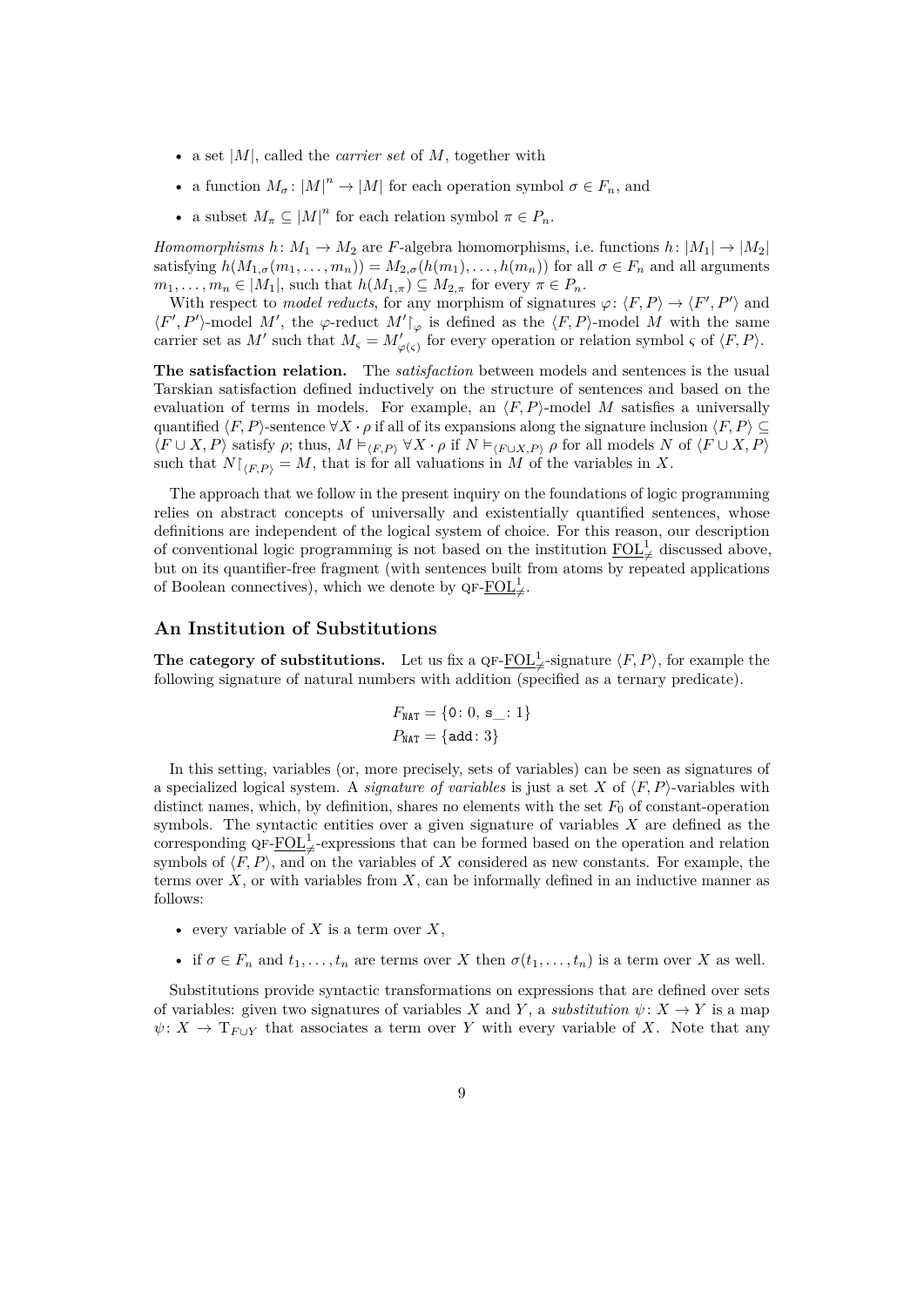substitution  $\psi \colon X \to Y$  can be canonically extended to a function  $\psi^{\text{tm}} \colon T_{F \cup X} \to T_{F \cup Y}$ defined by  $x \mapsto \psi(x)$  for variables, and  $\sigma(t_1, \ldots, t_n) \mapsto \sigma(\psi^{\text{tm}}(t_1), \ldots, \psi^{\text{tm}}(t_n))$  for compound terms. This allows us to define the composition of two substitutions  $\psi: X \to Y$  and  $\theta: Y \to Z$ as the map  $\psi \circ \theta^{\text{tm}}$ :  $X \to T_{F \cup Z}$ . It is easy to see that  $\psi \circ \theta$  induces the term translation  $\psi^{\text{tm}}$ , which entails that the composition of substitutions is associative. Moreover, it satisfies the identity laws by taking, for every signature of variables  $X$ , the identity  $1_X$  as the function that encodes the variables of *X* as terms over *X*. Hence, the signatures of  $\langle F, P \rangle$ -variables together with their corresponding substitutions form a category Subst<sub> $\langle F, P \rangle$ .</sub>

**Sentences, models, and the satisfaction relation.** Signatures of variables do not inherit only the terms of the extended  $\mathbf{QF}\text{-}\underline{\mathbf{FOL}}_{\neq}^{1}$ -signatures, but also their sentences, models, and the satisfaction relation between them. For every signature of variables  $X$  we define

- the set of sentences  $\text{Sen}_{\langle F,P \rangle}(X)$  as  $\text{Sen}(F \cup X, P)$ ,
- the category of models  $Mod_{\langle F,P \rangle}(X)$  as  $Mod(F \cup X, P)$ , and
- the satisfaction relation  $\models_{\langle F, P \rangle, X}$  as  $\models_{\langle F \cup X, P \rangle}$ .

With respect to substitutions, notice that for every two signatures of variables *X* and *Y* , every substitution  $\psi: X \to Y$  determines a sentence-translation map

 $\text{Sen}_{\langle F,P\rangle}(\psi)$ :  $\text{Sen}_{\langle F,P\rangle}(X) \to \text{Sen}_{\langle F,P\rangle}(Y)$ 

defined on atoms by  $\pi(t_1,\ldots,t_n) \mapsto \pi(\psi^{\text{tm}}(t_1),\ldots,\psi^{\text{tm}}(t_n))$ , and a model-reduct functor

$$
\mathrm{Mod}_{\langle F, P \rangle}(\psi) \colon \mathrm{Mod}_{\langle F, P \rangle}(Y) \to \mathrm{Mod}_{\langle F, P \rangle}(X)
$$

that maps every *Y*-model *N* to the *X*-model  $N|\psi$  given by  $|N|\psi| = |N|$ ,  $(N|\psi)_{\varsigma} = N_{\varsigma}$  for each symbol *ς* of  $\langle F, P \rangle$ , and  $(N{\upharpoonright}_{\psi})_x = N_{\psi(x)}$ , the evaluation of the term  $\psi(x)$  in N, for each variable  $x \in X$ .

We have thus defined the four components of an institution of  $\langle F, P \rangle$ -substitutions: the category of signatures  $\text{Subst}_{\langle F, P \rangle}$ , the sentence functor  $\text{Sen}_{\langle F, P \rangle}$ , the model functor  $\text{Mod}_{\langle F, P \rangle}$ , and the family of satisfaction relations  $(\vDash_{\langle F, P \rangle, X})_{X \in |\text{Subst}_{\langle F, P \rangle}|}$ . Our construction is completed by the following result, originally discussed in [\[10\]](#page-34-3), stating that satisfaction is invariant with respect to substitution of variables.

**Proposition 3.1.** *For every substitution*  $\psi: X \to Y$ *, Y*-model *N, and X*-sentence  $\rho$ *,* 

$$
N \vDash_{\langle F, P \rangle, Y} \text{Sen}_{\langle F, P \rangle}(\psi)(\rho) \qquad \text{if and only if} \qquad \text{Mod}_{\langle F, P \rangle}(\psi)(N) \vDash_{\langle F, P \rangle, X} \rho.
$$

 $\Box$ 

<span id="page-9-0"></span>**Corollary 3.2.** For every  $QF$ - $\underline{FOL}^1_{\neq}$ -signature  $\langle F, P \rangle$ , the structure

$$
\left(\text{QF-}\underline{\mathrm{FOL}}_{\neq}^{1}\right)_{\langle F, P \rangle} = \left\langle \mathrm{Subst}_{\langle F, P \rangle}, \mathrm{Sen}_{\langle F, P \rangle}, \mathrm{Mod}_{\langle F, P \rangle}, \vDash_{\langle F, P \rangle} \right\rangle
$$

*defines an institution –* the institution of  $\langle F, P \rangle$ -substitutions.

Institutions of substitutions are not considered in isolation; instead, they are linked by various institution comorphisms induced by morphisms between their underlying first-order signatures.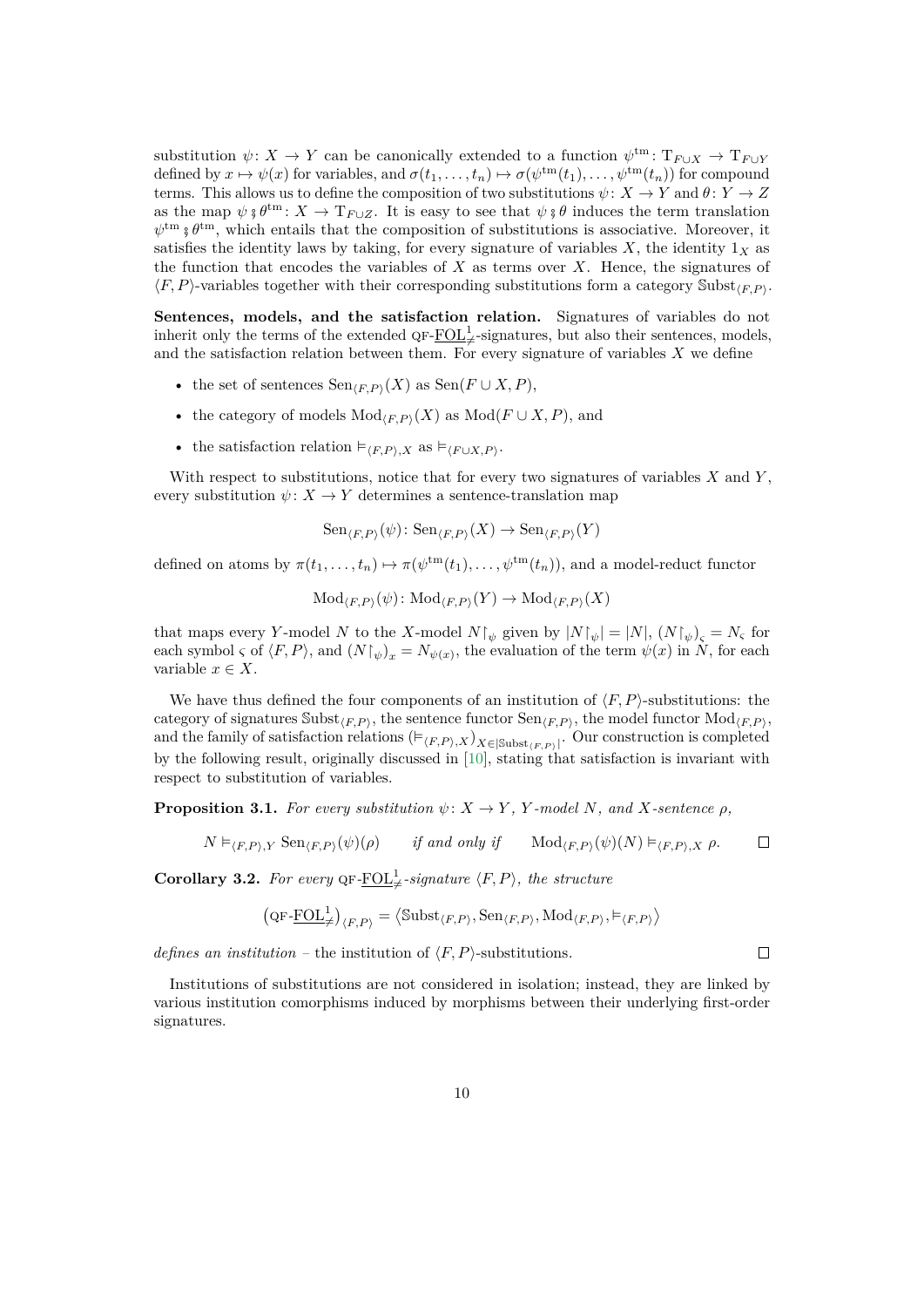<span id="page-10-0"></span>**Proposition 3.3.** Every morphism of  $\mathrm{QF}\text{-}\underline{\mathrm{FOL}}^1_+$ -signatures  $\varphi\colon \langle F, P \rangle \to \langle F', P' \rangle$  determines *a comorphism*  $\langle \Psi_{\varphi}, \alpha_{\varphi}, \beta_{\varphi} \rangle$  between the institutions of  $\langle F, P \rangle$ - and  $\langle F', P' \rangle$ -substitutions, *where*

- $\Psi_{\varphi}(X) = X^{\varphi}$  *and*  $\Psi_{\varphi}(\psi)(x, F'_{0}) = (\varphi^{Y})^{\text{tm}}(\psi(x, F_{0})),$
- $\alpha_{\varphi,X} = \text{Sen}(\varphi^X)$ *, and*
- $\beta_{\varphi,X} = \text{Mod}(\varphi^X),$

*for each signature of*  $\langle F, P \rangle$ -variables *X, substitution*  $\psi \colon X \to Y$ *, and variable*  $(x, F_0') \in X^{\varphi}$ *.* 

*Proof.* We begin by proving that  $\Psi_{\varphi}$  is a functor  $\text{Subst}_{\langle F, P \rangle} \to \text{Subst}_{\langle F', P' \rangle}$ . Following an inductive argument on the structure of terms, we infer that for every  $\langle F, P \rangle$ -substitution  $\psi: X \to Y$ , the translations  $(\varphi^X)^{\text{tm}}$   $\psi^{\psi}(\psi)^{\text{tm}}$  and  $\psi^{\text{tm}}$   $\psi^{\psi}(\varphi^Y)^{\text{tm}}$  are equal.



Then, based on this property, for any two  $\langle F, P \rangle$ -substitutions  $\psi \colon X \to Y$  and  $\theta \colon Y \to Z$ ,

$$
\Psi_{\varphi}(\psi \circ \theta)(x, F_0)
$$
\n
$$
= (\varphi^Z)^{\text{tm}}((\psi \circ \theta)(x, F_0))
$$
\nby the definition of  $\Psi_{\varphi}(\psi \circ \theta)$   
\n
$$
= (\varphi^Z)^{\text{tm}}(\theta^{\text{tm}}(\psi(x, F_0)))
$$
\nby the definition of composition in  $\text{Subst}_{\langle F, P \rangle}$   
\n
$$
= \Psi_{\varphi}(\theta)^{\text{tm}}((\varphi^Y)^{\text{tm}}(\psi(x, F_0)))
$$
\nbecause  $({\varphi^Y})^{\text{tm}} \circ \Psi_{\varphi}(\theta)^{\text{tm}} = \theta^{\text{tm}} \circ (\varphi^Z)^{\text{tm}}$   
\n
$$
= \Psi_{\varphi}(\theta)^{\text{tm}}(\Psi_{\varphi}(\psi)((x, F_0)))
$$
\nby the definition of  $\Psi_{\varphi}(\psi)$   
\n
$$
= (\Psi_{\varphi}(\psi) \circ \Psi_{\varphi}(\theta))(x, F_0)
$$
\nby the definition of composition in  $\text{Subst}_{\langle F', P' \rangle}$ .

In a similar manner, it can be shown that  $\Psi_{\varphi}$  also preserves identity substitutions.

As regards the last two components of the comorphism, the naturality of  $\alpha_{\varphi}$  and  $\beta_{\varphi}$ amounts to the fact that the following two squares commute for every  $\langle F, P \rangle$ -substitution  $\psi: X \to Y$ .

$$
\operatorname{Sen}_{\langle F, P \rangle}(X) \xrightarrow{\varphi^{X}(\_)} \operatorname{Sen}_{\langle F', P' \rangle}(\Psi_{\varphi}(X)) \qquad \operatorname{Mod}_{\langle F, P \rangle}(X) \xleftarrow{\square_{\varphi^{X}}} \operatorname{Mod}_{\langle F', P' \rangle}(\Psi_{\varphi}(X))
$$
  
\n
$$
\downarrow \Psi_{\varphi}(\psi)(\_) \qquad \qquad \square_{\psi} \uparrow \qquad \qquad \square_{\varphi^{Y}(\bot)} \qquad \qquad \square_{\varphi^{Y}(\psi)} \qquad \qquad \square_{\varphi^{Y}(\bot)} \qquad \qquad \square_{\varphi^{Y}(\bot)} \qquad \qquad \square_{\varphi^{Y}(\bot)} \qquad \qquad \square_{\varphi^{Y}(\bot)} \qquad \qquad \square_{\varphi^{Y}(\bot)} \qquad \qquad \square_{\varphi^{Y}(\bot)} \qquad \qquad \square_{\varphi^{Y}(\bot)} \qquad \qquad \square_{\varphi^{Y}(\bot)} \qquad \qquad \square_{\varphi^{Y}(\bot)} \qquad \qquad \square_{\varphi^{Y}(\bot)} \qquad \qquad \square_{\varphi^{Y}(\bot)} \qquad \qquad \square_{\varphi^{Y}(\bot)} \qquad \qquad \square_{\varphi^{Y}(\bot)} \qquad \qquad \square_{\varphi^{Y}(\bot)} \qquad \qquad \square_{\varphi^{Y}(\bot)} \qquad \qquad \square_{\varphi^{Y}(\bot)} \qquad \qquad \square_{\varphi^{Y}(\bot)} \qquad \qquad \square_{\varphi^{Y}(\bot)} \qquad \qquad \square_{\varphi^{Y}(\bot)} \qquad \qquad \square_{\varphi^{Y}(\bot)} \qquad \qquad \square_{\varphi^{Y}(\bot)} \qquad \qquad \square_{\varphi^{Y}(\bot)} \qquad \qquad \square_{\varphi^{Y}(\bot)} \qquad \qquad \square_{\varphi^{Y}(\bot)} \qquad \qquad \square_{\varphi^{Y}(\bot)} \qquad \qquad \square_{\varphi^{Y}(\bot)} \qquad \qquad \square_{\varphi^{Y}(\bot)} \qquad \qquad \square_{\varphi^{Y}(\bot)} \qquad \qquad \square_{\varphi^{Y}(\bot)} \qquad \qquad \square_{\varphi^{Y}(\bot)} \qquad \qquad \square_{\varphi^{Y}(\bot)} \qquad \qquad \square_{\varphi^{Y}(\bot
$$

This can be established with ease through a series of straightforward calculations. For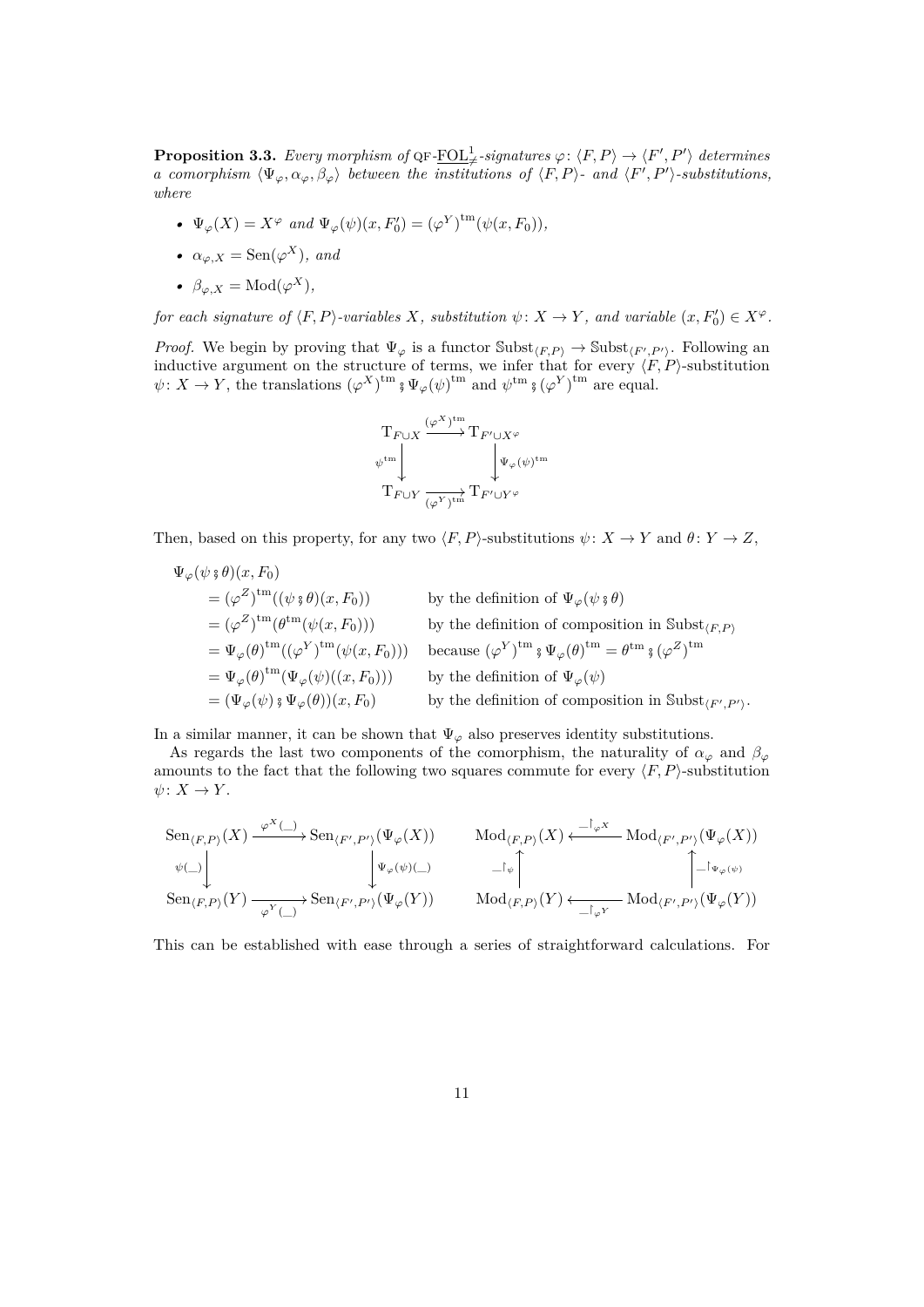example, in the case of atomic sentences  $\pi(t_1, \ldots, t_n)$  over *X* we obtain

$$
\Psi_{\varphi}(\psi)(\varphi^{X}(\pi(t_{1},...,t_{n})))
$$
\n
$$
= \Psi_{\varphi}(\psi)(\varphi_{n}^{\text{rel}}(\pi)((\varphi^{X})^{\text{tm}}(t_{1}),...))
$$
\nby the definition of  $\varphi^{X}(\_)$ \n
$$
= \varphi_{n}^{\text{rel}}(\pi)(\Psi_{\varphi}(\psi)^{\text{tm}}((\varphi^{X})^{\text{tm}}(t_{1})),...)
$$
\nby the definition of  $\Psi_{\varphi}(\psi)(\_)$ \n
$$
= \varphi_{n}^{\text{rel}}(\pi)((\varphi^{Y})^{\text{tm}}(\psi^{\text{tm}}(t_{1})),...)
$$
\nbecause  $(\varphi^{X})^{\text{tm}} \circ \Psi_{\varphi}(\psi)^{\text{tm}} = \psi^{\text{tm}} \circ (\varphi^{Y})^{\text{tm}}$ \n
$$
= \varphi^{Y}(\pi(\psi^{\text{tm}}(t_{1}),...))
$$
\nby the definition of  $\varphi^{Y}(\_)$ \n
$$
= \varphi^{Y}(\psi(\pi(t_{1},...,t_{n})))
$$
\nby the definition of  $\psi(\_)$ .

## <span id="page-11-0"></span>**4 Substitution Systems**

The institutions of substitutions discussed in Section [3](#page-7-0) provide the most basic building blocks needed for writing logic programs: signatures of variables and sentences over those signatures. For instance, the following definition of the addition of natural numbers (which makes use of the dedicated clausal notation specific to logic programming)

$$
\begin{aligned} &\texttt{add}(0,M,M) \xleftarrow[M]{\hspace{0.5cm}}\\ &\texttt{add}(\textbf{s}\,M,N,\textbf{s}\,P) \xleftarrow[M,N,P)\texttt{add}(M,N,P) \end{aligned}
$$

can be presented formally as the set given by the universal closures of the sentences  $true \Rightarrow \text{add}(0, M, M)$  and  $\text{add}(M, N, P) \Rightarrow \text{add}(s, M, N, s, P)$  defined over the signatures of  $\langle F_{\text{NAT}}, P_{\text{NAT}} \rangle$ -variables  $\{M\}$  and  $\{M, N, P\}$ , respectively.

In order to describe the semantics of such definitions at the same level of abstraction, we need to make explicit the translations of sentences and the reductions of models that correspond to signature extensions such as  $\langle F_{\text{NAT}}, P_{\text{NAT}} \rangle \subseteq \langle F_{\text{NAT}} \cup \{M\}, P_{\text{NAT}} \rangle$ . A possible approach is to consider signatures of  $\Sigma$ -variables, for some signature  $\Sigma$  of a given logical system, as specific morphisms  $X \colon \Sigma \to \Sigma(X)$ . This treatment of (signatures of) variables was first outlined in [\[42\]](#page-37-9) as part of an institutional approach to open formulae, and is related to many developments in institution theory such as institution-independent semantics for quantifiers [\[46\]](#page-37-2), ultraproducts [\[11\]](#page-35-6), general versions of Herbrand theorems [\[10\]](#page-34-3), Birkhoff completeness [\[6\]](#page-34-7), hybridization [\[33\]](#page-36-12), structural induction [\[12\]](#page-35-8), constructor-based logics [\[18\]](#page-35-9), and forcing techniques [\[19,](#page-35-10) [17\]](#page-35-11).

The framework that we propose for formalizing signatures of variables (and substitutions) generalizes the aforementioned approach by taking into account only their corresponding extensions of rooms. This choice is motivated by the difficulties that may arise in defining variables as signature extensions in other logical systems of interest for logic programming, such as the institution of asynchronous relational networks [\[50\]](#page-37-1). In that case, signatures (and, consequently, signature morphisms) and variables are significantly different from a structural point of view: the former are logical systems satisfying given properties, while the latter are hypergraphs whose vertices and hyperedges are labelled with signatures and models of their underlying logical system; for this reason, variables cannot be faithfully represented through extensions of their base signatures.

**Definition 4.1** (Substitution system). A *substitution system* is a triple  $\langle \text{Subst}, G, S \rangle$ , usually denoted simply by  $S$ , consisting of

• a category Subst of *signatures of variables* and *substitutions*,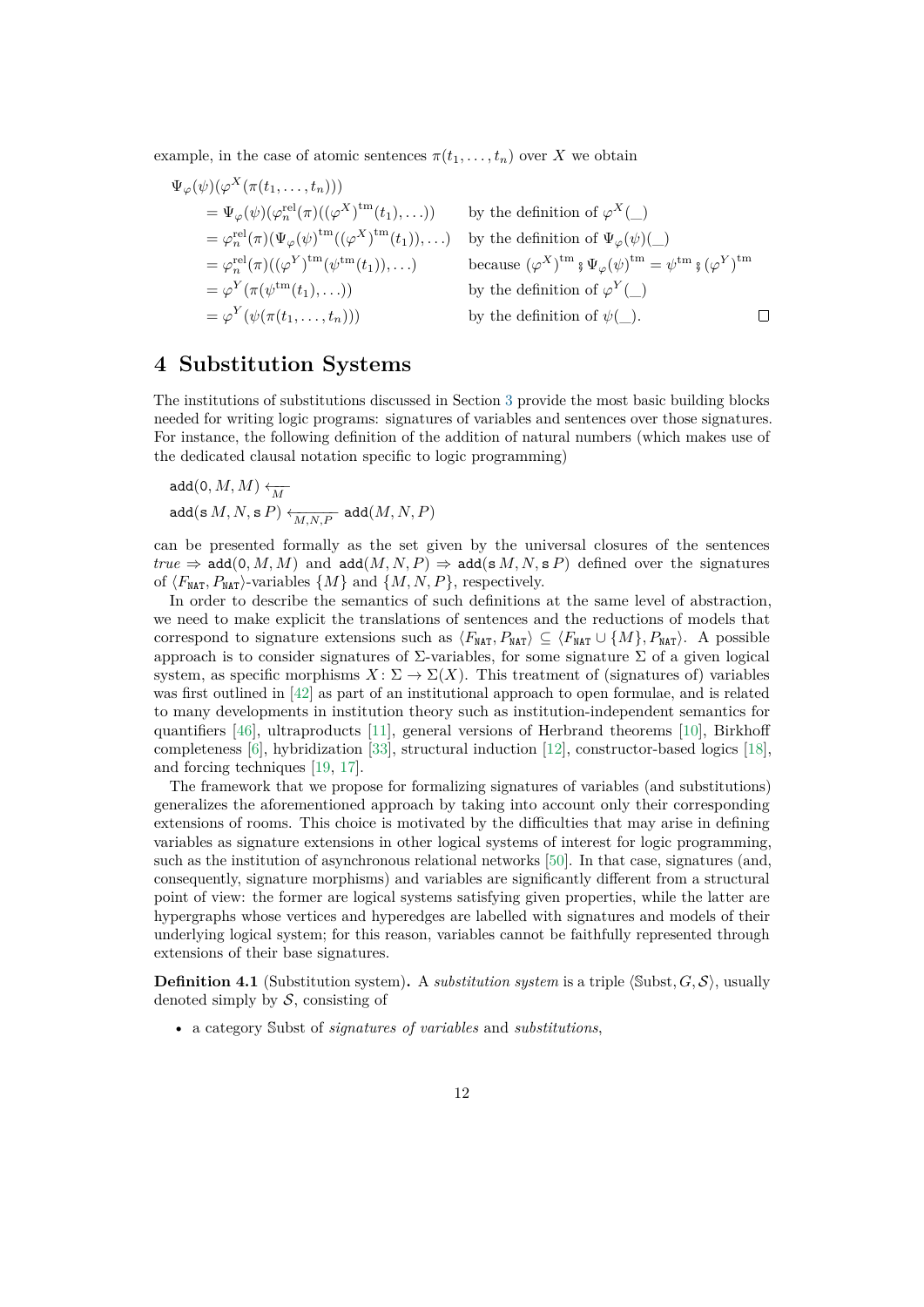- a room *G* of *ground sentences* and *models*, and
- a functor  $S:$  Subst  $\rightarrow G/\mathbb{R}$ oom defining, for every signature of variables X, the corridor  $\mathcal{S}(X): G \to G(X)$  from *G* to the room  $G(X)$  of *X-sentences* and *X-models*.

Therefore, given a room  $G = \langle \text{Sen}(G), \text{Mod}(G), \vDash_G \rangle$  of ground sentences and models, the signatures of variables are defined abstractly as objects *X* of a category Subst for which we consider  $(a)$  a set  $\text{Sen}(G(X))$  of X-sentences together with a sentence-extension map  $\alpha_X$ : Sen(*G*)  $\rightarrow$  Sen(*G*(*X*)), (*b*) a category Mod(*G*(*X*)) of *X*-models together with a model-reduction functor  $\beta_X \colon \text{Mod}(G(X)) \to \text{Mod}(G)$ , and (*c*) a satisfaction relation  $\models_{G(X)}$ between *X*-models and *X*-sentences such that the following satisfaction condition holds for all *X*-models *N* and ground sentences *ρ*:

$$
N \vDash_{G(X)} \alpha_X(\rho)
$$
 if and only if  $\beta_X(N) \vDash_G \rho$ .

Similarly, substitutions  $\psi: X \to Y$  are arrows in Subst for which we assume the existence of (*a*) a sentence-translation map  $\text{Sen}(\psi)$ :  $\text{Sen}(G(X)) \to \text{Sen}(G(Y))$  and (*b*) a model-reduction functor  $Mod(\psi)$ :  $Mod(G(Y)) \rightarrow Mod(G(X))$  such that the following diagrams commute



and, for every *Y*-model *N* and *X*-sentence  $\rho$ ,

 $N \vDash_{G(Y)} \text{Sen}(\psi)(\rho)$  if and only if  $\text{Mod}(\psi)(N) \vDash_{G(X)} \rho$ .

It should be noted that, whenever the signatures of variables are defined as extensions of their base signatures (in a given institution), the corridors  $\langle Sen(\psi), Mod(\psi) \rangle$  determined by substitutions  $\psi: X \to Y$  correspond to the institution-independent concept of substitution defined in [\[10\]](#page-34-3).

**Example 4.2.** Every QF- $\underline{FOL}^1_{\neq}$ -signature  $\langle F, P \rangle$  gives rise to a substitution system

$$
\left(\text{QF-FOL}^1_{\neq}\right)_{\langle F,P \rangle} : \text{Subst}_{\langle F,P \rangle} \to \text{QF-FOL}^1_{\neq}(F,P) / \text{Room}^2
$$

in which

- signatures of  $\langle F, P \rangle$ -variables *X* determine corridors given by the set-theoretic inclusions  $\text{Sen}(F, P) \subseteq \text{Sen}_{(F, P)}(X)$  and the reduct functors  $\text{Mod}_{(F, P)}(X) \to \text{Mod}(F, P)$  that forget the interpretation of variables, and
- substitutions  $\psi: X \to Y$  are mapped to  $\langle \text{Sen}_{\langle F,P \rangle}(\psi), \text{Mod}_{\langle F,P \rangle}(\psi) \rangle$ .

Note that we can easily recover the institution of  $\langle F, P \rangle$ -substitutions described in Corollary [3.2](#page-9-0) (regarded as a functor into Room) by means of a straightforward composition:

$$
\left(\text{QF-}\underline{\text{FOL}}_{\neq}^{1}\right)_{\langle F, P \rangle} = \left(\text{QF-}\text{FOL}_{\neq}^{1}\right)_{\langle F, P \rangle} \text{ s } \left|\bigcup_{\text{QF-}\underline{\text{FOL}}_{\neq}^{1}(F, P)}.
$$

<span id="page-12-0"></span><sup>&</sup>lt;sup>2</sup>In this case, the room QF- $\underline{FOL}^1_{\neq}(F, P)$  is just the image of the first-order signature  $\langle F, P \rangle$  under the functor representation of the institution  $\mathbb{Q}F-\underline{\mathrm{FOL}}_{\neq}^{1}$ .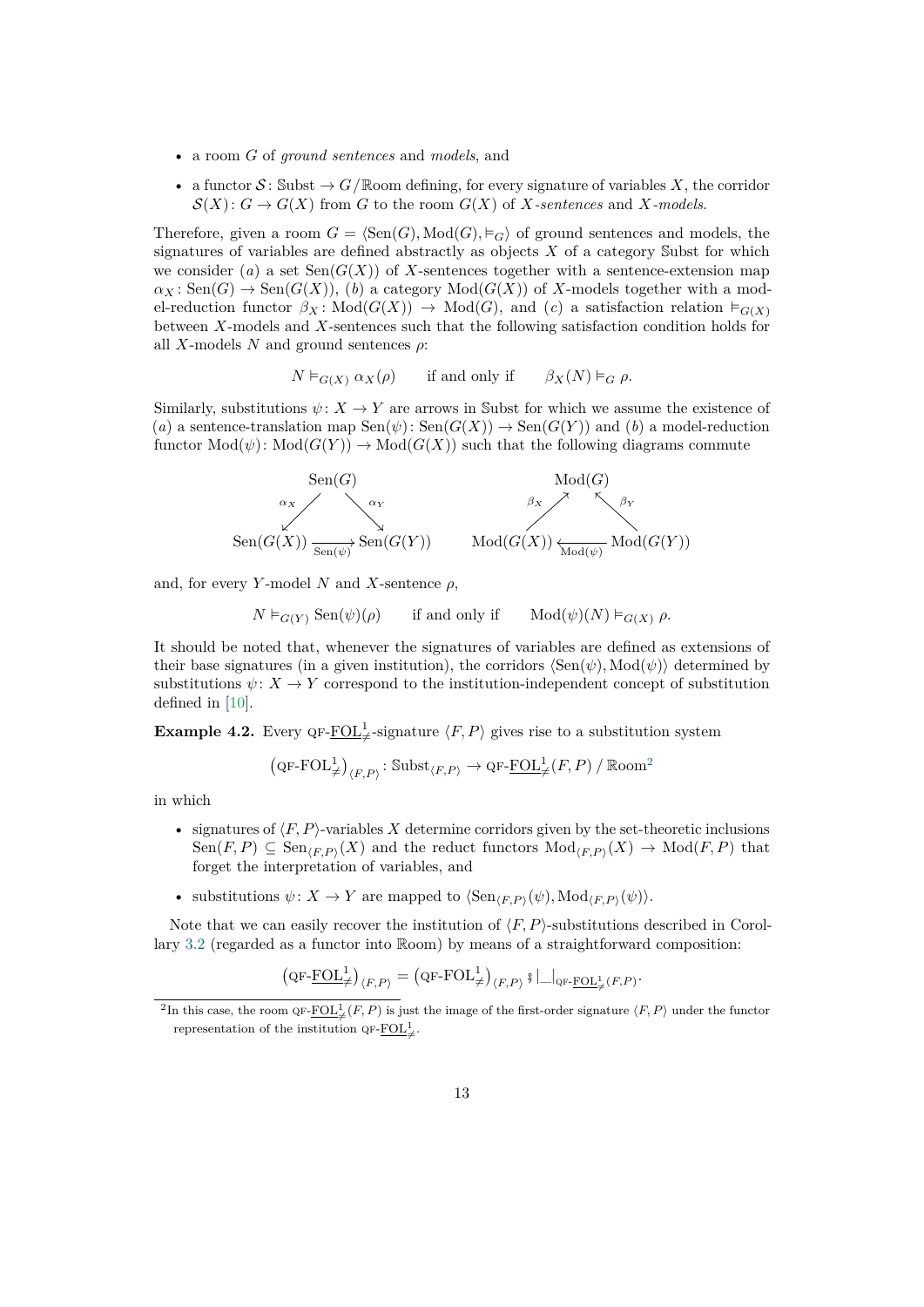Working with substitution systems instead of the simpler institutions of substitutions means that we also need to consider an adequate notion of map of substitution systems.

**Definition 4.3** (Morphism of substitution systems)**.** A *morphism* between substitution systems  $S:$  Subst  $\rightarrow G / \mathbb{R}$ oom and  $S':$  Subst' $\rightarrow G' / \mathbb{R}$ oom is a triple  $\langle \Psi, \kappa, \tau \rangle$  where

Subst 
$$
\xrightarrow{S} G / \text{Room}
$$
  
\n $\Psi$   
\nSubst'  $\xrightarrow{S'} G' / \text{Room}$ 

- $\Psi$  is a functor  $\text{Subst} \to \text{Subst}',$
- *κ* is a corridor  $G \to G'$ , and
- *τ* is a natural transformation  $S \Rightarrow \Psi$  ;  $S'$  ;  $(\kappa / \text{Room})$ .

**Proposition 4.4.** For every morphism of  $\mathsf{QF}\text{-}\underline{\mathrm{FOL}}_{\neq}^1$ -signatures  $\varphi\colon \langle F, P \rangle \to \langle F', P' \rangle$ , the co*morphism*  $\langle \Psi_{\varphi}, \alpha_{\varphi}, \beta_{\varphi} \rangle$  *given in Proposition* [3.3](#page-10-0) *can be extended to a morphism of substitution systems*

$$
\langle \Psi_{\varphi}, \kappa_{\varphi}, \tau_{\varphi} \rangle \colon \big( \mathrm{QF\text{-}FOL}^1_{\neq} \big)_{\langle F, P \rangle} \to \big( \mathrm{QF\text{-}FOL}^1_{\neq} \big)_{\langle F', P' \rangle}
$$

 $where \kappa_{\varphi}$  *is the corridor*  $QF-\underline{FOL}^1_{\neq}(\varphi) = \langle \text{Sen}(\varphi), \text{Mod}(\varphi) \rangle$ *, and*  $\tau_{\varphi,X} = \langle \alpha_{\varphi,X}, \beta_{\varphi,X} \rangle$  for  $every X \in |\text{Subst}_{\langle F, P \rangle}|.$ 

*Proof.* All we need to check is that, for every signature of  $\langle F, P \rangle$ -variables *X*,  $\tau_{\varphi, X}$  is indeed an arrow in the comma category  $\mathsf{QF\text{-}FOL<sup>1</sup><sub>\neq</sub>$  *(F, P) /* Room. This follows directly from the fact that the equality

$$
(\operatorname{QF-FOL}_\neq^1)_{\langle F, P \rangle}(X)\operatorname*{gr}_{\varphi,X}=\kappa_\varphi\operatorname*{g}(\operatorname{QF-FOL}_\neq^1)_{\langle F', P' \rangle}(\Psi_\varphi(X))
$$

can be obtained by applying the functor  $\mathbf{QF}\text{-}\underline{\mathrm{FOL}}^1_{\neq}$  to the commutative diagram below.

$$
\langle F, P \rangle \xrightarrow{\varphi} \langle F', P' \rangle
$$
  
\n
$$
\xrightarrow{\varphi} \langle F \cup X, P \rangle \xrightarrow{\varphi} \langle F' \cup X^{\varphi}, P' \rangle
$$

As expected, the composition of morphisms of substitution systems can be straightforwardly defined in terms of their components: for any morphisms  $\langle \Psi, \kappa, \tau \rangle \colon \mathcal{S} \to \mathcal{S}'$  and  $\langle \Psi', \kappa', \tau' \rangle \colon \mathcal{S}' \to \mathcal{S}''$  between substitution systems  $\mathcal{S} \colon \text{Subst} \to G / \text{Room}, \mathcal{S}' \colon \text{Subst}' \to$  $G'$  / Room, and  $\mathcal{S}''$ : Subst<sup> $''$ </sup>  $\rightarrow$  *G*<sup> $''$ </sup> / Room,  $\langle \Psi, \kappa, \tau \rangle$  ;  $\langle \Psi', \kappa', \tau' \rangle$ :  $\mathcal{S} \rightarrow \mathcal{S}''$  is given by

- the translation of signatures of variables  $\Psi$  **;**  $\Psi'$ : Subst  $\rightarrow$  Subst'',
- the translation of ground sentences and models  $\kappa \xi \kappa' : G \to G''$ , and
- the translation of sentences and models defined over signatures of variables

*τ* **;** (Ψ · *τ* 0 · (*κ /* Room)): S ⇒ (Ψ **;** Ψ 0 ) **;** S <sup>00</sup> **;** (*κ* **;** *κ* 0 */* Room)*,*

where  $(\tau \circ (\Psi \cdot \tau' \cdot (\kappa / \text{Room})))_X = \tau_X \circ \tau'_{\Psi(X)}$ , for all signatures of variables X.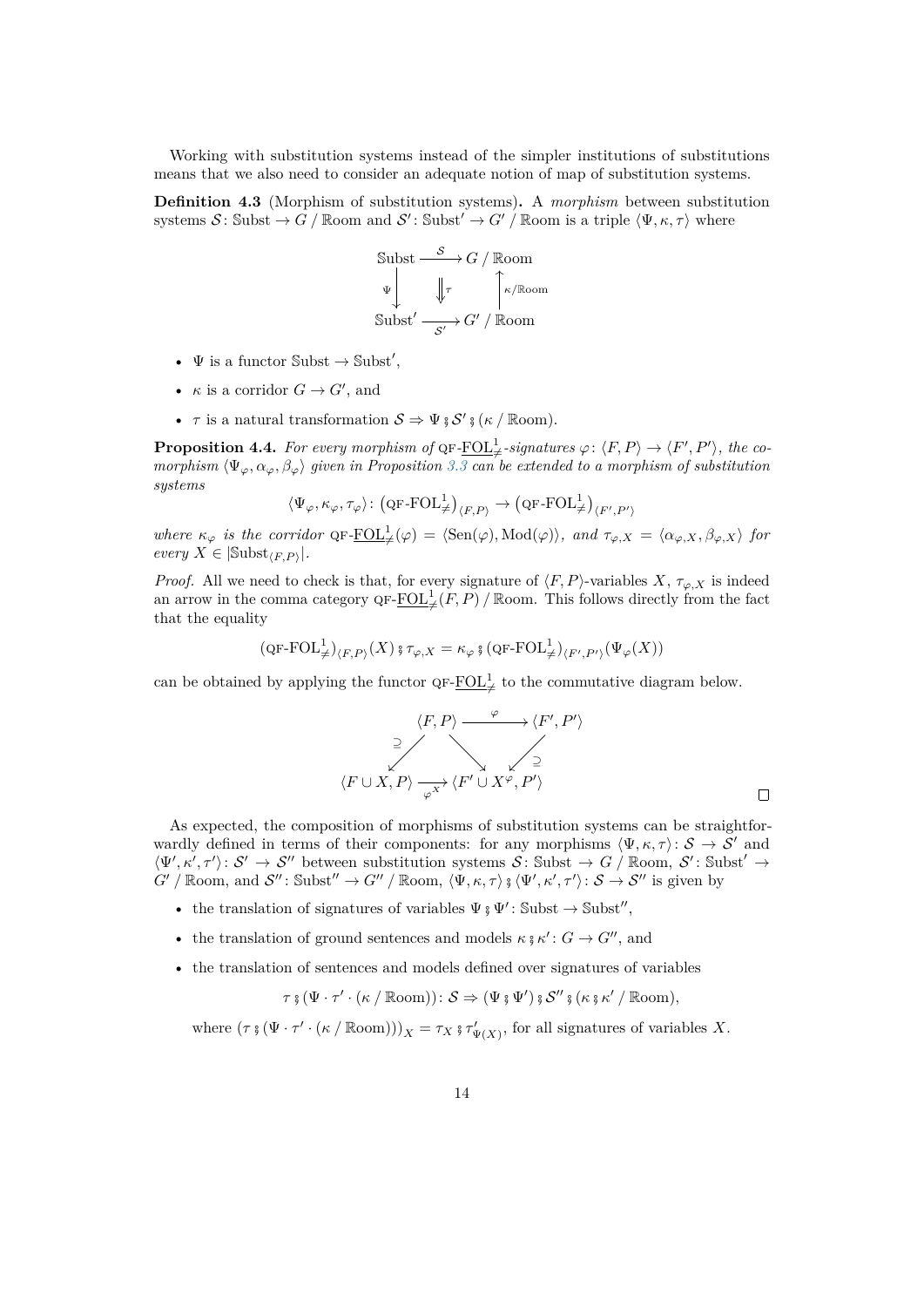Together with the obvious identities, the construction above yields a category SubstSys with substitution systems as objects and morphisms of substitution systems as arrows.

*Fact* 4.5*.* The category SubstSys arises from the Grothendieck construction for the functor  $[\underline{\hspace{0.3cm}}] \rightarrow \underline{\hspace{0.3cm}}$  /  $\mathbb{R}$ oom]:  $(\mathbb{C}at \times \mathbb{R}$ oom)<sup>op</sup>  $\rightarrow \mathbb{C}at$  that maps

- every category Subst and room *G* to the category of functors [Subst  $\rightarrow$  *G* / Room], and
- every functor  $\Psi$ : Subst  $\rightarrow$  Subst' and corridor  $\kappa: G \rightarrow G'$  to the canonical composition functor  $\Psi(\kappa / \text{Room})$ :  $[\text{Subst}' \to G' / \text{Room}] \to [\text{Subst} \to G / \text{Room}].$

We conclude the present section by noticing that the construction of first-order substitution systems is functorial, in the sense that it can be presented as a functor into SubstSys. We can thus define the following concept of generalized substitution system.

<span id="page-14-0"></span>**Definition 4.6** (Generalized substitution system)**.** *Generalized substitution systems* are objects of the category  $\left[\_\right] \to \text{SubstSys}$ <sup> $\sharp$ </sup> of functors into SubstSys.

Therefore, generalized substitution systems are functors  $\mathcal{GS}$ : Sig  $\rightarrow$  SubstSys from a category Sig of *signatures* and *signature morphisms* to SubstSys. Because this definition is rather compact and lacks some of the transparency needed for dealing with logic-programming languages, let us first establish the notations and terminology that we will use throughout our work.

• Given a signature  $\Sigma$  of a generalized substitution system  $\mathcal{G}\mathcal{S}$ , we will denote the (local) substitution system  $\mathcal{G}(\Sigma)$  by  $\mathcal{G}S_{\Sigma}$ : Subst<sub> $\Sigma \to G_{\Sigma}$ </sub> / Room, and will refer to the objects and morphisms of Subst<sub> $\Sigma$ </sub> as *signatures of*  $\Sigma$ -variables and  $\Sigma$ -substitutions.

The room  $G_{\Sigma}$  consists of the set Sen(Σ) of *ground*  $\Sigma$ -sentences, the category Mod(Σ) of  $\Sigma$ -models, and the  $\Sigma$ -satisfaction relation  $\vDash_{\Sigma} \subseteq |\text{Mod}(\Sigma)| \times \text{Sen}(\Sigma)$ .

• On objects,  $\mathcal{G}\mathcal{S}_{\Sigma}$  maps every signature of  $\Sigma$ -variables X to the corridor  $\mathcal{G}\mathcal{S}_{\Sigma}(X)$  =  $\langle \alpha_{\Sigma,X}, \beta_{\Sigma,X} \rangle$  from  $G_{\Sigma}$  to the room  $G_{\Sigma}(X) = \langle \text{Sen}_{\Sigma}(X), \text{Mod}_{\Sigma}(X), \vDash_{\Sigma,X} \rangle$  of X-sen*tences* and *X-models*.

 $\alpha_{\Sigma,X}$ : Sen( $\Sigma$ )  $\rightarrow$  Sen<sub> $\Sigma$ </sub>(*X*)  $\qquad$   $\beta_{\Sigma,X}$ : Mod<sub> $\Sigma$ </sub>(*X*)  $\rightarrow$  Mod( $\Sigma$ )

• On morphisms,  $\mathcal{G}\mathcal{S}_{\Sigma}$  maps every  $\Sigma$ -substitution  $\psi: X \to Y$  to the corridor  $\mathcal{G}\mathcal{S}_{\Sigma}(\psi) =$  $\langle \operatorname{Sen}_{\Sigma}(\psi), \operatorname{Mod}_{\Sigma}(\psi) \rangle$  from  $G_{\Sigma}(X)$  to  $G_{\Sigma}(Y)$ , which satisfies, by definition,  $\mathcal{GS}_{\Sigma}(X)$  ;  $\mathcal{GS}_{\Sigma}(\psi) = \mathcal{GS}_{\Sigma}(Y).$ 



• With respect to signature morphisms, every arrow  $\varphi: \Sigma \to \Sigma'$  in Sig determines a morphism of substitution systems  $\mathcal{GS}_{\varphi} = \langle \Psi_{\varphi}, \kappa_{\varphi}, \tau_{\varphi} \rangle$  from  $\mathcal{GS}_{\Sigma}$  to  $\mathcal{GS}_{\Sigma'}$ , where  $\kappa_{\varphi}$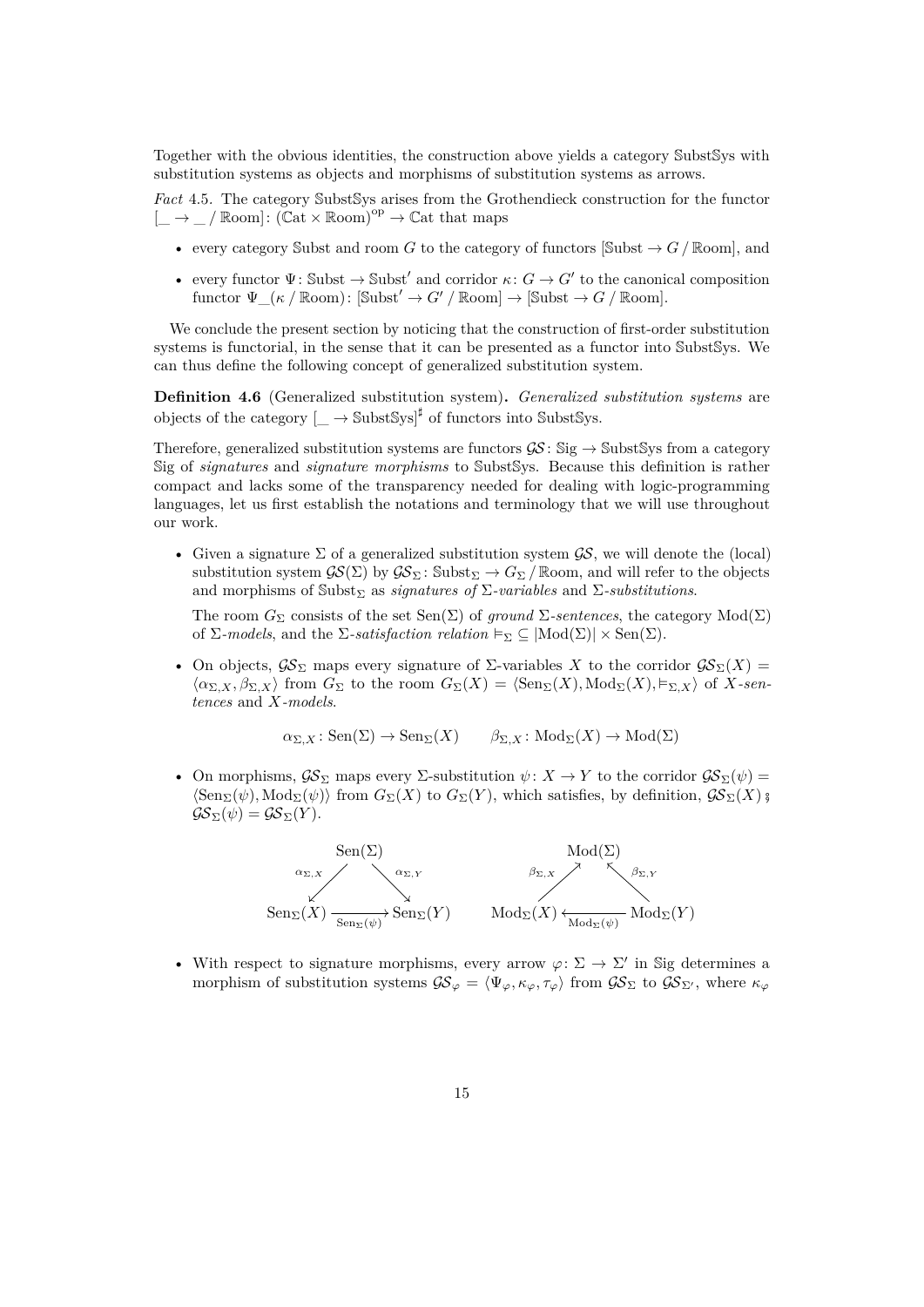is the corridor  $\langle Sen(\varphi), Mod(\varphi) \rangle$  between  $G_{\Sigma}$  and  $G_{\Sigma'}$  and, for every signature of *Σ*-variables *X*,  $\tau_{\varphi,X}$  is the corridor  $\langle \alpha_{\varphi,X}, \beta_{\varphi,X} \rangle$  between  $G_{\Sigma}(X)$  and  $G_{\Sigma'}(\Psi_{\varphi}(X))$ .

$$
\begin{array}{ccc}\n\operatorname{Sen}(\Sigma) & \xrightarrow{\operatorname{Sen}(\varphi)} \operatorname{Sen}(\Sigma') & \operatorname{Mod}(\Sigma) \xleftarrow{\operatorname{Mod}(\varphi)} \operatorname{Mod}(\Sigma') \\
\alpha_{\Sigma, X} & \downarrow & \downarrow & \downarrow \\
\operatorname{Sen}_{\Sigma}(X) & \xrightarrow{\alpha_{\varphi, X}} \operatorname{Sen}_{\Sigma'}(\Psi_{\varphi}(X)) & \operatorname{Mod}_{\Sigma}(X) \xleftarrow{\beta_{\Sigma, X}} \operatorname{Mod}_{\Sigma'}(\Psi_{\varphi}(X)) \\
\end{array}
$$

In addition, we adopt similar notational conventions as in the case of institutions. For example, we may use superscripts as in  $\text{Subst}_{\Sigma}^{\mathcal{GS}}$  in order to avoid potential ambiguities; or we may drop the subscripts of  $\models_{\Sigma,X}$  when there is no danger of confusion. Likewise, we will often denote the functions  $\text{Sen}(\varphi)$ ,  $\alpha_{\Sigma,X}$ , and  $\text{Sen}_{\Sigma}(\psi)$  by  $\varphi(\_)$ ,  $X(\_)$ , and  $\psi(\_)$ , respectively, and the functors  $Mod(\varphi)$ ,  $\beta_{\Sigma,X}$ , and  $Mod_{\Sigma}(\psi)$  by  $\Box_{\varphi}$ ,  $\Box_{\Sigma}$ , and  $\Box_{\psi}$ .

**Example 4.7.** The quantifier-free, single-sorted fragment of first-order logic without equality forms a generalized substitution system, which we denote by QF-FOL $^1_{\neq}$ .

 $\mathrm{QF\text{-}FOL}^1_{\neq} : \mathrm{Sig}^{\mathrm{QF\text{-}}\mathrm{\underline{FOL}}^1_{\neq}} \to \mathrm{Subst} \mathrm{Sys}$ 

#### **Institutions of Quantified Sentences**

The last ingredient needed to interpret logic programs is an appropriate concept of quantified sentence over a given generalized substitution system. To this purpose, we introduce universal and existential closures of sentences defined over signatures of variables by adapting the general institution-independent quantifiers of [\[46\]](#page-37-2) to our framework of generalized substitution systems.

**Definition 4.8** (Quantified sentence). In any generalized substitution system  $\mathcal{G}\mathcal{S}$ : Sig  $\rightarrow$ SubstSys, a *universally quantified*  $\Sigma$ -sentence is a structure  $\forall X \cdot \rho$  where X is a signature of Σ-variables and *ρ* is an *X*-sentence. The denotation of ∀*X* · *ρ* is given by the class of Σ-models whose *X*-expansions satisfy *ρ*. To be more precise, a Σ-model *M* is a model of  $\forall X \cdot \rho$ , denoted  $M \vDash^{\text{qs}}_{\Sigma} \forall X \cdot \rho$ , if, for every *X*-model *N* such that  $N \vDash_{\Sigma} M$ ,  $N \vDash_{\Sigma} X \rho$ .

*Existentially quantified*  $\Sigma$ -sentences  $\exists X \cdot \rho$  are introduced in a similar manner. Their semantics is, as expected, existential rather than universal: the denotation of a sentence  $∃X ⋅ ρ$  is given by the class of  $Σ$ -models that admit *X*-expansions satisfying *ρ*.

Let  $\text{QSen}(\Sigma)$ , or  $\text{QSen}^{\mathcal{GS}}(\Sigma)$  when we want to make explicit the underlying generalized substitution system, be the set of quantified sentences (universal or existential) over a signature  $\Sigma$  of a generalized substitution system  $\mathcal{GS}$ : Sig  $\rightarrow$  SubstSys. It is straightforward to see that QSen can be extended to a functor  $\text{Sig} \to \text{Set}$  by defining  $\text{QSen}(\varphi)(QX \cdot \rho)$ as  $Q\Psi_{\varphi}(X) \cdot \alpha_{\varphi,X}(\rho)$  for every morphism of signatures  $\varphi \colon \Sigma \to \Sigma'$  and every quantified  $Σ$ -sentence  $QX \cdot ρ$ , where  $Q ∈ {∀, ∃}$ .

*Fact* 4.9. For any generalized substitution system  $\mathcal{G}S$ : Sig  $\rightarrow$  SubstSys, QSen is a *quantifiedsentence functor*  $\text{Sig} \rightarrow \text{Set}$ .

In order to reason about programs defined over different signatures, it is necessary to ensure that the translation of quantified sentences is consistent with the reduction of models – in the sense that the satisfaction relation is preserved. As in many institutions that capture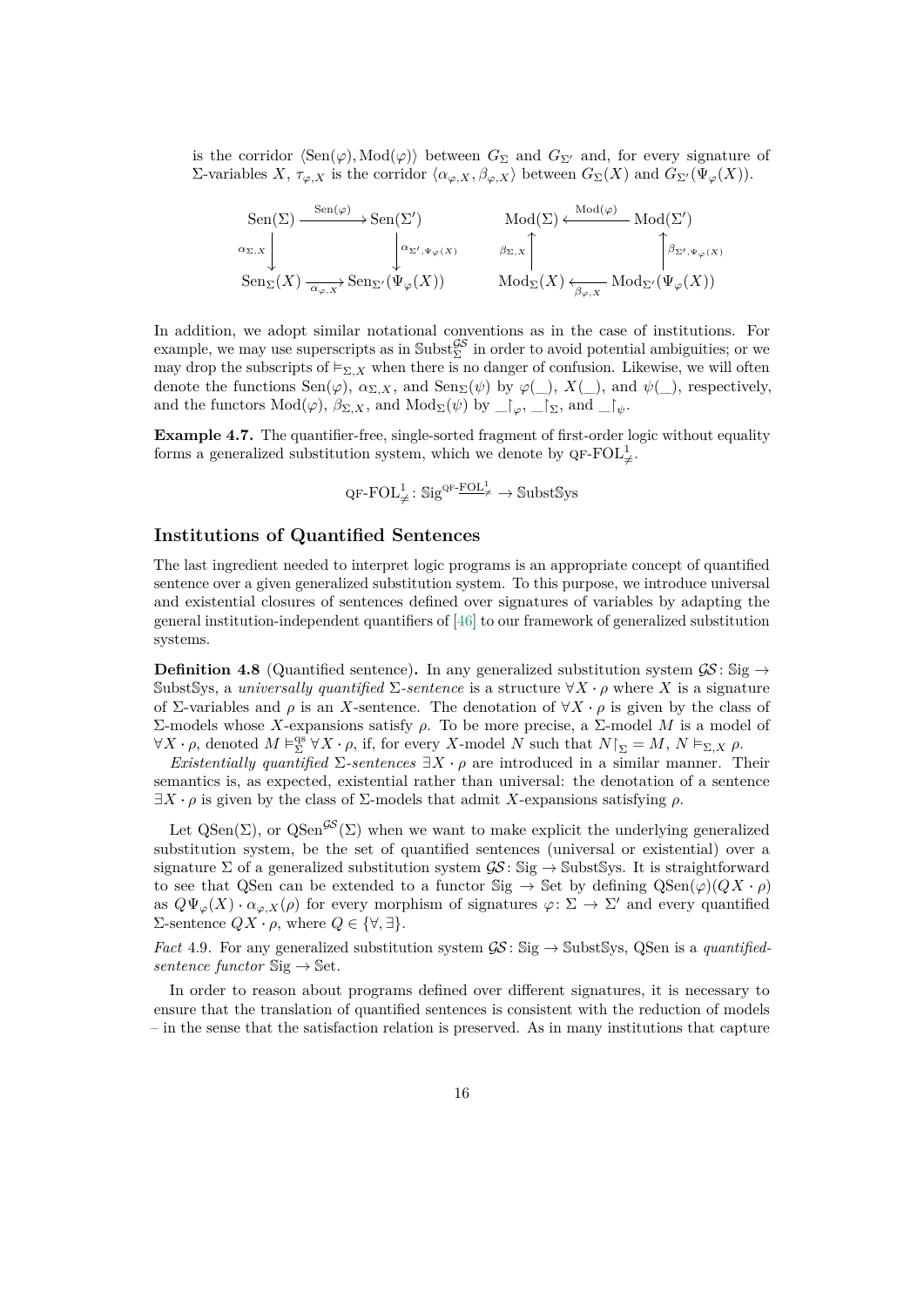logical systems with quantifiers, this condition relies on the essential property of model amalgamation, i.e. on the possibility of combining models of different but related signatures, provided that they have a common reduct to a given shared signature. The form of model amalgamation used here was first introduced in [\[3\]](#page-34-8); other early papers include [\[43,](#page-37-3) [14\]](#page-35-12). Its importance was also emphasized in works on heterogeneous specifications [\[48,](#page-37-10) [4\]](#page-34-4), which are closely related to our setting.

**Definition 4.10** (Model amalgamation). A generalized substitution system  $\mathcal{GS}$ : Sig  $\rightarrow$ SubstSys has *(weak) model amalgamation* when for every signature morphism  $\varphi \colon \Sigma \to \Sigma'$ and every signature of  $\Sigma$ -variables  $X$ , the diagram depicted below is a (weak) pullback.

$$
\begin{aligned} &|\text{Mod}(\Sigma)| \longleftarrow \xrightarrow{-\upharpoonright_{\varphi}} |\text{Mod}(\Sigma')| \\ &\qquad \qquad -\upharpoonright_{\Sigma} \bigcap_{\text{Mod}_{\Sigma}(X)} \bigcap_{\beta_{\varphi,X}} \text{Mod}_{\Sigma'}(\Psi_{\varphi}(X))| \end{aligned}
$$

This means that for every  $\Sigma'$ -model *M'* and every *X*-model *N* such that  $M' \upharpoonright_{\varphi} = N \upharpoonright_{\Sigma}$  there exists a  $\Psi_{\varphi}(X)$ -model *N'*, called the *amalgamation* of *M'* and *N*, that satisfies  $N'|\Sigma' = M'$ and  $\beta_{\varphi,X}(N')=N$ . Whenever this holds, the following commutative square, which subsumes the diagram above, is said to be a *(weak) model-amalgamation square*:

$$
\begin{array}{ccc}\nG_{\Sigma} & \xrightarrow{\kappa_{\varphi}} & G_{\Sigma'} \\
\downarrow^{G_{\Sigma}(X)} & & \downarrow^{G_{\Sigma'}(\Psi_{\varphi}(X))} \\
G_{\Sigma}(X) & \xrightarrow[\tau_{\varphi,X}]{\tau_{\varphi,X}} & G_{\Sigma'}(\Psi_{\varphi}(X))\n\end{array}
$$

In generalized substitution systems such as  $QF\text{-}FOL^1_{\neq}$  (as well as  $QF\text{-}FOL_{=}$ , discussed in Section [6\)](#page-29-0), for every signature morphism  $\varphi: \langle F, P \rangle \to \langle F', P' \rangle$  and every signature of  $\langle F, P \rangle$ -variables *X*, the commutative square of interest for model amalgamation can be obtained by taking the image through  $\mathsf{QF\text{-}FOL}^1_{\neq}$  of the following diagram of signature morphisms:

$$
\langle F, P \rangle \xrightarrow{\varphi} \langle F', P' \rangle
$$
  
\n
$$
\subseteq \bigcup_{\langle F \cup X, P \rangle} \xrightarrow{\varphi} \langle F' \cup X^{\varphi}, P' \rangle
$$

It is well known that such diagrams describe pushouts and that every pushout of first-order signatures gives rise to a model-amalgamation square (details can be found, for example, in [\[11,](#page-35-6) [44\]](#page-37-6)). These considerations lead to the following result.

<span id="page-16-0"></span>**Proposition 4.11.** The generalized substitution system  $QF$ - $FOL^1_{\neq}$  has model amalgamation.  $\Box$ 

The model-amalgamation property allows us to prove that the translations of quantified sentences and the reductions of models preserve the satisfaction relation.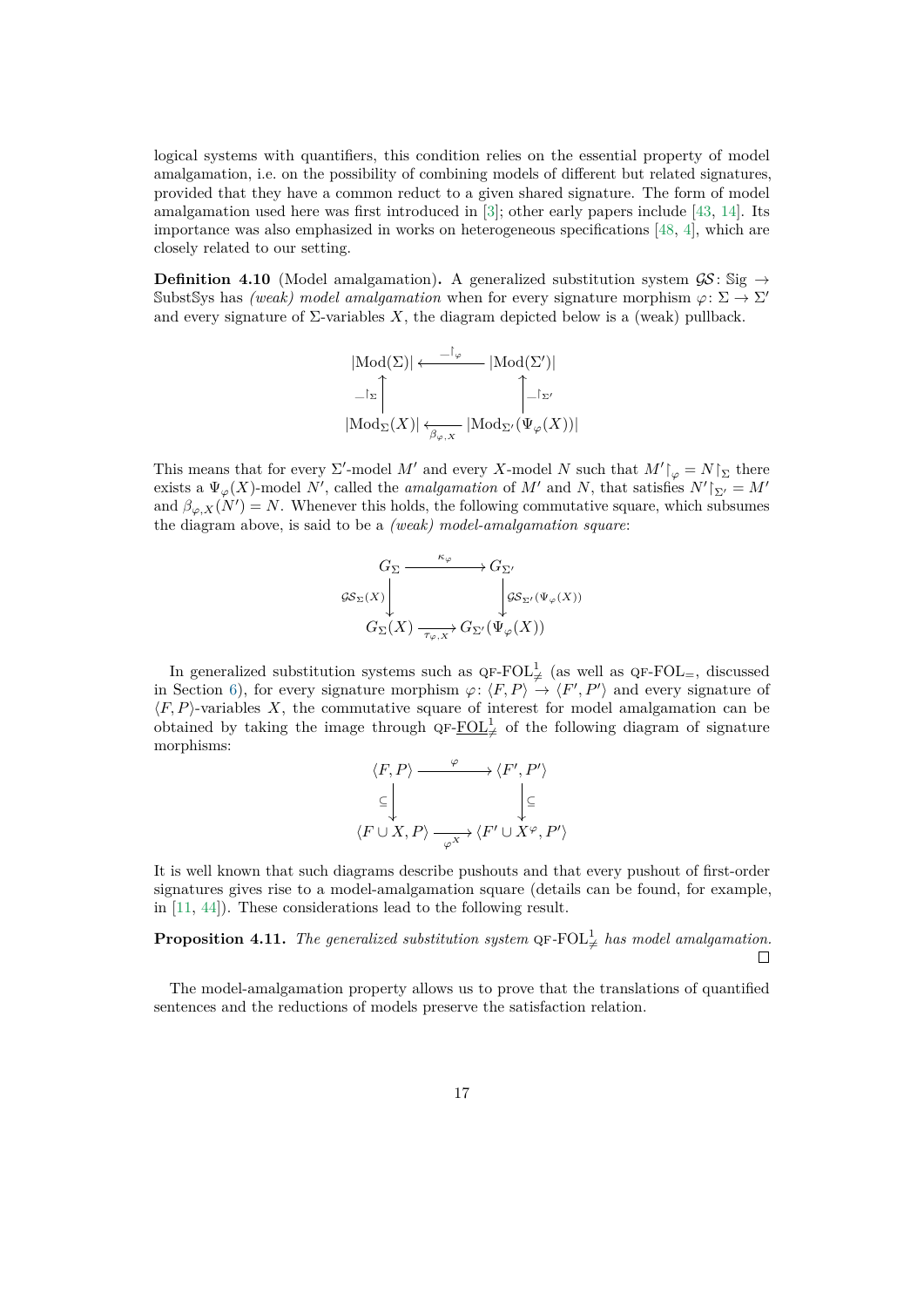**Proposition 4.12.** Let  $\mathcal{G}\mathcal{S}: \text{Sig} \to \text{SubstSys}$  *be a generalized substitution system that has weak model amalgamation. Then for every signature morphism*  $\varphi \colon \Sigma \to \Sigma'$ , every quantified  $\Sigma$ -sentence  $QX \cdot \rho$ , and every  $\Sigma'$ -model  $M'$ ,

 $M' \vDash^{\text{qs}}_{\Sigma'} \text{QSen}(\varphi)(QX \cdot \rho)$  *if and only if*  $\text{Mod}(\varphi)(M') \vDash^{\text{qs}}_{\Sigma} QX \cdot \rho$ .

*Proof.* Since the two kinds of quantified sentences can be treated similarly, we focus here only on the case of universal sentences. Let us thus consider a signature morphism  $\varphi \colon \Sigma \to \Sigma'$ , a universally quantified  $\Sigma$ -sentence  $\forall X \cdot \rho$ , and a  $\Sigma'$ -model  $M'$ .

The proof of the 'if' part is simpler and it does not require the model-amalgamation property. Assume that  $Mod(\varphi)(M') \vDash_{\Sigma}^{\text{qs}} \forall X \cdot \rho$ , and let *N'* be an arbitrary  $\Psi_{\varphi}(X)$ -expansion of *M'*. Since  $\kappa_{\varphi}$  ;  $\mathcal{G}\mathcal{S}_{\Sigma'}(\Psi_{\varphi}(X)) = \mathcal{G}\mathcal{S}_{\Sigma}(X)$  ;  $\tau_{\varphi,X}$  (because  $\langle \Psi_{\varphi}, \kappa_{\varphi}, \tau_{\varphi} \rangle$  is a morphism of substitution systems), it follows that  $\beta_{\varphi,X}(N')$  is an *X*-expansion of  $\text{Mod}(\varphi)(M')$ . As a result,  $\beta_{\varphi,X}(N') \vDash_{\Sigma, X} \rho$ , which implies, by the satisfaction condition for  $\tau_{\varphi,X}$ , that  $N' \vDash_{\Sigma', \Psi_{\varphi}(X)}$  $\alpha_{\varphi,X}(\rho)$ . Given that, by definition,  $\text{QSen}(\varphi)(\forall X \cdot \rho)$  is the universally quantified sentence  $\forall \Psi_{\varphi}(X) \cdot \alpha_{\varphi,X}(\rho)$ , we conclude that  $M' \vDash_{\Sigma'}^{\mathsf{qs}} Q\mathsf{Sen}(\varphi)(\forall X \cdot \rho)$ .

For the 'only if' part, assume that M' is a model of  $QSen(\varphi)(\forall X \cdot \rho)$ , and let N be an *X*-expansion of  $Mod(\varphi)(M')$ , which means that  $Mod(\varphi)(M') = \beta_{\Sigma,X}(N)$ . We need to show that *N* satisfies  $\rho$ . Since  $\mathcal{G}\mathcal{S}$  has weak model amalgamation, we deduce that there exists a  $\Psi_{\varphi}(X)$ -model *N*<sup>*i*</sup> such that  $\beta_{\Sigma',\Psi_{\varphi}(X)}(N')=M'$  and  $\beta_{\varphi,X}(N')=N$ . This means that *N*<sup> $\prime$ </sup> is a  $\Psi_{\varphi}(X)$ -expansion of *M*<sup> $\prime$ </sup>, and thus  $N' \vDash_{\Sigma', \Psi_{\varphi}(X)} \alpha_{\varphi,X}(\rho)$  because, by hypothesis,  $M' \vDash_{\Sigma'}^{\text{qs}} \forall \Psi_{\varphi}(X) \cdot \alpha_{\varphi,X}(\rho)$ . Therefore, by the satisfaction condition for  $\tau_{\varphi,X}$ , we have  $\beta_{\varphi,X}(\overline{N}') \vDash_{\Sigma,X} \rho.$ 

**Corollary 4.13.** For any generalized substitution system  $\mathcal{GS}$ : Sig  $\rightarrow$  SubstSys that has weak *model amalgamation, the structure*  $\mathcal{S}^{\text{qs}} = \langle \text{Sig}, \text{QSen}, \text{Mod}, \models^{qs} \rangle$  *describes an institution* – the institution of quantified sentences over GS*.*  $\Box$ 

# <span id="page-17-0"></span>**5 Abstract Logic Programming**

As we have seen, generalized substitution systems provide us with a framework that is rich and flexible enough for capturing some of the most essential aspects of logic programming. However, since they make no assumptions on the structure of sentences defined over signatures of variables, we cannot distinguish between clauses and queries, nor can we describe unifiable sentences, which would further enable the search for solutions to queries by means of a suitable concept of resolution. To overcome these limitations, we extend the notion of generalized substitution system with appropriate functors that define local clauses and queries, and with binary inference rules that allow the integration of the declarative and operational semantics of logic programming. The following property gives a concise presentation of the local sentences defined by a generalized substitution system.

*Fact* 5.1. Every generalized substitution system  $\mathcal{GS}$ : Sig  $\rightarrow$  SubstSys determines a *localsentence functor* LSen: Sig  $\rightarrow$   $\left[\right]$   $\rightarrow$  Set $\left| \right]$ <sup> $\sharp$ </sup>, also denoted LSen<sup>GS</sup> when we want to make explicit the generalized substitution system, that maps

- every signature  $\Sigma$  to the pair  $\langle \text{Subst}_{\Sigma}, \mathcal{GS}_{\Sigma} \rangle = |_{G_{\Sigma}} \rangle$ , usually identified with the second component, the functor  $\mathcal{GS}_{\Sigma}$  **;**  $|\_G_{\Sigma}$  **;** Sen:  $\overline{\text{Subst}_{\Sigma}} \to \text{Set}$ , and
- every signature morphism  $\varphi \colon \Sigma \to \Sigma'$  to  $\langle \Psi_{\varphi}, \tau_{\varphi} \cdot ( \bigsqcup_{G_{\Sigma}} \S \operatorname{Sen} ) \rangle$ .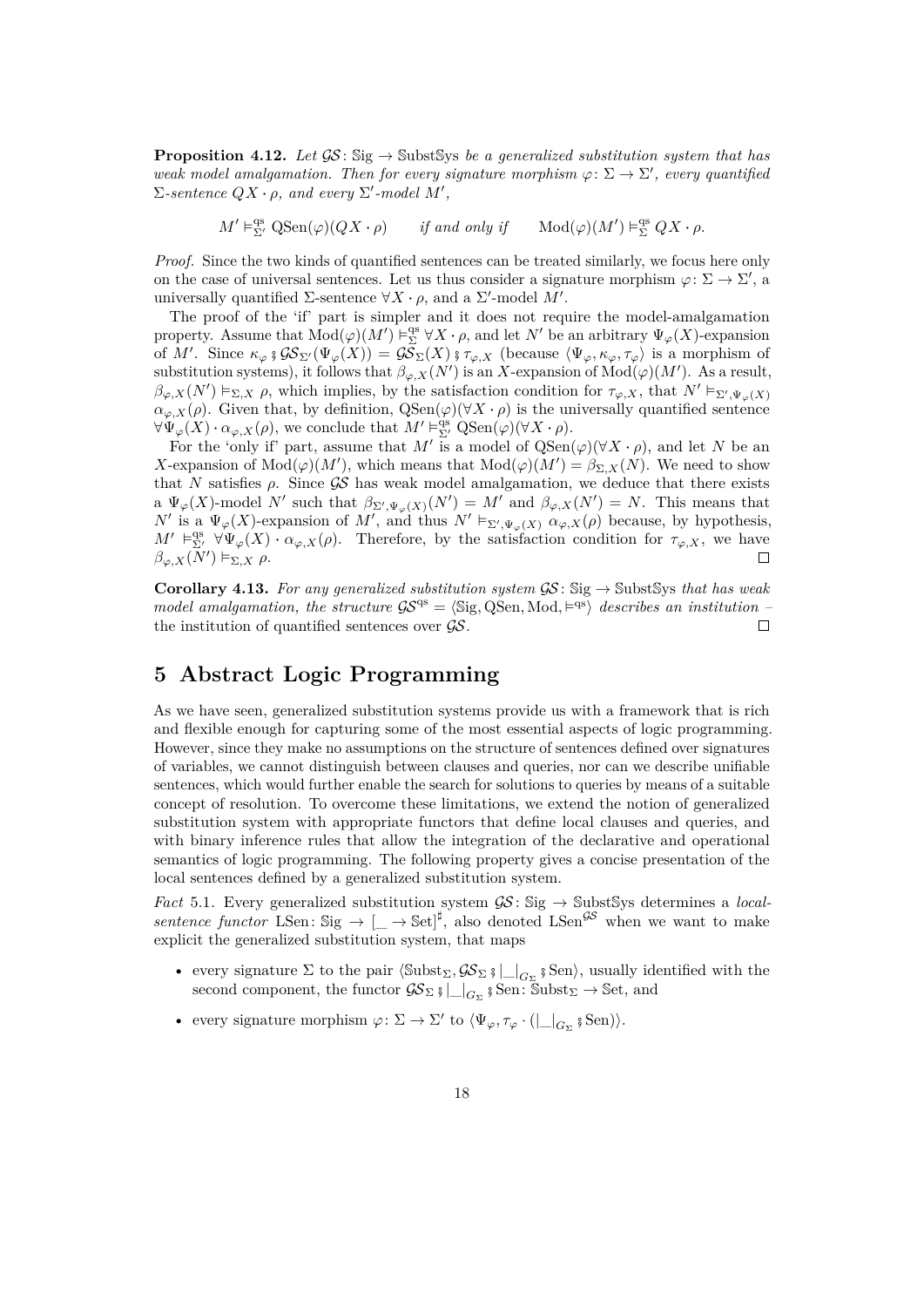$$
\begin{array}{c}\n\text{Subst}_{\Sigma} \xrightarrow{\mathcal{GS}_{\Sigma}} G_{\Sigma} / \text{Room} \xrightarrow{\perp_{G_{\Sigma}}} \text{Hom} \\
\downarrow^{\Psi_{\varphi}} \qquad \qquad \downarrow^{\tau_{\varphi}} \qquad \qquad \downarrow^{\kappa_{\varphi}/\text{Room}} \xrightarrow{\text{Sen}} \text{Set} \\
\text{Subst}_{\Sigma'} \xrightarrow[\mathcal{GS}_{\Sigma'}]} G_{\Sigma'} / \text{Room} \xrightarrow{\perp_{G_{\Sigma'}}} \text{Hom} \\
\end{array}
$$

This means that, for every signature  $\Sigma$ , LSen( $\Sigma$ ) describes the sets LSen( $\Sigma$ )( $X$ ) = Sen<sub> $\Sigma$ </sub>( $X$ ) of *local* Σ*-sentences*, where *X* is a signature of Σ-variables, together with *translations of local sentences*  $\text{LSen}(\Sigma)(\psi) = \text{Sen}_{\Sigma}(\psi)$ , where  $\psi$  is a  $\Sigma$ -substitution. In addition, for every signature morphism  $\varphi: \Sigma \to \Sigma'$ , LSen( $\varphi$ ) describes the translation of  $\Sigma$ -variables  $\Psi_{\varphi}$ : Subst<sub> $\Sigma'$ </sub> and the family of natural maps  $\alpha_{\varphi,X}$ : Sen $\Sigma(X) \to \text{Sen}_{\Sigma'}(\Psi_{\varphi}(X)),$ indexed by signatures of Σ-variables *X*.

We can now define the main concept underlying our approach to logic programming.

<span id="page-18-0"></span>**Definition 5.2** (Logic-programming framework)**.** A *logic-programming framework* is a tuple  $\mathcal{F} = \langle \mathcal{GS}, \mathbf{C}, \mathbf{Q}, \mathbb{H} \rangle$  where

- $\mathcal{G} \mathcal{S}$  is a generalized substitution system that has weak model amalgamation,
- C and Q are generalized subfunctors of LSen, defining the sets  $C_{\Sigma}(X) \subseteq \text{Sen}_{\Sigma}(X)$  and  $Q_{\Sigma}(X) \subseteq \text{Sen}_{\Sigma}(X)$  of *X-clauses* and *X<sub></sub>-queries*, respectively, for every signature  $\Sigma$  and every signature of Σ-variables *X*, and
- $\vdash$  is a generalized subfunctor of  $(Q \times C) \times Q$  defining, for every signature  $\Sigma$  and every signature of  $\Sigma$ -variables X, the set  $\Vdash_{\Sigma,X} \subseteq (\mathbb{Q}_{\Sigma}(X) \times \mathbb{C}_{\Sigma}(X)) \times \mathbb{Q}_{\Sigma}(X)$  of *X-goal-directed rules*, for which we will often use the notation  $\rho_1$ ,  $\gamma \Vdash_{\Sigma}$ ,  $\chi \rho_2$  in place of  $(\rho_1, \gamma, \rho_2) \in \Vdash_{\Sigma, X}$

such that the following *soundness property* holds for every signature  $\Sigma$ , signature of  $\Sigma$ -variables *X*, *X*-queries  $\rho_1$  and  $\rho_2$ , and every *X*-clause  $\gamma$ :

$$
\rho_1, \gamma \Vdash_{\Sigma, X} \rho_2
$$
 implies  $\{\rho_2, \gamma\} \vDash_{\Sigma, X} \rho_1$ .

**Example 5.3.** Conventional first-order logic programming is defined over the generalized substitution system  $\mathsf{QF\text{-}FOL}^1_{\neq}$  as follows: for every signature  $\langle F, P \rangle$  and every signature of  $\langle F, P \rangle$ -variables *X*,

- the set  $C_{\langle F,P \rangle}(X)$  of *X*-clauses consists of all implications of the form  $\bigwedge H \Rightarrow C$ , where *H* is a finite set of relational atoms and *C* is an atom,
- the set  $Q_{\langle F,P \rangle}(X)$  of X-queries consists of all finite conjunctions of atoms  $\bigwedge Q$ , and
- the goal-directed rules are given by  $\bigwedge (\{C\} \cup Q), (\bigwedge H \Rightarrow C) \Vdash_{\langle F, P \rangle, X} \bigwedge (Q \cup H)$ .

One can easily see that the (local) first-order clauses, queries, and goal-directed rules are preserved along both signature morphisms and substitutions; this means, for example, that the translation of a clause along a signature morphism, when regarded as a sentence over the domain signature of that morphism, is a clause defined over the codomain signature of the morphism. Moreover, the goal-directed rules correspond, in essence, to applications of *modus ponens*, and thus they are sound. As a result, the constructions above define a logic-programming framework, which we denote by  $\mathcal{FOL}_{\neq}^{1}$ .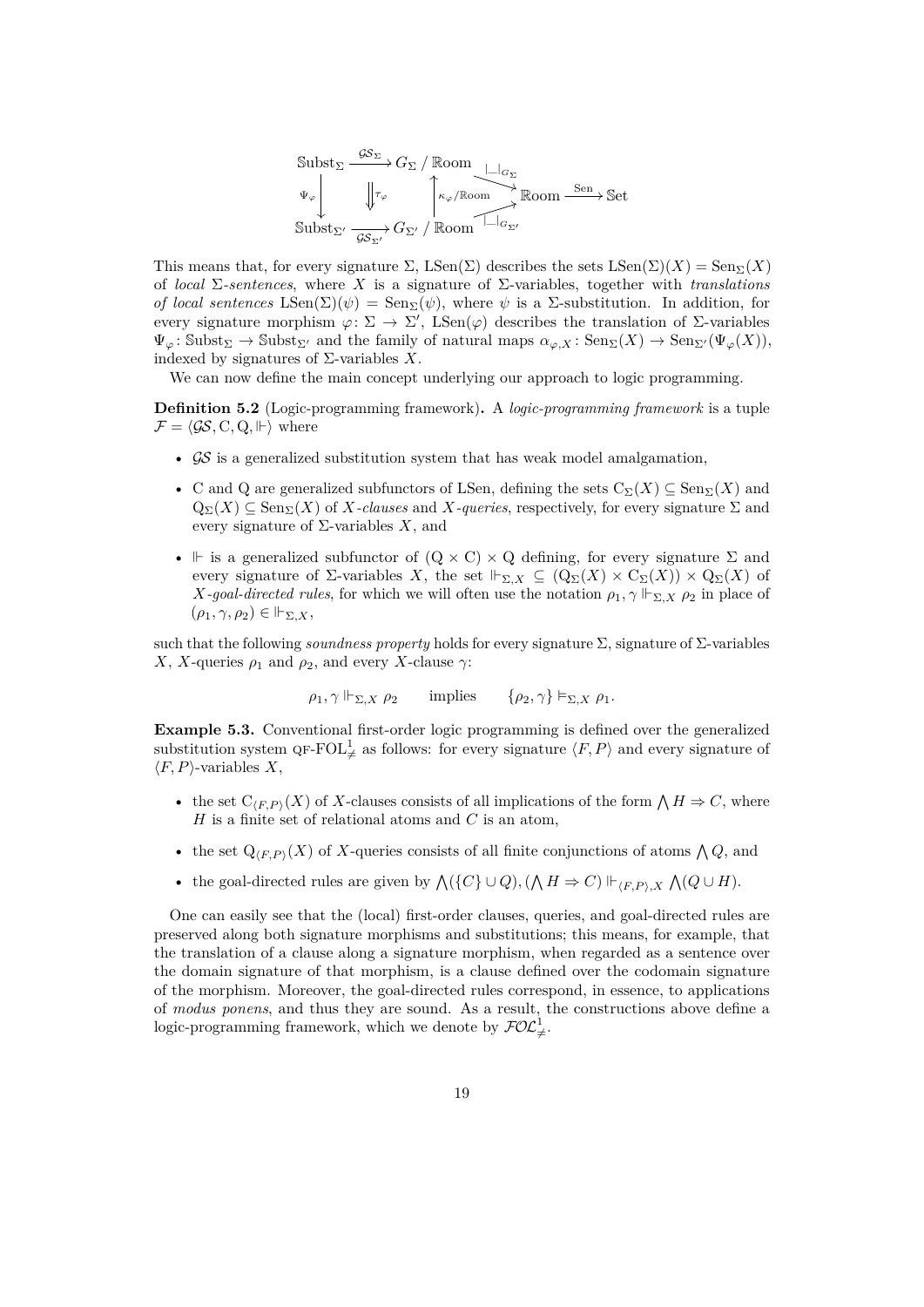The definitions of clauses and queries are rather straightforward.

**Definition 5.4** (Clause and query). Let  $\Sigma$  be a signature of the underlying generalized substitution system GS of a logic-programming framework  $\langle GS, C, Q, \Vdash \rangle$ . A  $\Sigma$ -clause is a universally quantified sentence  $\forall X \cdot \gamma$  over  $\Sigma$  such that  $\gamma \in C_{\Sigma}(X)$ . Similarly, a  $\Sigma$ -query is an existentially quantified sentence  $\exists X \cdot \rho$  over  $\Sigma$  such that  $\rho \in \mathcal{Q}_{\Sigma}(X)$ .

We obtain in this way two subfunctors ∀C (defining the clauses) and ∃Q (defining the queries) of the sentence functor QSen of the institution of quantified sentences over  $\mathcal{G}\mathcal{S}$ .

Following recent developments in the theory of structured specifications [\[13\]](#page-35-13), we propose an axiomatic approach to logic-programming languages, in which the programs are treated as abstract entities, each of them defining a signature (in a given logic-programming framework), a class of models – that provides the denotational semantics of the program – and an appropriate set of clauses – that supports the operational semantics of the program. In addition, programs are related by morphisms that induce appropriate reductions of models and translations of clauses, defined in terms of their projections to the underlying logicprogramming framework.

**Definition 5.5** (Logic-programming language). Given a framework  $\mathcal{F} = \langle \mathcal{GS}, \mathcal{C}, \mathcal{Q}, \Vdash \rangle$ , a *logic-programming language*  $\mathcal{L} = \langle \mathbb{LP}, \text{Sign}, \text{PMod}, \text{Ax} \rangle$  over  $\mathcal F$  consists of



- a category LP of *logic programs* and *morphisms of logic programs*,
- a *signature functor* Sign:  $\mathbb{LP} \to \mathbb{S}$ ig, and
- subfunctors PMod ⊆ Signop **;** Mod and Ax ⊆ Sign **;** ∀C defining, for every program *P*, the category  $PMod(P)$  of *P-models* and the set  $Ax(P)$  of *P<sub></sub>-clauses*,

such that, for every logic program *P* and every model *M* of *P*,  $M \vDash^{\text{qs}}_{\text{Sign}(P)} \text{Ax}(P)$ .

By way of notation, when there is no risk of confusion, we will often denote logic programs *P* by  $\langle \Sigma, \Gamma \rangle$  where  $\Sigma = \text{Sign}(P)$  and  $\Gamma = \text{Ax}(P)$ , emphasizing in this way their corresponding signatures and sets of clauses; moreover, we may denote simply by  $\nu$  the signature morphism  $Sign(\nu)$  determined by a morphism of programs  $\nu: P \to P'$ . We may also indicate that a Σ-model *M* is a model of *P* by writing  $M \vDash_{\Sigma}^{\text{lp}} P$  in place of  $M \in |P\text{Mod}(P)|$ , and that a quantified  $\Sigma$ -sentence  $QX \cdot \rho$  is semantically entailed by *P*, meaning that  $M \vDash_{\Sigma}^{\text{qs}} QX \cdot \rho$  for all *P*-models *M*, by writing  $P \vDash_{\Sigma}^{\text{lp}} QX \cdot \rho$ .

<span id="page-19-0"></span>**Example 5.6.** Most of the mechanisms used in defining (structured) specifications can also be used to define logic programs. For instance, one of the simplest and most common descriptions of logic programs is as *theory presentations* [\[23,](#page-35-3) [14\]](#page-35-12) over a logic-programming framework  $\mathcal{F} = \langle \mathcal{GS}, C, Q, \Vdash \rangle$  such as  $\mathcal{FOL}_{\neq}^1$ . In this case, the programs defined by the resulting logic-programming language – denoted  $\mathcal{F}^{pres}$  – are pairs  $\langle \Sigma, \Gamma \rangle$  of signatures  $\Sigma$  of GS and sets of Σ-clauses Γ, while the morphisms  $\varphi: \langle \Sigma, \Gamma \rangle \to \langle \Sigma', \Gamma' \rangle$  are merely signature morphisms  $\varphi: \Sigma \to \Sigma'$  such that  $\Gamma' \models^{\text{qs}}_{\Sigma'} \varphi(\Gamma)$ . The functors Sign, Ax, and PMod have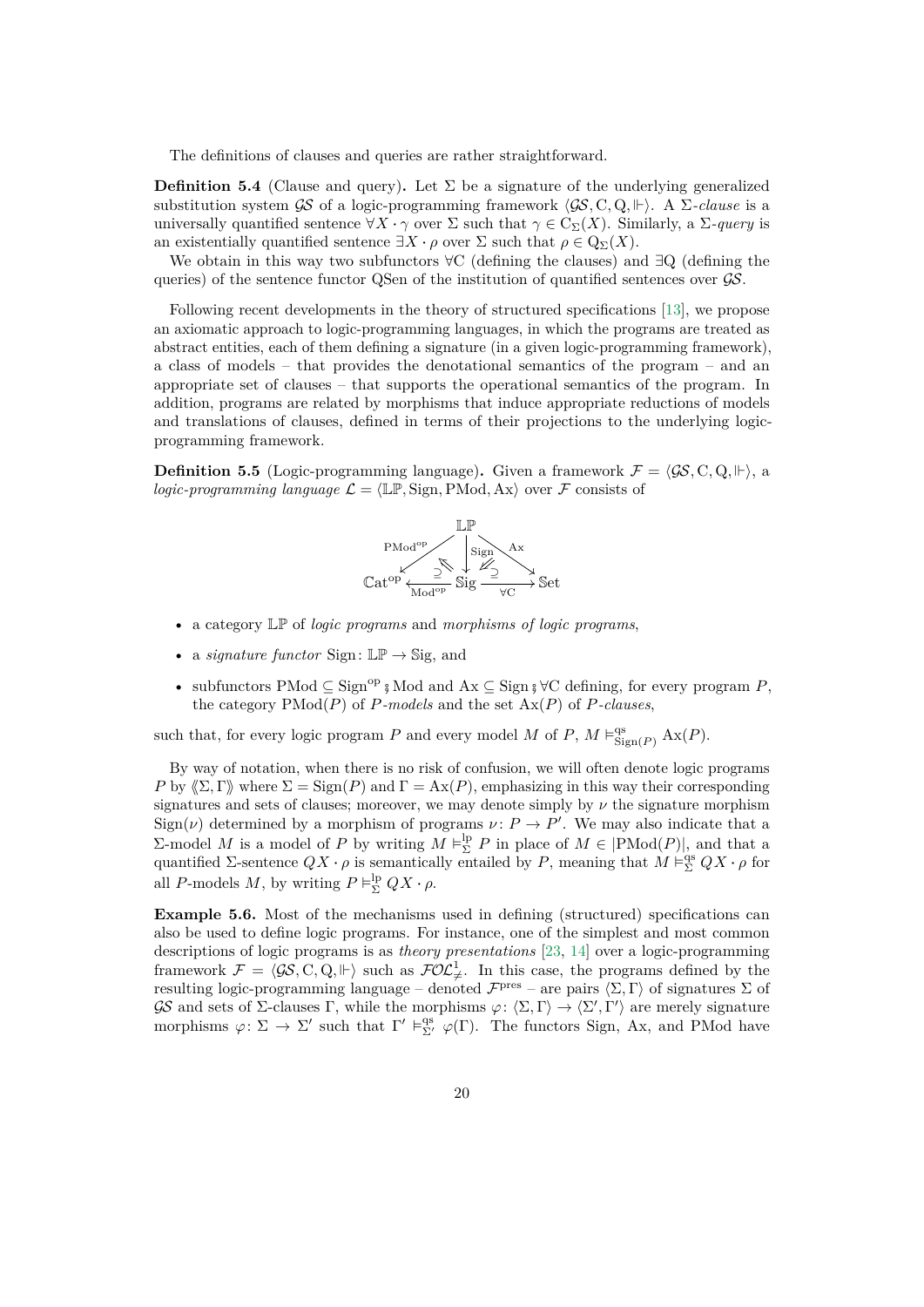their usual interpretations: for every presentation  $\langle \Sigma, \Gamma \rangle$ ,  $(a)$  Sign $(\Sigma, \Gamma)$  is the signature  $\Sigma$ . (*b*)  $\text{Ax}(\Sigma, \Gamma)$  is the set of  $\Sigma$ -clauses  $\Gamma$ , and  $(c)$  PMod $(\Sigma, \Gamma)$  is the full subcategory of Mod $(\Sigma)$ given by the models of  $\Sigma$  that satisfy  $\Gamma$ .

Under this formalism, based on the first-order signature  $\langle F_{\text{NAT}}, P_{\text{NAT}} \rangle$  considered in Section [3](#page-7-0) and on the clauses presented in Section [4,](#page-11-0) the logic program over  $(\text{FOL}_\neq^1)$ <sup>pres</sup> that defines the addition of natural numbers can be described as follows:

**signature**

```
op 0: 0
op s_: 1
pred add: 3
```
**axioms**

add $(0, M, M) \leftarrow$  $\operatorname{add}(\operatorname{s} M, N, \operatorname{s} P) \xleftarrow{\text{max}} \operatorname{add}(M, N, P)$ 

For the remaining part of this section we will assume  $\mathcal{L} = \langle \mathbb{LP}, \text{Sign}, \text{PMod}, \text{Ax} \rangle$  to be an arbitrary but fixed logic-programming language over a framework  $\mathcal{F} = \langle \mathcal{GS}, \mathcal{C}, \mathcal{Q}, \Vdash \rangle$ .

## **Herbrand's Theorem**

From a model-theoretic perspective, a logic program  $\langle \Sigma, \Gamma \rangle$  gives a positive answer to a  $Σ$ -query  $∃X \cdot ρ$  if and only if  $\langle Σ, Γ \rangle$  semantically entails  $∃X \cdot ρ$ , which means, of course, that every model of  $\langle \Sigma, \Gamma \rangle$  admits an *X*-expansion that satisfies  $\rho$ . In practice, this kind of answer is not always adequate for the particular task at hand, as we may be interested in finding the actual 'values' for  $X$  – independent of any choice of model of  $\langle \Sigma, \Gamma \rangle$  – that meet all the requirements described by *ρ*.

<span id="page-20-1"></span>**Definition 5.7** (Solution). For any logic program  $\langle \Sigma, \Gamma \rangle$ , a  $\Sigma$ -substitution  $\psi: X \to Y$  is a  $\langle \Sigma, \Gamma \rangle$ -solution, or *correct*  $\langle \Sigma, \Gamma \rangle$ -answer, to a  $\Sigma$ -query  $\exists X \cdot \rho$  if *Y* is conservative, i.e. if the  $\text{functor } \beta_{\Sigma,Y} : \text{Mod}_{\Sigma}(Y) \to \text{Mod}(\Sigma)$  is surjective on objects,<sup>[3](#page-20-0)</sup> and  $\langle\!\langle \Sigma, \Gamma \rangle\!\rangle \vDash^{\text{lp}}_{\Sigma} \forall Y \cdot \psi(\rho)$ .

Therefore, we have to consider two notions of answer to a query, both of which are relative to a given logic program: the first one corresponds to the denotational semantics of the logic-programming language, while the second provides the necessary foundations for its operational semantics.

Herbrand's theorem ensures that the two notions are equivalent. First, it reduces the semantic entailment of the considered query to satisfaction in the initial model of the logic program; then, it shows that any expansion of the initial model that satisfies the underlying local sentence of the query gives rise to a solution, and vice versa. These properties are well known in the literature for various logical systems (e.g.  $[31, 26, 24]$  $[31, 26, 24]$  $[31, 26, 24]$  $[31, 26, 24]$  $[31, 26, 24]$ ), and they were first investigated in an institution-independent setting in [\[10\]](#page-34-3). The result we develop here upgrades the ones from [\[10\]](#page-34-3) by considering a different set of hypotheses, based on the existence of certain reachable models instead of representable signature morphisms and substitutions; moreover, it can be utilized even in situations in which the signatures of variables cannot be described as extensions of their base signatures. These new assumptions are significantly

<span id="page-20-0"></span><sup>&</sup>lt;sup>3</sup>Note that, in first-order logic, a (non-empty) signature of  $\langle F, P \rangle$ -variables is conservative if and only if  $F_0$ is not empty.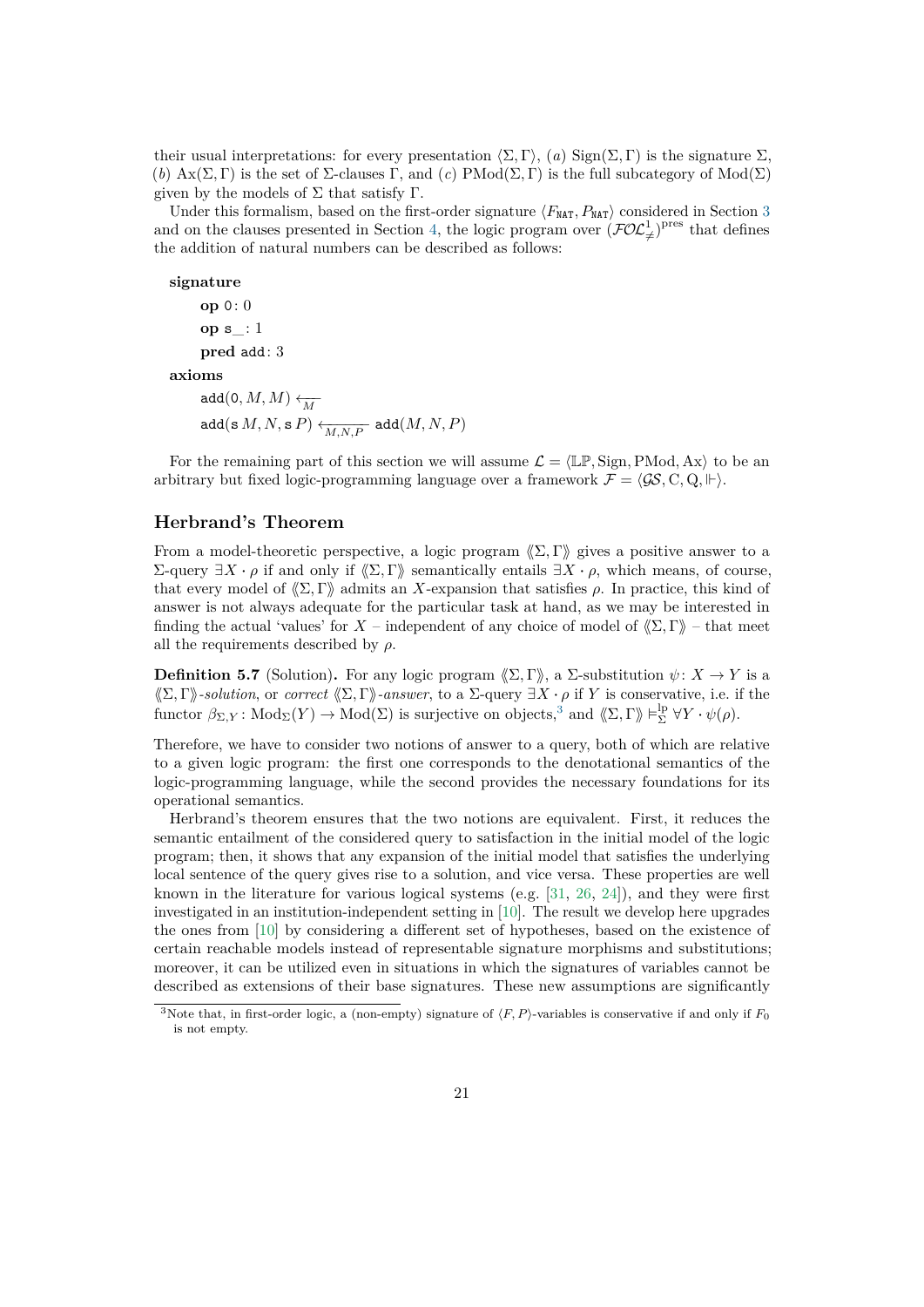more permissive as they allow us to apply the theory advanced herein to logical systems that, similarly to those discussed in [\[50,](#page-37-1) [51\]](#page-37-4), do not fit into the framework proposed in [\[10\]](#page-34-3) – which, in fact, can be shown to be a concrete realization of the conceptual structure that we put forward here. To be more precise, the logic-programming semantics of services presented in [\[50,](#page-37-1) [51\]](#page-37-4) is founded on a generalized substitution system whose signatures can be identified with particular institutions of extended models (as defined, for example, in [\[45\]](#page-37-11)); every signature  $\Sigma$  has precisely one model, which, in combination with the satisfaction relation, characterizes the notion of correctness of a service clause; furthermore, the signatures of Σ-variables *X* are simply signatures of Σ (regarded as an institution), and their models correspond to  $\Sigma$ -signature morphisms  $N: X \to Y$  into signatures Y that belong to a specific class of 'ground' signatures, which can be shown to be conservative. In consequence, the signatures of  $\Sigma$ -variables cannot be faithfully described as extensions of  $\Sigma$  and, moreover, they cannot be guaranteed to be representable in the sense of [\[10\]](#page-34-3), since this would imply that they too have only one model.

The following concept of reachable model extends (non-trivially) the homonymous one from [\[19\]](#page-35-10) to the present setting of generalized substitution systems by eliminating the need for an initial signature of variables with the same sentences, models, and satisfaction relation as its corresponding base signature.

<span id="page-21-0"></span>**Definition 5.8** (Reachable model). Let  $\Sigma$  be a signature and X a signature of  $\Sigma$ -variables in a generalized substitution system. A  $\Sigma$ -model M is said to be X-reachable when for every *X*-expansion *N* of *M* there exists a  $\Sigma$ -substitution  $\psi: X \to Y$  such that

- *Y* is conservative, and
- the canonical map  $\Gamma_{\Sigma}: N / \text{Mod}_{\Sigma}(\psi) \to M / \beta_{\Sigma,Y}$  determined by the reduct functor  $\beta_{\Sigma,X}$  is surjective on objects.

Hence, given *N* and  $\psi$  as above, a  $\Sigma$ -model *M* is *X*-reachable if every homomorphism  $h: M \to N_1$ <sub>1</sub> from *M* to the Σ-reduct of an *Y*-model *N*<sub>1</sub> admits an *X*-expansion of the form  $f: N \to N_1$   $\upharpoonright_{\psi}$ .

In many concrete examples of institutions (see e.g. [\[19\]](#page-35-10)), a model *M* is reachable (with respect to some signature of variables) if and only if all its elements are interpretations of terms, i.e. if the unique homomorphism  $0_{\Sigma} \rightarrow M$  from the initial model of the signature of *M* to *M* is epi. In particular, for first-order logic, the initial model  $0<sub>(F,P)\Gamma</sub>$  of a set Γ of  $\langle F, P \rangle$ -clauses is *X*-reachable for every signature of  $\langle F, P \rangle$ -variables *X*: every expansion  $N_{\langle F,P\rangle,\Gamma}$  of  $0_{\langle F,P\rangle,\Gamma}$  yields a substitution  $\psi\colon X\to\emptyset$  to the empty signature of variables (which is conservative, and has the same models as  $\langle F, P \rangle$  such that  $0_{\langle F, P \rangle, \Gamma} \upharpoonright_{\psi} = N_{\langle F, P \rangle, \Gamma}$ ; as a result, every homomorphism  $h: 0_{\langle F,P \rangle,\Gamma} \to N_1 \upharpoonright_{\langle F,P \rangle}$  in  $\text{Mod}(F,P)$  admits an *X*-expansion  $N_{\langle F, P \rangle, \Gamma} \to N_1 \upharpoonright_{\psi}$  given by the reduct  $h \upharpoonright_{\psi}$ .

**Proposition 5.9.** *Every logic program*  $\langle\langle F, P \rangle, \Gamma \rangle$  *of*  $(\mathcal{FOL}^1_{\neq})^{\text{pres}}$  *admits an initial model*  $0_{(F,P),\Gamma}$  *that is reachable with respect to all signatures of*  $\langle F, P \rangle$ *-variables.*  $\Box$ 

Concerning the work presented in [\[51\]](#page-37-4), one can easily check that the one (and only) model *M* of any given signature  $\Sigma$  is trivially reachable with respect to any signature of  $\Sigma$ -variables *X*: every *X*-expansion *N* of *M*, i.e. every  $\Sigma$ -signature morphism  $N: X \to Y$ , is in itself a  $\Sigma$ -substitution whose codomain is conservative; moreover, for every model  $N_1: Y \to Z$ of *Y*, since by definition there exists a unique homomorphism  $h: M \to N_1\vert_{\Sigma}$ , namely the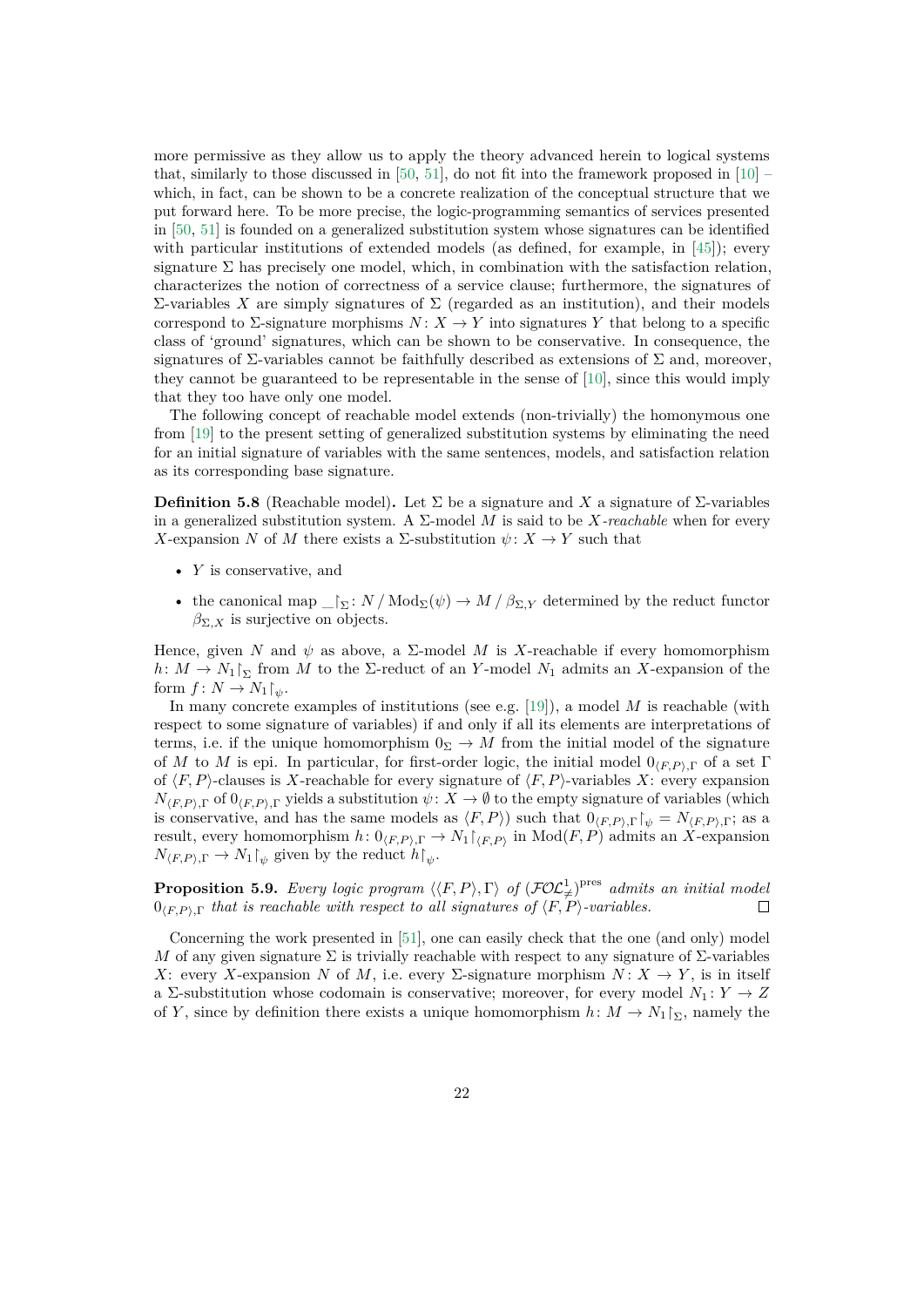identity of *M*, we deduce that  $N_1$  (regarded as a model homomorphism  $N \to N_1 \upharpoonright_N$ ) is an *X*-expansion of *h*.

In addition to the existence of particular reachable models, we also require (as in [\[10\]](#page-34-3)) that model homomorphisms preserve the satisfaction of the local sentence upon which the query under consideration is based.

**Definition 5.10** (Preservation of satisfaction). Given a signature  $\Sigma$  and a signature of Σ-variables *X* in a generalized substitution system GS : Sig → SubstSys, an *X*-homomorphism *h*:  $N_1 \rightarrow N_2$  is said to *preserve the satisfaction* of an *X*-sentence  $\rho$  if  $N_1 \vDash_{\Sigma} X \rho$  implies  $N_2$  ⊨<sub>Σ,*X*</sub>  $ρ$ .

Note that, in the case of  $\mathbf{Q}F\text{-}\mathrm{FOL}^1_{\neq}$ , all homomorphisms preserve, by definition, the satisfaction of all relational atoms. This property can be easily extended to arbitrary conjunctions of atoms, and thus to local queries of  $\mathcal{FOL}_{\neq}^{1}$ .

*Fact* 5.11. In  $FOL<sup>1</sup><sub>\neq</sub>$ , all homomorphisms preserve the satisfaction of all local queries.

<span id="page-22-3"></span>**Theorem 5.12** (Herbrand's theorem). *For every logic program*  $\langle\!\langle \Sigma, \Gamma \rangle\!\rangle$  *and every*  $\Sigma$ *-query*  $\exists X \cdot \rho$  *such that* (*a*)  $\langle \Sigma, \Gamma \rangle$  *has an X*-reachable initial model  $0_{\langle \Sigma, \Gamma \rangle}$ *, and* (*b*) *the satisfaction of ρ is preserved by X-homomorphisms, the following statements are equivalent:*

- <span id="page-22-0"></span>1.  $\langle\!\langle \Sigma, \Gamma \rangle\!\rangle \models_{\Sigma}^{\mathrm{lp}} \exists X \cdot \rho.$
- <span id="page-22-1"></span>2.  $0_{\langle\!\langle \Sigma,\Gamma\rangle\!\rangle} \models_{\Sigma}^{\text{qs}} \exists X \cdot \rho.$
- <span id="page-22-2"></span>3.  $\exists X \cdot \rho$  *admits a*  $\langle\!\langle \Sigma, \Gamma \rangle\!\rangle$ *-solution.*

*Proof.*

[1](#page-22-0)  $\Rightarrow$  [2.](#page-22-1) Obvious, since  $0_{\langle\!\langle \Sigma,\Gamma \rangle\!\rangle} \vDash^{\mathrm{lp}}_{\Sigma} \langle\!\langle \Sigma,\Gamma \rangle\!\rangle.$ 

 $2 \Rightarrow 3$  $2 \Rightarrow 3$ . By hypothesis, there exists an *X*-expansion  $N_{\langle\!\langle\Sigma,\Gamma\rangle\!\rangle}$  of  $0_{\langle\!\langle\Sigma,\Gamma\rangle\!\rangle}$  so that  $N_{\langle\!\langle\Sigma,\Gamma\rangle\!\rangle} \vDash_{\Sigma, X} \rho$ . Since  $0_{\langle\!\langle\Sigma,\Gamma\rangle\!\rangle}$  is assumed to be *X*-reachable, we know there exists a substitution  $\psi: X \to Y$ (determined by  $N_{\langle\Sigma,\Gamma\rangle}$ ) satisfying the two properties listed in Definition [5.8.](#page-21-0) Hence, we only need to show that  $\langle\!\langle \Sigma, \Gamma \rangle\!\rangle \models_{\Sigma}^{\text{lp}} \forall Y \cdot \psi(\rho)$ .

Let us thus consider a model *M* of  $(\Sigma, \Gamma)$  and a *Y*-expansion *N* of *M*. Based on the initiality of  $0_{\langle \Sigma,\Gamma \rangle}$ , we obtain a (unique) Σ-homomorphism  $h: 0_{\langle \Sigma,\Gamma \rangle} \to M = N\mathcal{T}_{\Sigma}$ , which can be lifted, by the surjectivity of the map  $\Gamma_{\Sigma}: N_{\langle \Sigma,\Gamma \rangle} / \text{Mod}_{\Sigma}(\psi) \to 0_{\langle \Sigma,\Gamma \rangle} / \beta_{\Sigma,Y}$ , to an *X*-homomorphism  $f: N_{\langle \Sigma, \Gamma \rangle} \to N\mathcal{F}_{\psi}$ . Since *f* preserves the satisfaction of *ρ* (by hypothesis) and  $N_{\langle \sum,\Gamma \rangle} \models_{\Sigma,X} \rho$ , it follows that  $N|_{\psi} \models_{\Sigma,X} \rho$ , which implies, by the satisfaction condition for  $\psi$ , that  $N \vDash_{\Sigma,Y} \psi(\rho)$ . Therefore,  $\check{M} \vDash_{\Sigma}^{\text{qs}} \forall Y \cdot \psi(\rho)$ .

 $3 \Rightarrow 1$  $3 \Rightarrow 1$ . Assume that  $\psi: X \to Y$  is a  $\langle\!\langle \Sigma,\Gamma\rangle\!\rangle$ -solution to  $\exists X \cdot \rho$ , and that M is a model of  $\langle \Sigma, \Gamma \rangle$ . This means that  $\langle \Sigma, \Gamma \rangle \models_{\Sigma}^{\text{lp}} \forall Y \cdot \psi(\rho)$ , and hence  $M \models_{\Sigma}^{\text{qs}} \forall Y \cdot \psi(\rho)$ . In addition, *Y* is conservative, from which we deduce that there exists a *Y* -expansion *N* of *M* such that  $N \vDash_{\Sigma,Y} \psi(\rho)$ . It follows by the satisfaction condition for  $\psi$  that  $N|_{\psi}$  is an *X*-expansion of *M* such that  $N\upharpoonright_{\psi} \vDash_{\Sigma, X} \rho$ . Consequently,  $M \vDash_{\Sigma}^{\text{qs}} \exists X \cdot \rho$ .  $\Box$ 

*Remark* 5.13*.* The additional hypotheses referring to the existence of a reachable initial model of  $\langle \Sigma, \Gamma \rangle$  and to the preservation of the satisfaction of  $\rho$  by homomorphisms are used only in the proof of the 'completeness' part of Theorem [5.12,](#page-22-3) i.e. for the implication  $1 \Rightarrow 3;$  $1 \Rightarrow 3;$  $1 \Rightarrow 3;$ <sup>[4](#page-22-4)</sup> the 'soundness' part, corresponding to the implication  $3 \Rightarrow 1$  $3 \Rightarrow 1$ , holds for every logic program  $\langle \Sigma, \Gamma \rangle$  (defined over an arbitrary language) and every  $\Sigma$ -query  $\exists X \cdot \rho$ .

<span id="page-22-4"></span><sup>&</sup>lt;sup>4</sup>Moreover, it would suffice to assume that the model  $0_{\langle\!\langle\Sigma,\Gamma\rangle\!\rangle}$  is weakly initial.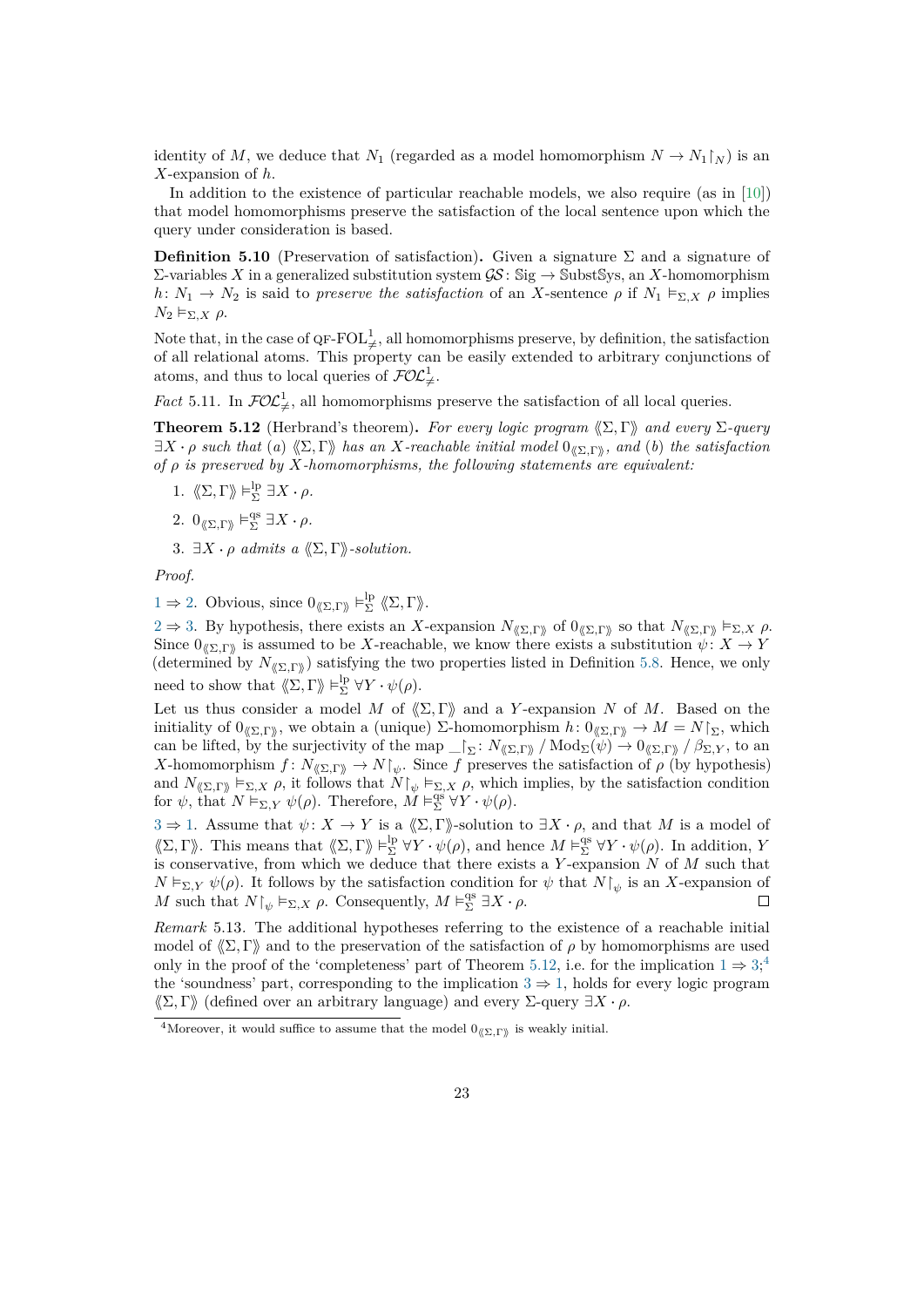#### **Operational Semantics**

One of the most important (and distinctive) features of the concept of logic-programming language is that it allows us to make effective use of the resolution inference rule and, in a very natural way, to give an operational semantics to logic programs. Consider, for instance, the logic program  $\langle F_{\text{MAT}}, P_{\text{MAT}} \rangle$ ,  $\Gamma \rangle$  described in Example [5.6](#page-19-0) and the query  $\exists \{X_1\}$  · add(s 0, s 0,  $X_1$ ), sometimes written as

$$
\overline{X_1} \text{ add}(\mathbf{s} \, \mathbf{0}, \mathbf{s} \, \mathbf{0}, X_1)
$$

using a notation similar to that of clauses. We can compute a solution to the query  $\exists \{X_1\}$  · add(s 0, s 0, X<sub>1</sub>) using the clauses of  $\Gamma$  and the goal-directed rules of  $FOL^1_{\neq}$  as follows: we first derive the query  $\exists \{X_2\} \cdot \text{add}(0, \text{s } 0, X_2)$ , based on the second clause of Γ, the substitutions  $\theta_1: \{X_1\} \to \{X_2\}$  and  $\psi_1: \{M, N, P\} \to \{X_2\}$  given by  $X_1 \mapsto sX_2, M \mapsto 0$ ,  $N \mapsto$  **s** 0 and  $P \mapsto X_2$ , and the following goal-directed rule over  $\{X_2\}$ ;

$$
\underbrace{\text{add}({\bf s}\, {\bf 0},{\bf s}\, {\bf 0},{\bf s}\, X_2)}_{\theta_1({\rm add}({\bf s}\, {\bf 0},{\bf s}\, 0,X_1))}\cdot\, \underbrace{\text{add}({\bf 0},{\bf s}\, {\bf 0},X_2)}_{\psi_1({\rm add}(M,N,P)\,\Rightarrow\,{\rm add}({\bf s}\, M,N,{\bf s}\, P))}\Vdash_{\langle F_{\tt{MAT}},P_{\tt{MAT}}\rangle,X_2} {\rm add}({\bf 0},{\bf s}\, {\bf 0},X_2)
$$

by iterating these constructions, we can further derive the trivial query ∃∅ · *true* using the first clause, the substitutions  $\theta_2$ :  $\{X_2\} \to \emptyset$  and  $\psi_2$ :  $\{M\} \to \emptyset$  given by  $X_2 \to \mathbf{s} \mathbf{0}$  and  $M \mapsto s$  0, and the goal-directed rule over  $\emptyset$  detailed below;

$$
\frac{\text{add}(0, s0, s0)}{\theta_2(\text{add}(0, s0, X_2))} \cdot \frac{\text{true} \Rightarrow \text{add}(0, s0, s0)}{\psi_2(\text{true} \Rightarrow \text{add}(0, M, M))} \Vdash_{\langle F_{\text{NAT}}, P_{\text{NAT}} \rangle, \emptyset} \text{true}
$$

finally, we compose the substitutions  $\theta_1$  and  $\theta_2$  (which are usually computed through term unification) to obtain a solution to  $\exists \{X_1\} \cdot \text{add}(\mathbf{s} \cdot \mathbf{0}, \mathbf{s} \cdot \mathbf{0}, X_1).$ 

The procedure outlined above does not depend on any particular details of  $(\text{FOL}_\neq^1)^\text{pres}$ ; in fact, it admits a straightforward formalization within the abstract framework of logicprogramming languages.

<span id="page-23-0"></span>**Definition 5.14** (Resolution). Let  $\exists X_1 \cdot \rho_1$  be a query and  $\forall Y_1 \cdot \gamma_1$  a clause over a signature Σ. A Σ-query  $∃X_2 ⋅ ρ_2$  is said to be *derived by resolution* from  $∃X_1 ⋅ ρ_1$  and ∀*Y*<sub>1</sub> · γ<sub>1</sub> using the *computed substitution*  $\theta_1: X_1 \to X_2$  if there exists a substitution  $\psi_1: Y_1 \to X_2$  such that *θ*<sub>1</sub>(*ρ*<sub>1</sub>)*, ψ*<sub>1</sub>( $γ$ <sub>1</sub>)</sub>  $\Vdash_{\Sigma, X_2}$  *ρ*<sub>2</sub>.

**Unification.** Note that resolution describes not only the derivation of new and (presumably) simpler queries from appropriate pairs of queries and clauses, but also how partial answers to the original queries can be computed by means of *sentence unification*. In this sense, for any signature  $\Sigma$  and signatures of  $\Sigma$ -variables  $X_1$  and  $Y_1$ , an ordered pair  $\langle \rho_1, \gamma_1 \rangle$  of sentences  $\rho_1 \in \mathbb{Q}_{\Sigma}(X_1)$  and  $\gamma_1 \in \mathbb{C}_{\Sigma}(Y_1)$  is said to be *unifiable* if there exists a pair  $\langle \theta_1, \psi_1 \rangle$ of substitutions  $\theta_1: X_1 \to X_2$  and  $\psi_1: Y_1 \to X_2$ , called the *unifier* of  $\rho_1$  and  $\gamma_1$ , such that  $\theta_1(\rho_1), \psi_1(\gamma_1) \Vdash_{\Sigma, X_2} \rho_2$  for some *X*<sub>2</sub>-sentence  $\rho_2 \in \mathbb{Q}_{\Sigma}(X_2)$ .

It is also possible to distinguish between the various levels of generality of the unifiers. Given two unifiers  $\langle \theta_1, \psi_1 \rangle$  and  $\langle \theta'_1, \psi'_1 \rangle$  of  $\rho_1$  and  $\gamma_1$  as depicted below, we say that  $\langle \theta'_1, \psi'_1 \rangle$ is an *instance* of  $\langle \theta_1, \psi_1 \rangle$ , or that  $\langle \theta_1, \psi_1 \rangle$  is *more general* than  $\langle \theta'_1, \psi'_1 \rangle$ , if there exists a substitution  $\theta$  such that  $\theta_1$  ;  $\theta = \theta'_1$  and  $\psi_1$  ;  $\theta = \psi'_1$ . Given this, the unifiers of  $\rho_1$  and  $\gamma_1$  can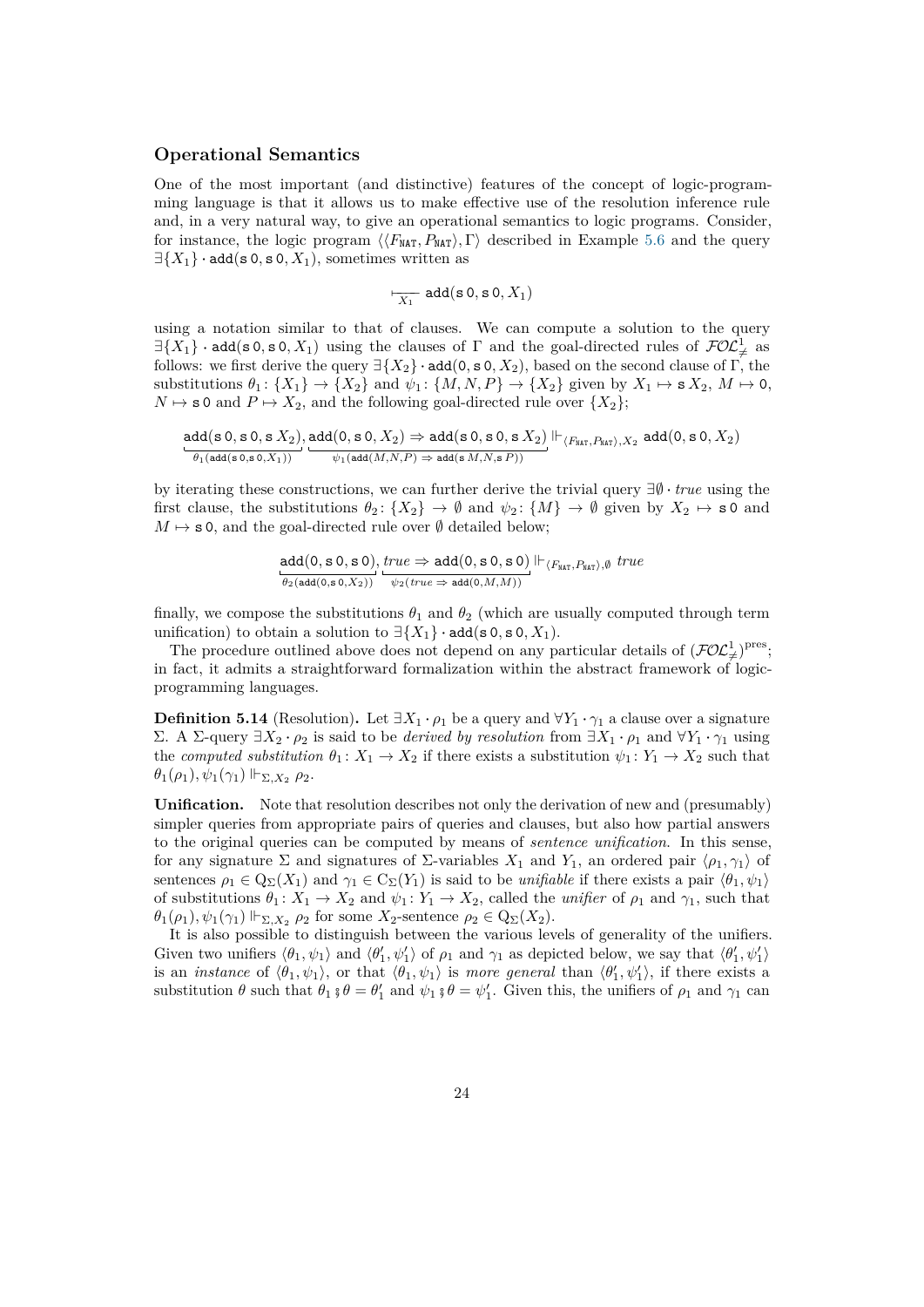be defined as objects of a subcategory of the category of cospans of Σ-substitutions.



It should be noted however that, under the present formalization, the most general unifiers, defined as initial objects in their corresponding category (along the lines of [\[20\]](#page-35-14)), cannot be guaranteed to exist. Even in the case of  $FOL<sup>1</sup><sub>\neq</sub>$ , one cannot find, for example, a most general unifier of  $\text{add}(s 0, s 0, X_1) \wedge \text{add}(s s 0, 0, X_1)$  and  $\text{add}(M, N, P) \Rightarrow \text{add}(s M, N, s P)$ – although one exists for add(s 0*,* s 0*, X*1) and add(*M, N, P*) ⇒ add(s *M, N,* s *P*), as well as for  $\text{add}(s \le 0, 0, X_1)$  and  $\text{add}(M, N, P) \Rightarrow \text{add}(s \mid M, N, s \mid P)$ . This does not restrict the applicability of the theory proposed here because our abstract notion of resolution corresponds in fact to an extended variant of first-order resolution in which any unifier may give rise to a derivation, not just the most general ones.

The scope of Definition [5.14](#page-23-0) can be easily broaden to accommodate sets of clauses: given a set Γ of clauses over a signature  $\Sigma$ , a  $\Sigma$ -query  $\exists X_2 \cdot \rho_2$  is said to be *derived by resolution* from  $\exists X_1 \cdot \rho_1$  and  $\Gamma$  using the *computed substitution*  $\theta_1: X_1 \to X_2$ , written

$$
\exists X_1 \cdot \rho_1 \longrightarrow_{\Gamma, \theta_1} \exists X_2 \cdot \rho_2,
$$

if  $\exists X_2 \cdot \rho_2$  is derived by resolution from  $\exists X_1 \cdot \rho_1$  and  $\forall Y_1 \cdot \gamma_1$  using the computed substitution  $\theta_1$ , for some  $\Sigma$ -clause  $\forall Y_1 \cdot \gamma_1 \in \Gamma$ . This gives us a family  $\left(\longrightarrow_{\Gamma,\theta}\right)_{\theta \in \mathcal{S}^{\text{ulbst}}\Sigma}$  of *one-step derivation relations generated by* Γ, whose union is denoted by  $\longrightarrow$ <sub>Γ</sub>.

The rest of this subsection is devoted to the composition of one-step derivations, which will be shown to provide a general procedure for resolving queries. To this purpose, let us first investigate the soundness of the one-step derivation relations.

<span id="page-24-0"></span>**Proposition 5.15.** *Let*  $\langle \Sigma, \Gamma \rangle$  *be a logic program, and*  $\exists X_1 \cdot \rho_1$  *and*  $\exists X_2 \cdot \rho_2$  *two*  $\Sigma$ -queries. *Then for every inference step*  $\exists X_1 \cdot \rho_1 \longrightarrow_{\Gamma, \theta_1} \exists X_2 \cdot \rho_2$  *and every solution*  $\psi \colon X_2 \to Y$  *to the query*  $\exists X_2 \cdot \rho_2$ *, the substitution*  $\theta_1 \notin \psi$  *is a solution to*  $\exists X_1 \cdot \rho_1$ *.* 

*Proof.* Assume that  $\exists X_2 \cdot \rho_2$  is derived by resolution from  $\exists X_1 \cdot \rho_1$  and  $\Gamma$  using the computed substitution  $\theta_1: X_1 \to X_2$ , and that  $\psi: X_2 \to Y$  is a  $\langle\!\langle \Sigma, \Gamma \rangle\!\rangle$ -solution to  $\exists X_2 \cdot \rho_2$ . The latter implies that the codomain *Y* of  $\theta_1 \circ \psi$  is conservative. Therefore, we only need to prove that  $\langle\!\langle \Sigma, \Gamma \rangle\!\rangle \models_{\Sigma}^{\mathrm{lp}} \forall Y \cdot (\theta_1 \circ \psi)(\rho_1).$ 

Let *M* be a model of  $\langle \Sigma, \Gamma \rangle$  and *N* a *Y*-expansion of *M*. By the definition of the one-step derivation relation  $\longrightarrow_{\Gamma,\theta_1}$  we know there exists a clause  $\forall Y_1 \cdot \gamma_1 \in \Gamma$  and a substitution  $\psi_1: Y_1 \to X_2$  such that  $\theta_1(\rho_1), \psi_1(\gamma_1) \Vdash_{\Sigma, X_2} \rho_2$ . This allows us to deduce, based on the soundness of the goal-directed rules, that  $\{\rho_2, \psi_1(\gamma_1)\}\models_{\Sigma, X_2} \theta_1(\rho_1)$ . Furthermore, since the semantic consequence is preserved by translation along signature morphisms (which, in turn, is an immediate consequence of the invariance of truth under change of notation), we obtain  $\{\psi(\rho_2), (\psi_1, \psi)(\gamma_1)\}\vDash_{\Sigma,Y} (\theta_1, \psi)(\rho_1)$ . This means that in order to conclude our proof it suffices to show that *N* satisfies both  $\psi(\rho_2)$  and  $(\psi_1, \psi)(\gamma_1)$ .

In the case of the first relation, since  $\psi$  is a  $\langle\!\langle \Sigma, \Gamma \rangle\!\rangle$ -solution to  $\exists X_2 \cdot \rho_2$ ,  $\langle\!\langle \Sigma, \Gamma \rangle\!\rangle \vDash^{\mathrm{lp}}_{\Sigma}$  $\forall Y \cdot \psi(\rho_2)$ . It follows that  $M \vDash^{\text{qs}}_{\Sigma} \forall Y \cdot \psi(\rho_2)$ , which further implies  $N \vDash_{\Sigma,Y} \psi(\rho_2)$ .

In the case of the second relation, by the general properties of substitution systems, we know that  $N\upharpoonright_{\psi_1;\psi}$  is a *Y*<sub>1</sub>-expansion of *M*. As a result,  $N\upharpoonright_{\psi_1;\psi} \vDash_{\Sigma,Y_1} \gamma_1$  because  $M \vDash_{\Sigma}^{\text{qs}} \forall Y_1 \cdot \gamma_1$ , and thus, by the satisfaction condition for  $\psi_1 \circ \psi$ ,  $N \vDash_{\Sigma, X_2} (\psi_1 \circ \psi)(\gamma_1)$ .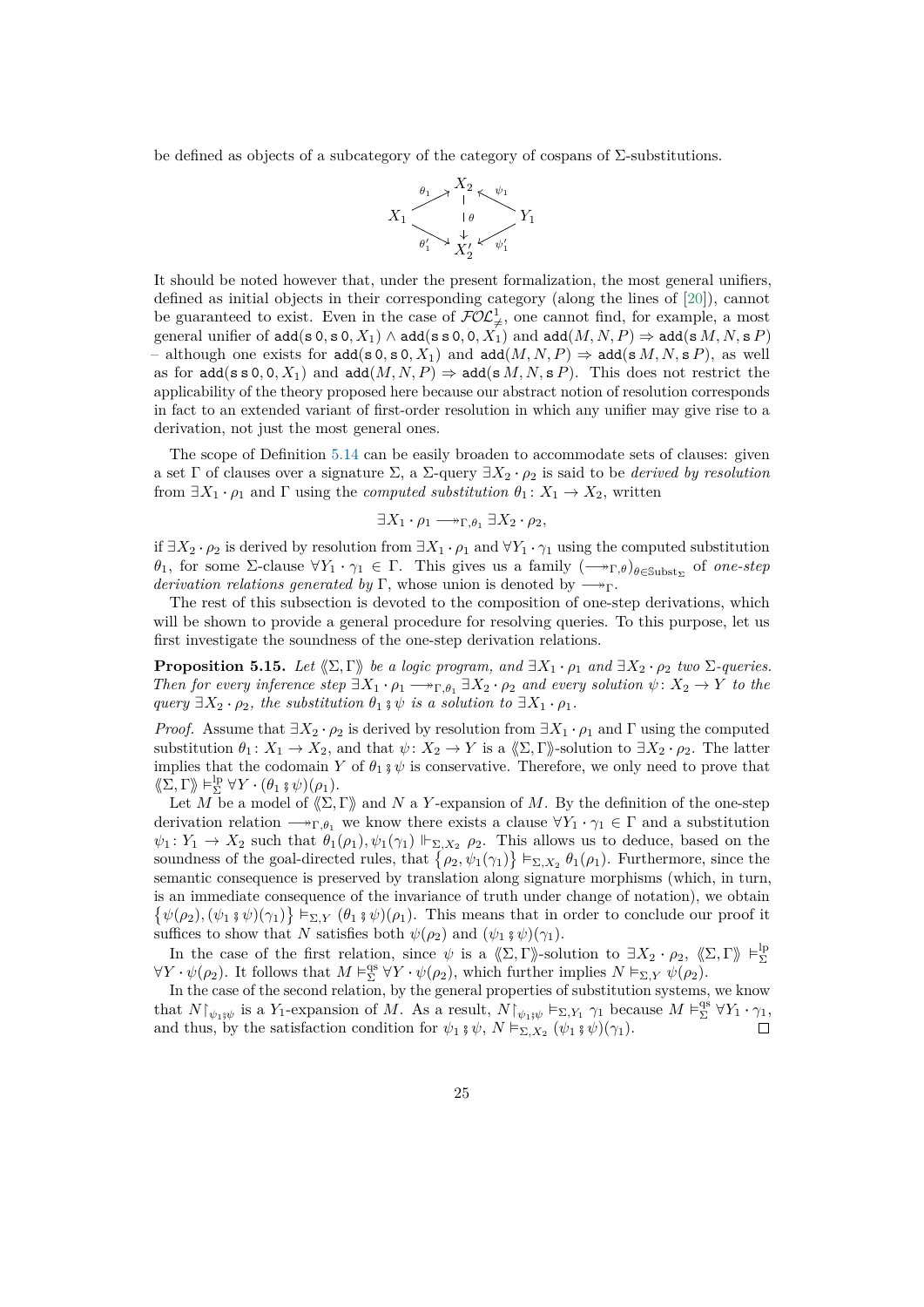The search for (computed) solutions to a given query proceeds by means of a sequence of one-step derivations, each of which contributes towards the final answer through its corresponding computed substitution.

**Definition 5.16** (Derivation). For any set  $\Gamma$  of clauses over  $\Sigma$ , and any  $\Sigma$ -queries  $\exists X_1 \cdot \rho_1$ and  $\exists X_n \cdot \rho_n$ , a  $\Gamma$ *-derivation* of  $\exists X_n \cdot \rho_n$  from  $\exists X_1 \cdot \rho_1$  is a chain of one-step derivations

 $\exists X_1 \cdot \rho_1 \longrightarrow_{\Gamma, \theta_1} \exists X_2 \cdot \rho_2 \longrightarrow_{\Gamma, \theta_2} \exists X_3 \cdot \rho_3 \cdots \exists X_{n-1} \cdot \rho_{n-1} \longrightarrow_{\Gamma, \theta_{n-1}} \exists X_n \cdot \rho_n$ 

Whenever such a chain exists, the query  $\exists X_n \cdot \rho_n$  is said to be *derived* from  $\exists X_1 \cdot \rho_1$  and  $\Gamma$ using the *computed substitution*  $\theta = \theta_1 \circ \theta_2 \circ \cdots \circ \theta_{n-1}$ , written  $\exists X_1 \cdot \rho_1 \longrightarrow_{\Gamma,\theta}^* \exists X_n \cdot \rho_n$ . By definition, if the chain depicted above is empty,  $\exists X_1 \cdot \rho_1 \longrightarrow_{\Gamma, 1_{X_1}}^* \exists X_1 \cdot \rho_1$ . We obtain in this way a family  $\left(\longrightarrow_{\Gamma,\theta}^*\right)_{\theta \in \text{Subst}_{\Sigma}}$  of *derivation relations generated by*  $\Gamma$ .

*Remark* 5.17. The union of  $(-\gamma_{\Gamma,\theta}^*)_{\theta \in \text{Subst}_{\Sigma}}$  is the reflexive and transitive closure of  $-\gamma_{\Gamma}$ .

Proposition [5.15](#page-24-0) can be generalized without difficulty from one-step to arbitrary derivations by a straightforward induction on the length of the derivation.

<span id="page-25-1"></span>**Corollary 5.18.** *Let*  $\langle \Sigma, \Gamma \rangle$  *be a logic program, and*  $\exists X_1 \cdot \rho_1$  *and*  $\exists X_n \cdot \rho_n$  *two*  $\Sigma$ *-queries. Then for every derivation*  $\exists X_1 \cdot \rho_1 \longrightarrow_{\Gamma,\theta}^* \exists X_n \cdot \rho_n$  *and every solution*  $\psi \colon X_n \to Y$  *to*  $\exists X_n \cdot \rho_n$ *, the substitution*  $\theta \circ \psi$  *is a solution to*  $\exists X_1 \cdot \rho_1$ *.* 

All we require now in order to define computed answers is a concept of trivial query, which is meant to characterize the successful termination of the search procedure.

**Definition 5.19** (Trivial query). Let  $\Sigma$  be a signature. A  $\Sigma$ -query  $\exists Y \cdot \top$  is said to be *trivial* if  $Y$  is conservative and every  $Y$ -model satisfies  $\top$ .

<span id="page-25-4"></span>*Fact* [5](#page-25-0).20. In  $\mathcal{FOL}_{\neq}^1$ , a query is trivial if and only if it is of the form  $\exists Y \cdot true$ .<sup>5</sup>

An immediate consequence of the definition above is that every trivial query corresponds to a local tautology (and even more, the query itself is a tautology). As a result, for any logic program  $\langle\!\langle \Sigma, \Gamma \rangle\!\rangle$  and any trivial  $\Sigma$ -query  $\exists Y \cdot \top$ ,  $\langle\!\langle \Sigma, \Gamma \rangle\!\rangle \models_{\Sigma}^{\text{lp}} \forall Y \cdot \top$ . This amounts to describing the identity  $1_Y$  as a  $\langle\!\langle \Sigma, \Gamma \rangle\!\rangle$ -solution to  $\exists Y \cdot \top$ .

<span id="page-25-2"></span>*Fact* 5.21. Every trivial query  $\exists Y \cdot \top$  over the signature  $\Sigma$  of a logic program  $\langle \Sigma, \Gamma \rangle$  admits a  $\langle \Sigma, \Gamma \rangle$ -solution: the identity substitution 1<sub>*Y*</sub>.

**Definition 5.22** (Computed answer). Given a program  $\langle \Sigma, \Gamma \rangle$ , a  $\Sigma$ -substitution  $\theta \colon X \to Y$ is a *computed*  $\langle \Sigma, \Gamma \rangle$ -answer to a  $\Sigma$ -query  $\exists X \cdot \rho$  if there exists a trivial query  $\exists Y \cdot \top$  such that  $\exists X \cdot \rho \longrightarrow_{\Gamma,\theta}^* \exists Y \cdot \top$ .

Corollary [5.18](#page-25-1) and Fact [5.21](#page-25-2) lead us to the first main result of this subsection.

<span id="page-25-3"></span>**Theorem 5.23** (Soundness of resolution). *For any logic program*  $\langle \Sigma, \Gamma \rangle$  *and any* Σ*-query*  $\exists X \cdot \rho$ *, every computed*  $\langle \Sigma, \Gamma \rangle$ *-answer to*  $\exists X \cdot \rho$  *is a solution to*  $\exists X \cdot \rho$ *.*  $\Box$ 

<span id="page-25-0"></span><sup>5</sup>Note that, to ensure the conservativity of non-empty signatures of variables, the considered first-order signature has to define at least one constant.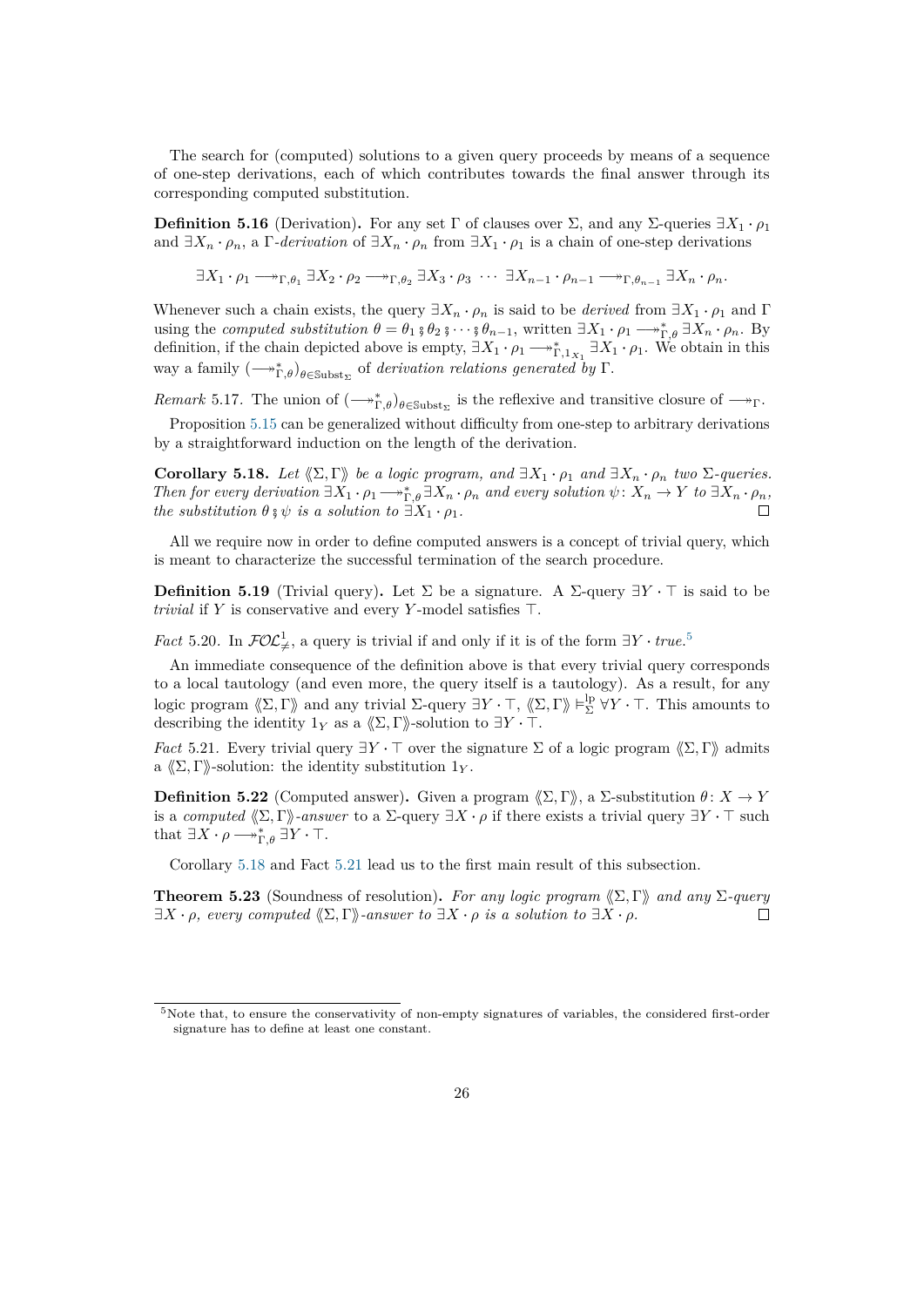#### **Completeness**

As expected, completeness is more difficult to obtain, and requires additional hypotheses. To simplify the proof, we consider two lemmas, each of which introduces a new property to be satisfied by the query at hand or by the considered logic program. The first lemma allows us to derive by resolution any translation (along a substitution) of a given query, while the second reduces the search for solutions to a sequence of elementary inferences in a local institution of substitutions – which, in the case of first-order logic-programming, involves no quantifiers.

**Definition 5.24** (Identity clause). Let  $\exists X \cdot \rho$  be a query over a signature Σ. A Σ-clause  $\forall X \cdot \gamma$  is said to be an *identity* of  $\exists X \cdot \rho$  if  $\gamma$  is a tautology and  $\rho, \gamma \Vdash_{\Sigma, X} \rho$ .

*Fact* 5.25. In the logic-programming framework  $\mathcal{FOL}_{\neq}^1$ , every non-trivial query  $\exists X \cdot \bigwedge Q$ admits an identity  $\forall X \cdot \pi(t_1, \ldots, t_n) \Rightarrow \pi(t_1, \ldots, t_n)$ , where  $\pi(t_1, \ldots, t_n)$  is an atom in *Q*.

<span id="page-26-1"></span>**Lemma 5.26.** *Consider a signature*  $\Sigma$ ,  $a \Sigma$ *-query*  $\exists X \cdot \rho$ , and an identity  $\forall X \cdot \gamma$  of  $\exists X \cdot \rho$ . *Then for every*  $\Sigma$ -substitution  $\psi: X \to Y$  there exists a one-step derivation of  $\exists Y \cdot \psi(\rho)$  from  $\exists X \cdot \rho$  *and*  $\forall X \cdot \gamma$  *having*  $\psi$  *as the computed substitution.* 

$$
\exists X \cdot \rho \longrightarrow_{\{\forall X \cdot \gamma\}, \psi} \exists Y \cdot \psi(\rho)
$$

*Proof.* Because  $\forall X \cdot \gamma$  is the identity of  $\exists X \cdot \rho$ , we know that  $\rho, \gamma \Vdash_{\Sigma, X} \rho$ . This implies  $\psi(\rho), \psi(\gamma) \Vdash_{\Sigma,Y} \psi(\rho)$  because, by the functoriality of  $\Vdash$ , the goal-directed rules are preserved along substitutions. It follows that  $\langle \psi, \psi \rangle$  is a unifier of  $\rho$  and  $\gamma$ , which allows us to conclude that  $\exists Y \cdot \psi(\rho)$  can be derived by resolution from  $\exists X \cdot \rho$  and  $\forall X \cdot \gamma$  using the computed substitution *ψ*.  $\Box$ 

The second lemma is based on the following concept of instance of a set of clauses, which, together with the generalization of the goal-directed rules to sets of local clauses, provides an essential characterization of the derivation relation.

**Definition 5.27** (Instance of a set of clauses)**.** Given a set Γ of clauses over Σ and a signature of Σ-variables *X*, the *X-instance of* Γ is defined as the set *X*(Γ) of all *X*-sentences that can be obtained by translating the local clauses of  $\Gamma$  along substitutions into X.

$$
X(\Gamma) = \{ \psi(\gamma) \in \text{Sen}_{\Sigma}(X) \mid \forall Y \cdot \gamma \in \Gamma \text{ and } \psi \colon Y \to X \}
$$

<span id="page-26-0"></span>**Definition 5.28.** For every signature Σ and signature of Σ-variables  $X$ ,  $\Vdash_{\Sigma} X$  can be extended to a set  $\Vdash_{\Sigma,X}^*$  of goal-directed rules between *X*-queries and sets of *X*-clauses as follows: given two queries  $\rho_1, \rho_n \in \mathcal{Q}_{\Sigma}(X)$  and a (possibly empty) set of clauses  $G \subseteq \mathcal{C}_{\Sigma}(X)$ ,

$$
\rho_1, G \Vdash_{\Sigma, X}^* \rho_n
$$

if there exists an alternating sequence  $\rho_1 \gamma_1 \rho_2 \gamma_2 \rho_3 \ldots \rho_{n-1} \gamma_{n-1} \rho_n$  of queries  $\rho_i \in \mathbb{Q}_{\Sigma}(X)$ and clauses  $\gamma_i \in G$  such that  $\rho_i, \gamma_i \Vdash_{\Sigma, X} \rho_{i+1}$  for each  $1 \leq i < n$ .

$$
\rho_1 \longrightarrow \begin{array}{c}\n\gamma_1 & \gamma_2 & \gamma_{n-1} \\
\downarrow & \downarrow \\
\rho_2 & \rho_3 & \cdots & \rho_{n-1} \longrightarrow \rho_n\n\end{array}
$$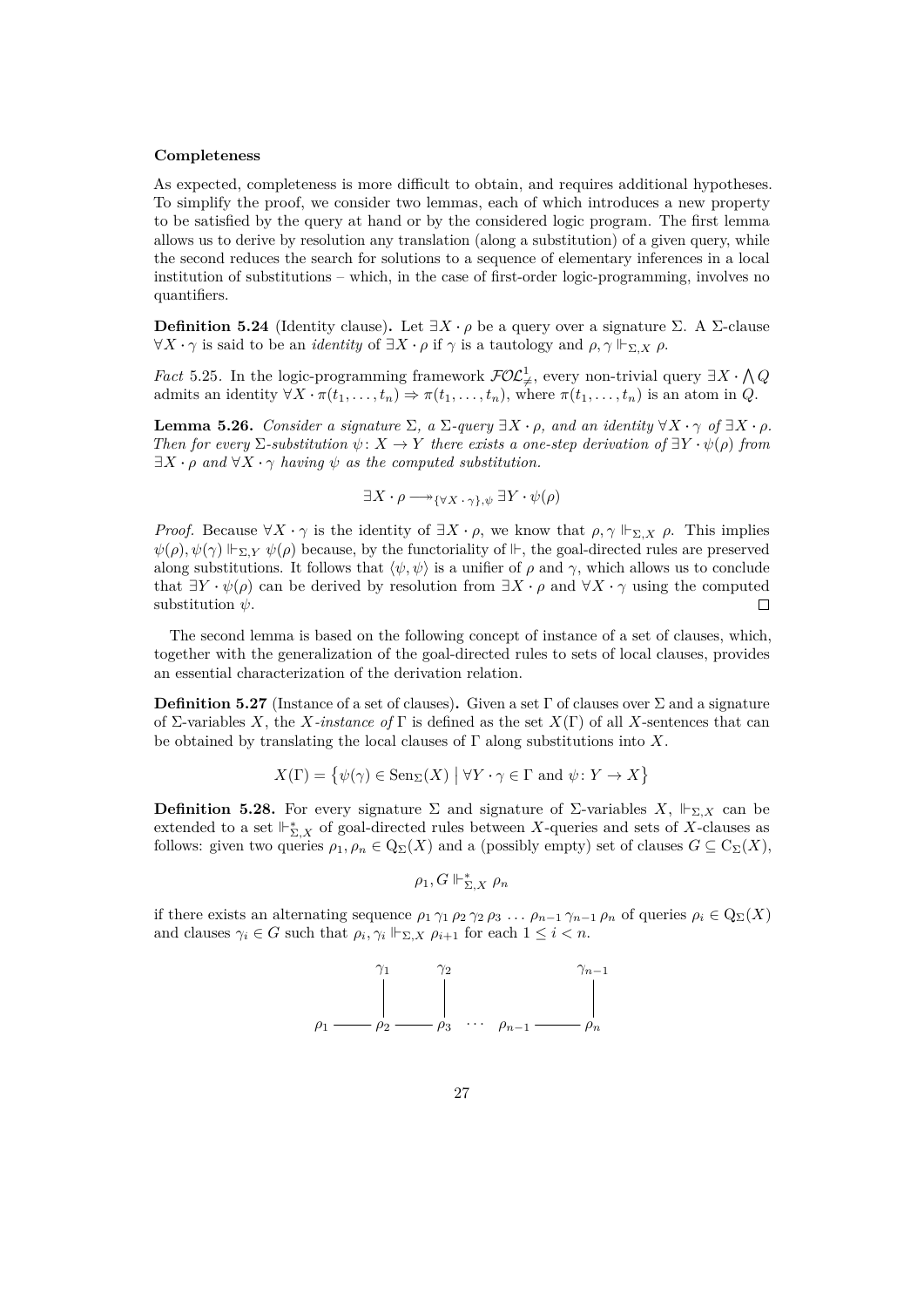This gives rise to a generalized subfunctor  $\mathbb{H}^*$  of  $(Q \times C \cdot \mathfrak{g}[\mathcal{P}]^{\sharp}) \times Q$ .

<span id="page-27-1"></span>**Proposition 5.29.** For all sets  $\Gamma$  of clauses over a signature  $\Sigma$ , queries  $\exists X_1 \cdot \rho_1$  and  $\exists X_n \cdot \rho_n$  *over*  $\Sigma$ *, and all (computed) substitutions*  $\theta \colon X_1 \to X_n$ ,

 $\exists X_1 \cdot \rho_1 \longrightarrow_{\Gamma,\theta}^* \exists X_n \cdot \rho_n$  *if and only if*  $\theta(\rho_1), X_n(\Gamma) \Vdash_{\Sigma,X_n}^* \rho_n$ .

*Proof.* We prove the result by induction on the length of the derivation. For the base case, the conclusion can be inferred directly from the definitions of  $\longrightarrow_{\Gamma}^*$  and  $\mathbb{H}^*$ ; because of this, in the following we will focus entirely on the more interesting case that corresponds to the induction step.

For the 'if' part, assume there exists an  $X_n$ -query  $\rho_2$  and an  $X_n$ -clause  $\psi_1(\gamma_1) \in X_n(\Gamma)$ , further indicating the existence of a clause  $\forall Y_1 \cdot \gamma_1 \in \Gamma$  and of a substitution  $\psi_1: Y_1 \to X_n$ such that  $\theta(\rho_1), \psi_1(\gamma_1) \Vdash_{\Sigma, X_n} \rho_2$  and  $\rho_2, X_n(\Gamma) \Vdash_{\Sigma, X_n}^* \rho_n$ . Based on the definition of resolution and on the induction hypothesis, we deduce that  $\exists X_1 \cdot \rho_1 \longrightarrow_{\Gamma,\theta} \exists X_n \cdot \rho_2$  and  $\exists X_n \cdot \rho_2 \longrightarrow_{\Gamma, 1}^* X_n \cdot \rho_n$ ; therefore, by the composition of these derivations, we obtain  $\exists X_1 \cdot \rho_1 \longrightarrow_{\Gamma,\theta}^* \exists X_n \cdot \rho_n.$ 

For the 'only if' part, let  $\theta_1$  **;**  $\theta_2$  be a factorization of  $\theta$  such that  $\exists X_1 \cdot \rho_1 \longrightarrow_{\Gamma, \theta_1} \exists X_2 \cdot \rho_2$ and  $\exists X_2 \cdot \rho_2 \longrightarrow_{\Gamma,\theta_2}^* \exists X_n \cdot \rho_n$ . Then, by the induction hypothesis,  $\theta_2(\rho_2)$ ,  $X_n(\Gamma) \Vdash_{\Sigma,X_n}^* \rho_n$ . We also know, by the definition of resolution, that there exists a clause  $\forall Y_1 \cdot \gamma_1 \in \Gamma$  and a substitution  $\psi_1: Y_1 \to X_2$  such that  $\theta_1(\rho_1), \psi_1(\gamma_1) \Vdash_{\Sigma, X_2} \rho_2$ . Based on the functoriality of  $\Vdash^*$ , this implies that  $(\theta_1 \, \mathfrak{z} \, \theta_2)(\rho_1), (\psi_1 \, \mathfrak{z} \, \theta_2)(\gamma_1) \Vdash_{\Sigma, X_n} \theta_2(\rho_2)$ , and thus, since  $(\psi_1 \, \mathfrak{z} \, \theta_2)(\gamma_1)$ belongs to  $X_n(\Gamma)$  and  $\theta_2(\rho_2)$ ,  $X_n(\Gamma) \Vdash_{\Sigma, X_n}^* \rho_n$ , we conclude that  $\theta(\rho_1), X_n(\Gamma) \Vdash_{\Sigma, X_n}^* \rho_n$ .

Let us recall that, in general, the derivation of queries proceeds by selecting, at each step. a new rule – over a new signature of variables – to be applied to the current goal. Provided that we know the result of the derivation, Proposition [5.29](#page-27-1) allows us to reduce the derivation of queries to applications of goal-directed rules that are defined over the same signature of variables. In view of this characterization, the soundness of resolution can be interpreted locally as described in the following corollary.

**Corollary 5.30.** *Let*  $\langle \Sigma, \Gamma \rangle$  *be a logic program, X a conservative signature of*  $\Sigma$ *-variables, and*  $\rho$  *an*  $X$ *-query. Then for every trivial*  $X$ *-query*  $\top$ *,* 

 $\rho, X(\Gamma) \Vdash_{\Sigma, X}^* \top$  *implies*  $\langle\!\langle \Sigma, \Gamma \rangle\!\rangle \vDash_{\Sigma}^{\text{lp}} \forall X \cdot \rho.$ 

*Proof.* Assume  $\top$  to be a trivial query over *X* such that  $\rho$ ,  $X(\Gamma) \Vdash_{\Sigma,X}^* \top$ . By Proposition [5.29,](#page-27-1) it follows that  $\exists X \cdot \rho \longrightarrow_{\Gamma,1_X}^* \exists X \cdot \top$ . This means that the identity  $1_X$  is a computed  $\langle \Sigma, \Gamma \rangle$ -answer to  $\exists X \cdot \rho$  (because *X* is conservative), and thus, by Theorem [5.23,](#page-25-3) 1<sub>X</sub> is also a solution to  $\exists X \cdot \rho$ . As a result,  $\langle\!\langle \Sigma, \Gamma \rangle\!\rangle \vDash^{\text{lp}}_{\Sigma} \forall X \cdot \rho$ .  $\Box$ 

With respect to the completeness of resolution, we are interested in the converse of the implication discussed in the corollary above. This may hold for certain programs in logic-programming languages of interest, but it cannot be guaranteed in general.

**Definition 5.31** (Query-completeness). A logic program  $\langle \Sigma, \Gamma \rangle$  is said to be *query-complete* if for every conservative signature of Σ-variables *X*, and every *X*-query *ρ*,

 $\langle \! \langle \Sigma, \Gamma \rangle \! \rangle \models_{\Sigma}^{\text{lp}} \forall X \cdot \rho$  implies  $\rho, X(\Gamma) \Vdash_{\Sigma, X}^* \top$ 

<span id="page-27-0"></span><sup>&</sup>lt;sup>6</sup>We recall from Fact [2.7](#page-3-1) and Definition [5.2](#page-18-0) that C **;**  $|\mathcal{P}|^{\sharp}$  is the functor that maps every signature  $\Sigma$  and every signature of  $\Sigma$ -variables *X* to the set  $\mathcal{P}(C_{\Sigma}(X))$  of sets of *X*-clauses.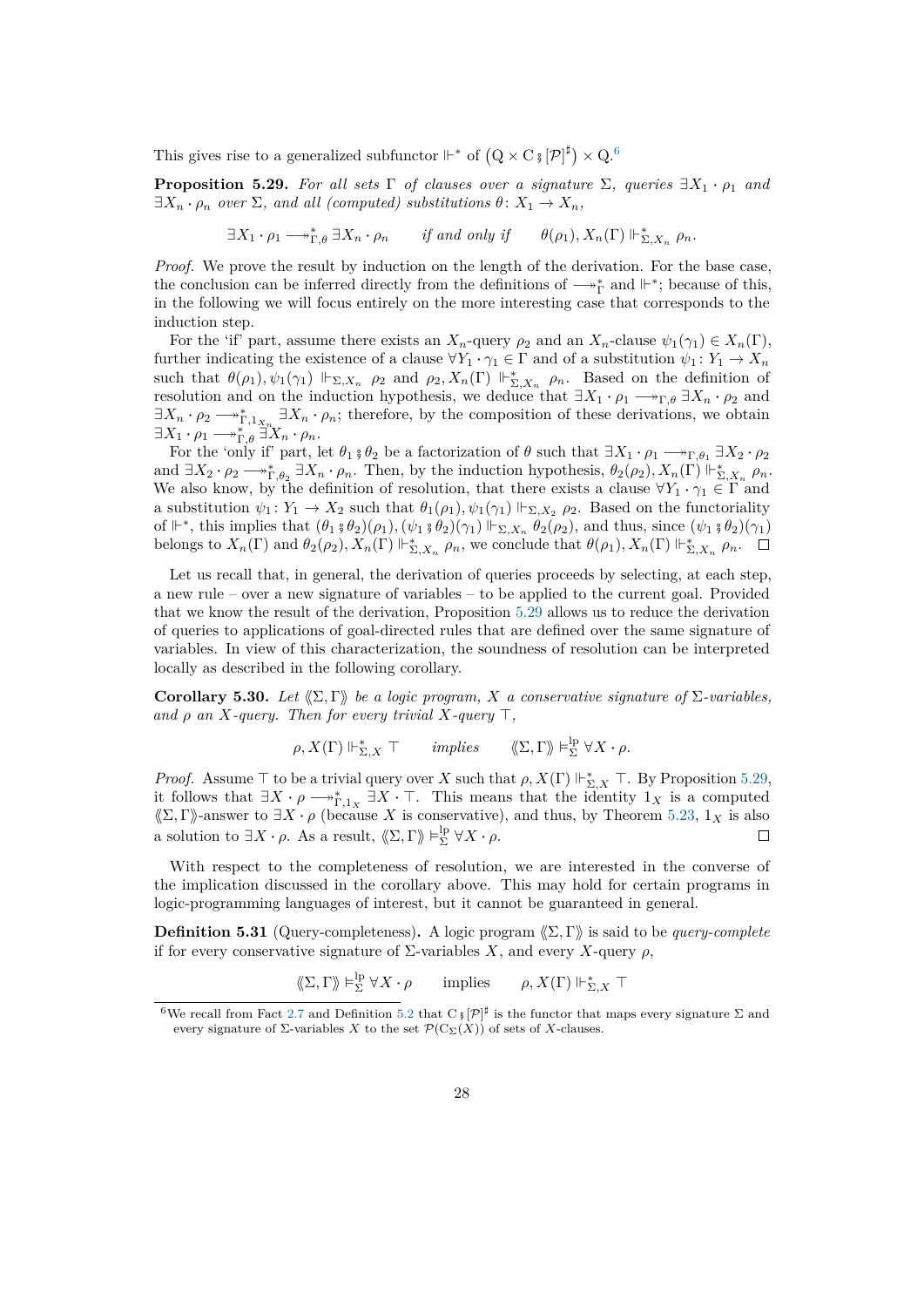for some trivial *X*-query  $\top$ . In addition, the logic-programming language  $\mathcal{L}$  is *query-complete* when all logic programs of  $\mathcal L$  have this property.

The following result is well known in the literature; it can be found, for instance, in a slightly different form, in [\[31\]](#page-36-3). The result is based on the observation that for every signature of variables *X* over a first-order signature  $\langle F, P \rangle$ , and for every set Γ of clauses over  $\langle F, P \rangle$ , the *X*-expansion *N* of the free  $\langle \langle F, P \rangle, \Gamma \rangle$ -model over *X* given by  $N_x = x$  for every  $x \in X$ satisfies a relational atom  $\rho$  if and only if there exist a clause  $\forall Y \cdot \bigwedge H \Rightarrow C$  in  $\Gamma$  and a substitution  $\psi: Y \to X$  such that  $\psi(C) = \rho$  and  $N \vDash_{\langle F, P \rangle, X} \bigwedge \psi(H)$ .

Therefore, if  $\langle\langle F, P \rangle, \Gamma \rangle \models^{\text{lp}}_{\iota}$  $\chi_{(F,P)}^{\text{lp}} \forall X \cdot \rho$ , then  $N \models_{\langle F,P \rangle, X} \rho$ , and thus there exists a clause  $\psi(\gamma) \in X(\Gamma)$  such that  $\rho, \psi(\gamma) \Vdash_{\Sigma, X} \rho_1$ , where  $N \vDash_{\langle F, P \rangle, X} \rho_1$ . By iterating this construction, we obtain an alternating sequence of *X*-queries and clauses as in Definition [5.28;](#page-26-0) furthermore, since  $N|_{\langle F, P \rangle}$  is the free  $\langle \langle F, P \rangle$ ,  $\Gamma \rangle$ -model over *X*, it is always possible to assemble such a sequence that terminates in a trivial query – which, in the case of  $FOL<sup>1</sup><sub>\neq</sub>$ , is simply the sentence *true* (see Fact [5.20\)](#page-25-4). Consequently,  $\rho$ ,  $X(\Gamma) \Vdash_{\Sigma,X}^*$  *true*. A more detailed presentation of this result can be found, for example, in [\[31\]](#page-36-3).

**Proposition 5.32.** The logic-programming language  $(\text{FOL}^1_{\neq})^{\text{pres}}$  is query-complete.  $\Box$ 

We can now obtain our second lemma as a direct consequence of Proposition [5.29.](#page-27-1)

<span id="page-28-0"></span>**Lemma 5.33.** *Suppose that*  $\langle \Sigma, \Gamma \rangle$  *is a query-complete logic program. Then for every*  $\Sigma$ -query  $\exists X \cdot \rho$  such that X is conservative and  $\langle\!\langle \Sigma,\Gamma\rangle\!\rangle \vDash^{\text{lp}}_{\Sigma} \forall X \cdot \rho$ , there exists a trivial  $q$ *uery*  $\exists X \cdot \top$  *that can be derived from*  $\exists X \cdot \rho$  *and*  $\Gamma$ *, with the identity substitution*  $1_X$  *as the computed answer.*

$$
\exists X\cdot\rho\longrightarrow^*_{\Gamma,1_X}\exists X\cdot\top
$$

*Proof.* Let  $\langle\!\langle \Sigma,\Gamma\rangle\!\rangle$  be a program and  $\exists X \cdot \rho$  a  $\Sigma$ -query such that  $\langle\!\langle \Sigma,\Gamma\rangle\!\rangle \vDash^{lp}_{\Sigma} \forall X \cdot \rho$ . By query-completeness, there exists a trivial *X*-query  $\top$  such that  $\rho$ ,  $X(\Gamma)$   $\Vdash_{\Sigma,X}^*$   $\top$ . Hence, by Proposition [5.29,](#page-27-1) we can derive the trivial query  $\exists X \cdot \top$  from  $\exists X \cdot \rho$  and  $\Gamma$  using the computed substitution 1*X*.  $\Box$ 

**Theorem 5.34** (Completeness of resolution). Let  $(\Sigma, \Gamma)$  be a query-complete logic program  $and \exists X \cdot \rho \ a \Sigma$ -query that admits an identity  $\forall X \cdot \gamma \in \Gamma$ . Then every  $\langle \Sigma, \Gamma \rangle$ -solution to  $\exists X \cdot \rho$  *is also a computed*  $\langle \Sigma, \Gamma \rangle$ *-answer to*  $\exists X \cdot \rho$ *.* 

*Proof.* Let  $\psi: X \to Y$  be a  $\langle \Sigma, \Gamma \rangle$ -solution to  $\exists X \cdot \rho$ . By Lemma [5.26](#page-26-1) we know that  $\exists Y \cdot \psi(\rho)$ can be derived from  $\exists X \cdot \rho$  and its identity,  $\forall X \cdot \gamma$ , using the substitution  $\psi$ . Therefore, since  $\forall Y \cdot \gamma \in \Gamma$ , the query  $\exists Y \cdot \psi(\rho)$  can also be derived from  $\exists X \cdot \rho$  and  $\Gamma$ .

$$
\exists X \cdot \rho \longrightarrow_{\Gamma, \psi} \exists Y \cdot \psi(\rho)
$$

In addition, by Definition [5.7,](#page-20-1) the signature of variables *Y* is conservative, and  $\langle\!\langle \Sigma, \Gamma \rangle\!\rangle \models_{\Sigma}^{\text{lp}}$  $\forall Y \cdot \psi(\rho)$ . Hence, by Lemma [5.33,](#page-28-0) we can derive a trivial query ∃*Y*  $\cdot \top$  from ∃*Y*  $\cdot \psi(\rho)$  and Γ using the computed substitution 1*<sup>Y</sup>* .

$$
\exists Y \cdot \psi(\rho) \longrightarrow_{\Gamma,1_Y}^* \exists Y \cdot \top
$$

Composing the two derivation chains outlined above yields a derivation of  $\exists Y \cdot \top$  from  $\exists X \cdot \rho$ using the substitution  $\psi$ . Consequently,  $\psi$  is a computed answer to  $\exists X \cdot \rho$ .  $\Box$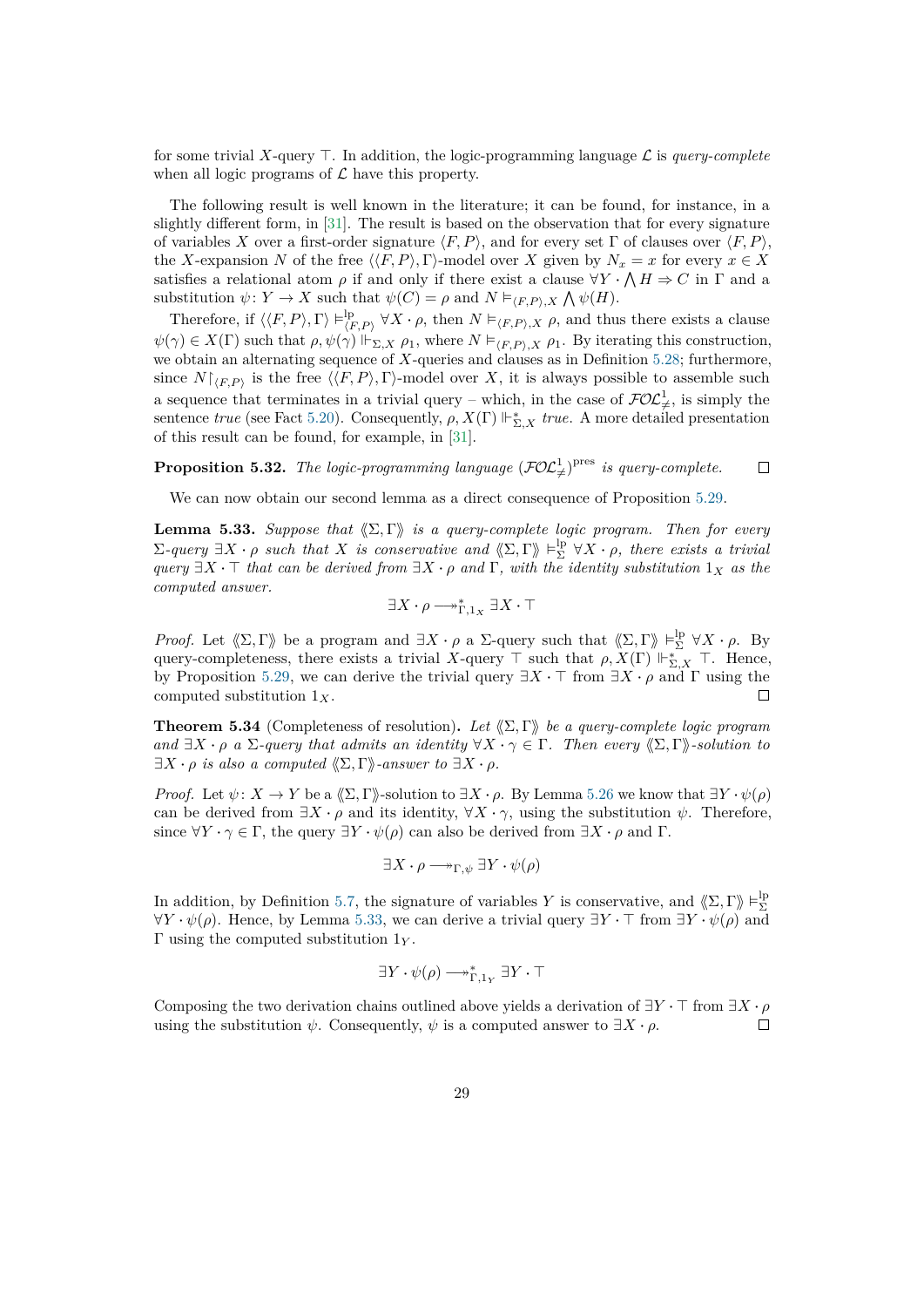# <span id="page-29-0"></span>**6 Equational Logic Programming Revisited**

Let us now focus on another prominent example of logic-programming language. Equational logic programming [\[25\]](#page-35-0) integrates the machinery of its relational counterpart within algebraic specification in order to solve equations over abstract data types that are provided by given specifications. This is accomplished by replacing (*a*) the underlying single-sorted relational variant of first-order logic (without equality) with the many-sorted equational variant, (*b*) resolution with paramodulation, and (*c*) presentations (in the definition of logic programs) with program modules that are adequate for defining abstract data types. In this setting, the computation of the sum of s 0 and s 0 considered in Section [5](#page-17-0) can be triggered by a query of the form

$$
\overline{\phantom{1}_{X_1\colon \mathbb{N}\mathrm{at}}\phantom{1}}\mathop{\mathrm{ s}} 0+\mathop{\mathrm{ s}} 0=X_1
$$

meant to be solved over a logic program that consists of two modules: NAT, defining the natural numbers as an abstract data type, and ADD, introducing the addition operation.

```
module NAT = free
     sort Nat
     op 0: → Nat
     op s : Nat \rightarrow Nat
module ADD = NAT then
     op + : Nat Nat \rightarrow Natclause 0 + M = M \leftarrow_{M \cdot \text{Nat}}clause (s M) + N = s (M + N) \leftarrow (M N)
```
## **The Generalized Substitution System**

Equational logic programming is defined over the generalized substitution system  $\text{QF-FOL}_{=}$ of the quantifier-free fragment of many-sorted first-order equational logic. Since most of the definitions and properties to check are straightforward adaptations of the definitions and properties discussed for  $\mathsf{QF\text{-}FOL}^1_{\neq}$  to the equational many-sorted setting of  $\mathsf{QF\text{-}FOL}^{\perp}$ , we only briefly review some of the most important concepts that we need. A more in-depth discussion of the components of  $\text{OF-FOL}$  can be found, for example, in [\[26\]](#page-36-7),<sup>[7](#page-29-1)</sup> or in the recent monographs [\[11,](#page-35-6) [44\]](#page-37-6).

**Signatures.** The *signatures* of  $QF-FOL$  are pairs  $\langle S, F \rangle$  where *S* is a (finite) set of *sorts* and *F* is a family (*Fw*→*s*)*w*∈*S*∗*,s*∈*<sup>S</sup>* of (finite) sets of *operation symbols* indexed by *arities* and *sorts. Signature morphisms*  $\varphi: \langle S, F \rangle \to \langle S', F' \rangle$  are defined by functions  $\varphi^{st} : S \to S'$ between the sets of sorts and by families of functions  $\varphi_{w\to s}^{\text{op}}$ :  $F_{w\to s} \to F'_{\varphi^{\text{st}}(w)\to \varphi^{\text{st}}(s)}$  where  $w \in S^*$  and  $s \in S$ .

**Signatures of variables and substitutions.** For every signature  $\langle S, F \rangle$ , a *signature of variables X* is an *S*-indexed family of sets  $X_s$  of variables  $(x, F_{\varepsilon \to s})$ ,<sup>[8](#page-29-2)</sup> often denoted *x*: *s* where  $x$  is the name of the variable (distinct from the names of other variables in  $X$ ) and  $s$ 

<span id="page-29-1"></span><sup>7</sup> It should be noted that in [\[26\]](#page-36-7) the authors consider an even more general setting of order-sorted equational logic, with subsorts and overloading of operation symbols.

<span id="page-29-2"></span><sup>&</sup>lt;sup>8</sup>We denote the empty arity by  $\varepsilon$ ; hence,  $F_{\varepsilon \to s}$  is the set of *constant-operation symbols* of  $\langle S, F \rangle$  of sort *s*.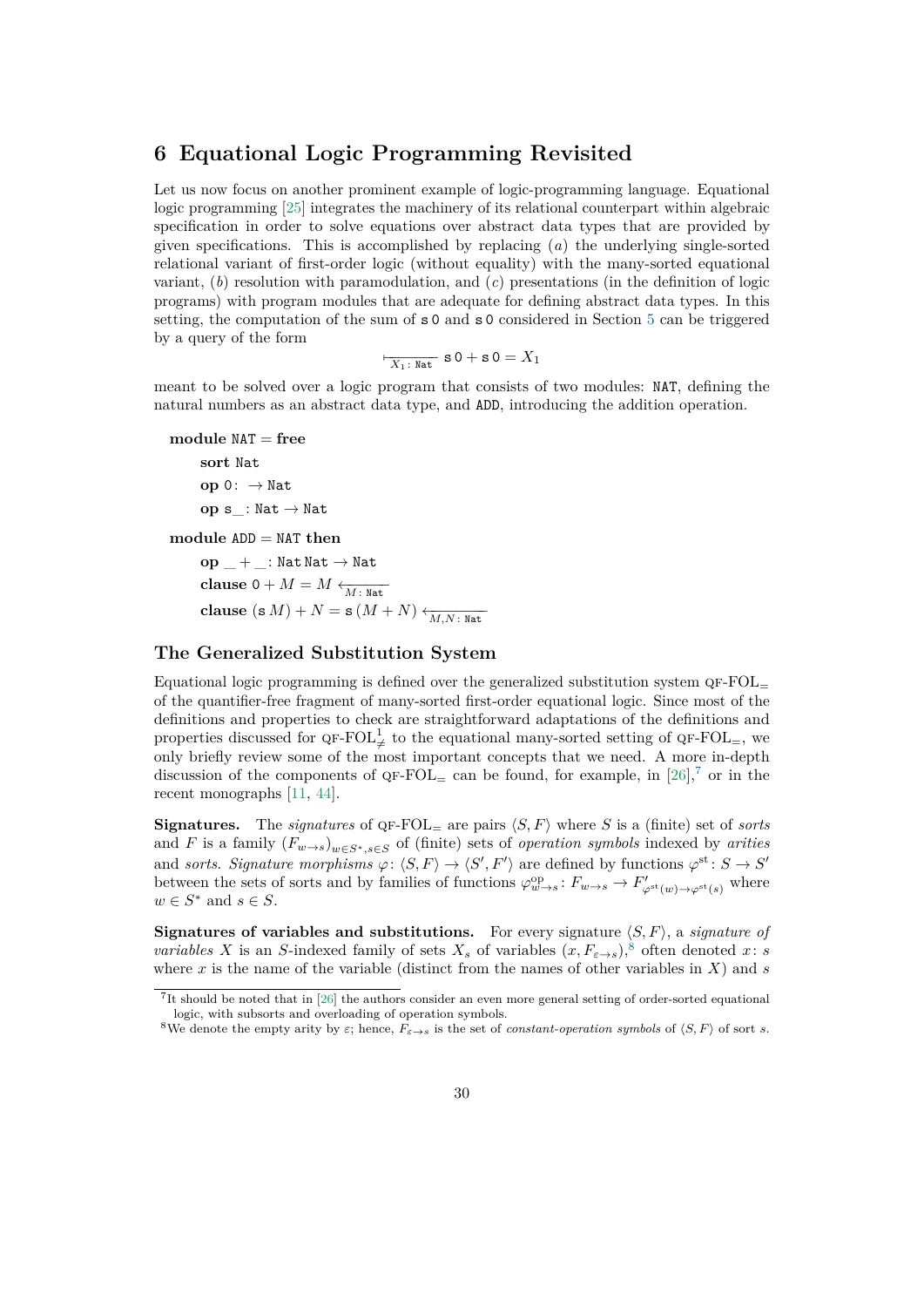is its sort. In order to define substitutions, let us first recall that, for each sort  $s \in S$ , the set  $T_{F,s}$  of *F-terms* of sort *s* is the least set such that  $\sigma(t_1, \ldots, t_n)$ :  $s \in T_{F,s}$  for all operation symbols  $\sigma \in F_{s_1\cdots s_n\to s}$  and all terms  $t_i \in T_{F,s_i}$ . *Substitutions*  $\psi: X \to Y$  are *S*-indexed families of maps  $\psi_s: X_s \to T_{F \cup Y,s}$  assigning a term over the extended signature  $\langle S, F \cup Y \rangle$ to every variable of *X*.

**Sentences, models, and the satisfaction relation.** Similarly to the relational setting, the *sentences* over a QF-FOL<sub>=</sub>-signature  $\langle S, F \rangle$  are built from *equational atoms*  $l = r$ , where *l* and *r* are *F*-terms having the same sort, by iteration of the usual Boolean connectives. The models M of  $\langle S, F \rangle$  interpret each sort  $s \in S$  as a set  $M_s$ , called the *carrier set* of *s* in *M*, and each operation symbol  $\sigma \in F_{s_1\cdots s_n\to s}$  as a function  $M_{\sigma}: M_{s_1}\times \cdots \times M_{s_n}\to$ *M*<sub>s</sub>. *Homomorphisms h*:  $M_1 \rightarrow M_2$  are families of functions  $(h_s: M_{1,s} \rightarrow M_{2,s})_{s \in S}$  such that  $h_s(M_{1,\sigma}(m_1,\ldots,m_n)) = M_{2,\sigma}(h_{s_1}(m_1),\ldots,h_{s_n}(m_n))$  for all operation symbols  $\sigma \in$  $F_{s_1\cdots s_n\rightarrow s}$  and all arguments  $m_i \in M_{s_i}$ .

$$
M_{1,s_1} \times \cdots \times M_{1,s_n} \xrightarrow{M_{1,\sigma}} M_{1,s}
$$
  
\n
$$
h_{s_1} \times \cdots \times h_{s_n} \downarrow \qquad \qquad h_s
$$
  
\n
$$
M_{2,s_1} \times \cdots \times M_{2,s_n} \xrightarrow{M_{2,\sigma}} M_{2,s}
$$

Finally, the satisfaction relation is defined by induction on the structure of sentences, based on the evaluation of terms in models. For instance, an  $\langle S, F \rangle$ -model *M* satisfies an equational atom  $l = r$  if and only if the terms *l* and *r* yield the same value in *M*.

Just as in the case of  $QF\text{-}FOL^1_{\neq}$ , the signatures of variables inherit the sentences, the models, and the satisfaction relation of their corresponding extended first-order signatures. This means that for every signature of  $\langle S, F \rangle$ -variables *X*, Sen $_{\langle S, F \rangle}(X)$ , Mod $_{\langle S, F \rangle}(X)$ , and  $\models_{\langle S,F\rangle, X}$  are defined as Sen $(S, F \cup X)$ , Mod $(S, F \cup X)$ , and  $\models_{\langle S, F \cup X\rangle}$ , respectively.

The following result relies on arguments similar to those of Proposition [4.11,](#page-16-0) based on the fact that the translation of variables along signature morphisms determines pushouts of first-order signatures, which in turn induce model-amalgamation squares.

**Proposition 6.1.** *The generalized substitution system*  $QF-FOL=$  *has model amalgamation.*  $\Box$ 

#### **Paramodulation**

Paramodulation originated with the work of Robinson and Wos [\[40\]](#page-37-12) as a refinement of resolution that is suitable for dealing with clauses and queries defined over first-order logic with equality. The definition of its corresponding goal-directed rules relies on the following notions of context and substitution of a term in a given context [\[44,](#page-37-6) [2\]](#page-34-9).

For any sort *s* of a QF-FOL<sub>=</sub>-signature  $\langle S, F \rangle$ , and for any signature of  $\langle S, F \rangle$ -variables *X*, an *X-context for s* is a term *c* over an extended signature of variables of the form  $X \cup \{\Box : s\}$  that contains precisely one occurrence of the new variable  $\Box$ . The *substitution of a term*  $t \in T_{F \cup X,s}$  *in c*, denoted *c*[*t*], is defined as the translation of *c* along the substitution  $(\Box \rightarrow t): X \cup \{\Box : s\} \rightarrow X$  that maps every variable  $x \in X$  to the term *x*, and  $\Box$  to *t*.

**Clauses and queries.** Given a  $QF-FOL$ =-signature  $\langle S, F \rangle$ , the local *clauses* over a signature of  $\langle S, F \rangle$ -variables *X* are (as in the relational case) implications of the form  $\bigwedge H \Rightarrow (l =$ *r*), where *H* is a finite set of equational atoms and  $l = r$  is an equational atom.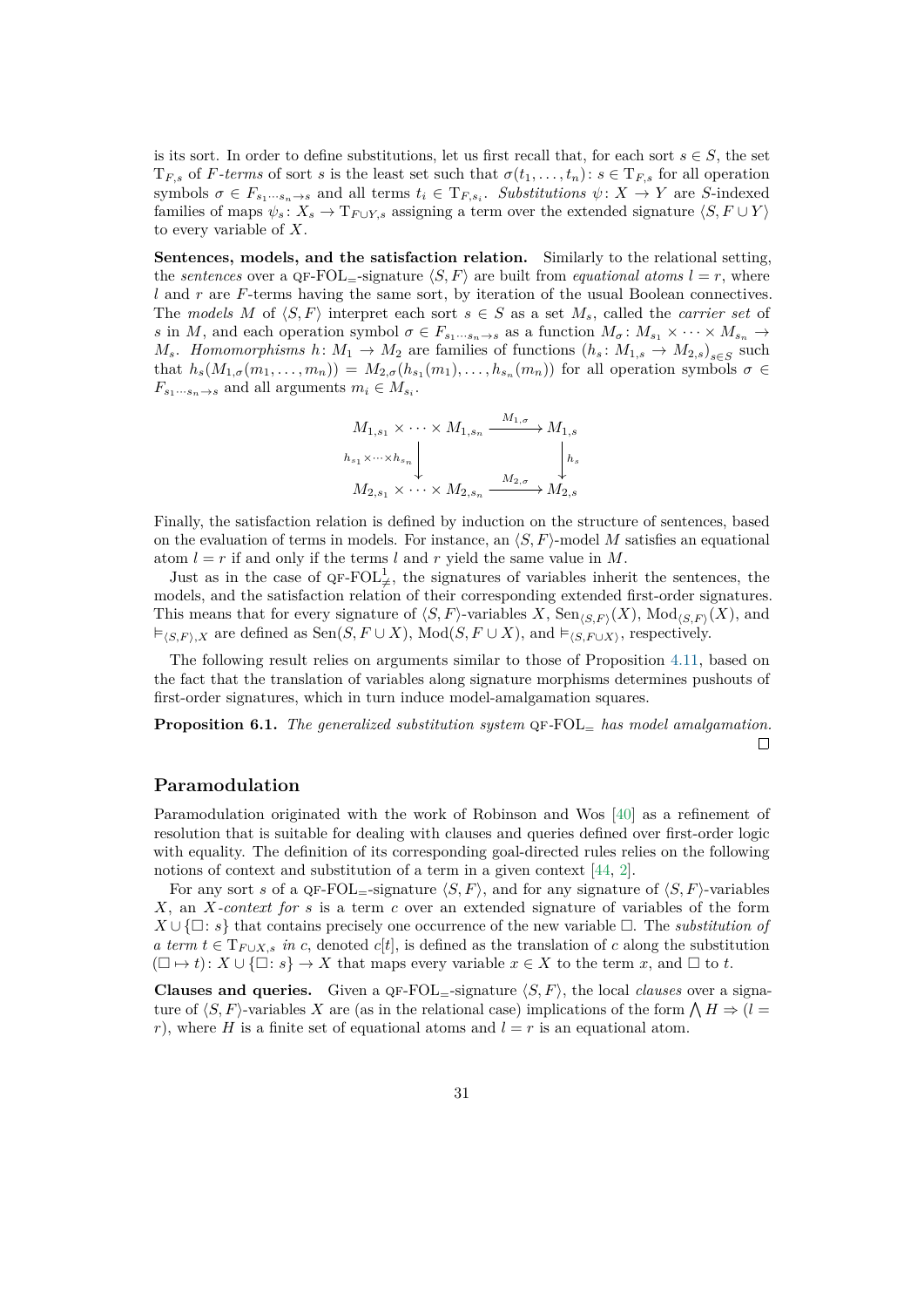Similarly, the local *queries* over *X* are just finite conjunctions of equational atoms  $\bigwedge Q$ .

**Goal-directed rules.** Every signature of  $\langle S, F \rangle$ -variables X determines rules of the form

$$
\bigwedge (\{c[l] = t\} \cup Q), (\bigwedge H \Rightarrow (l = r)) \Vdash_{\langle S, F \rangle, X} \bigwedge (\{c[r] = t\} \cup Q \cup H)
$$

or

$$
\bigwedge (\{t = c[l]\} \cup Q), (\bigwedge H \Rightarrow (l = r)) \Vdash_{\langle S, F \rangle, X} \bigwedge (\{t = c[r]\} \cup Q \cup H)
$$

where  $Q$  and  $H$  are finite sets of equational atoms over  $X$ ,  $l$  and  $r$  are terms over  $X$  of some sort *s*, *c* is an *X*-context for *s*, and *t* is a term over *X* with the same sort as *c*.

It is easy to verify that the above constructions satisfy all the necessary properties of Definition [5.2.](#page-18-0) Thus, they give rise to a (many-sorted) equational logic-programming framework that we denote by  $FOL$ . Moreover, the abstract concept of resolution captures in this setting an extended version of what is known as paramodulation: a query  $\exists X_2 \cdot \bigwedge Q_2$ (over some signature  $\langle S, F \rangle$ ) is derived by paramodulation in one step from another query  $\exists X_1 \cdot \bigwedge Q_1$  and a clause  $\forall Y_1 \cdot \bigwedge H_1 \Rightarrow (l_1 = r_1)$  using the computed substitution  $\theta_1: X_1 \to X_2$ if and only if there exists a substitution  $\psi_1: Y_1 \to X_2$  such that

$$
\bigwedge \theta_1(Q_1), \left( \bigwedge \psi_1(H_1) \Rightarrow (\psi_1^{\text{tm}}(l_1) = \psi_1^{\text{tm}}(r_1)) \right) \Vdash_{\langle S, F \rangle, X_2} \bigwedge Q_2.
$$

The extension is in this case twofold: first, the derivation is not limited to most general unifiers (similarly to  $FOL^1_{\neq}$ ); second, the term  $\psi_1^{\text{tm}}(l_1)$  need not be equal with the  $\theta_1$ -translation of a subterm in  $Q_1$ , but with a subterm in the  $\theta_1$ -translation of  $Q_1$ .

All we need now in order to compute answers to queries defined over  $FOL<sub>=</sub>$  is an analogue of Fact [5.20](#page-25-4) providing an adequate characterization of trivial queries. To this end, notice first that a signature of  $\langle S, F \rangle$ -variables X is conservative if and only if there exists at least one *F*-term for each sort *s*  $\in$  *S* such that  $T_{F \cup X,s}$  is not empty.

*Fact* 6.2. Let *Y* be a signature of  $\langle S, F \rangle$ -variables in  $FOL$  such that  $T_{F,s} = \emptyset$  implies  $T_{F\cup Y,s} = \emptyset$  for every  $s \in S$ . Then an  $\langle S, F \rangle$ -query  $\exists Y \cdot \top$  is trivial if and only if  $\top$  is a conjunction of equalities of the form  $t = t$ .

To illustrate the use of paramodulation, let  $\Gamma$  be the set consisting of the two clauses defined by the module ADD together with the identity clause  $\forall \theta \cdot true \Rightarrow (0 = 0)$ . Then the sum of  $s$  0 and  $s$  0 can be computed according to the following chain of derivations:

| $\exists \{X_1: \texttt{Nat}\}\cdot \texttt{s} \, 0 + \texttt{s} \, 0 = X_1$                                                                                         |                                                   |
|----------------------------------------------------------------------------------------------------------------------------------------------------------------------|---------------------------------------------------|
| $\longrightarrow_{\Gamma, X_1 \mapsto X_2} \exists \{X_2 : \text{Nat}\} \cdot \mathbf{s} (0 + \mathbf{s} 0) = X_2$ using the first clause of $\Gamma$                |                                                   |
|                                                                                                                                                                      | and the substitution $M \mapsto 0, N \mapsto s$ 0 |
| $\longrightarrow_{\Gamma,X_2\mapsto X_3}\exists\{X_3\colon \texttt{Nat}\}\cdot\texttt{ss}\,0=X_3$                                                                    | using the second clause of $\Gamma$               |
|                                                                                                                                                                      | and the substitution $M \mapsto s$ 0              |
| $\longrightarrow_{\Gamma, X_3 \mapsto \mathtt{s} \mathtt{s} \mathtt{0}} \exists \emptyset \cdot \mathtt{s} \mathtt{s} \mathtt{0} = \mathtt{s} \mathtt{s} \mathtt{0}$ | using the third (and last) clause of $\Gamma$ .   |
|                                                                                                                                                                      |                                                   |

#### **Program modules**

In order to accommodate both the so-called loose semantics specific to relational logic programming, and the free semantics necessary for specifying abstract data types, equational logic programs may be defined by means of program modules like NAT and ADD that are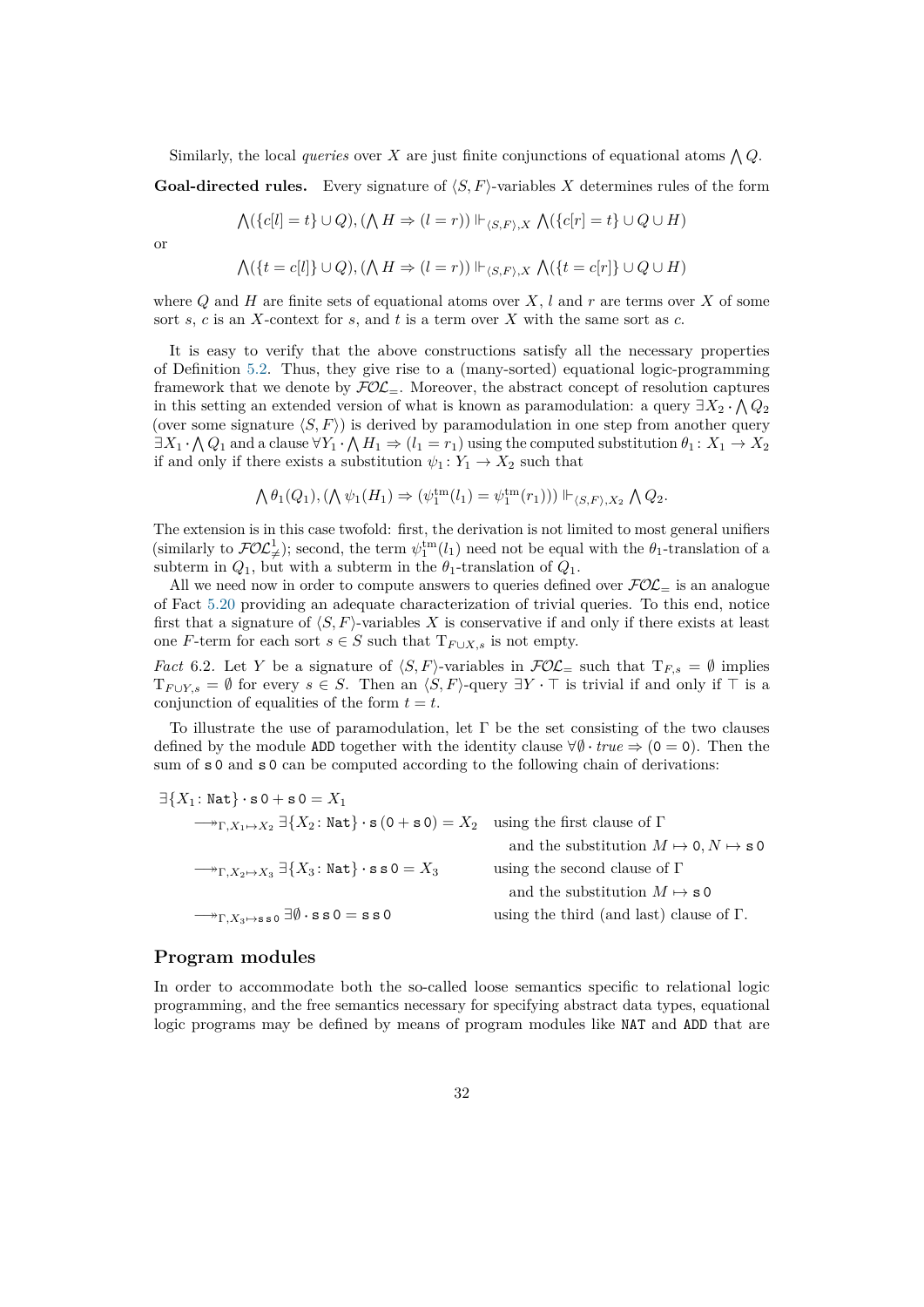built from (finite) presentations over  $FOL_{=}$ , by iteration of *structuring operators* such as union, translation, and free semantics [\[43\]](#page-37-3). Various other operators dedicated, for example, to the derivation or to the extension of modules (often parameterized by classes of signature morphisms or of homomorphisms) have been considered in the specification literature [\[4,](#page-34-4) [44,](#page-37-6) [15\]](#page-35-4). To keep the presentation simple, we focus here only on the three aforementioned operators.

The equational logic-programming language  $\mathcal{FOL}^{\text{struc}}_{=}$  defines *programs* as 'terms' formed from the programs of  $\mathcal{FOL}^{\text{pres}}_{=}$  by repeated applications of the union, translation, and freesemantics operators listed below – together with the appropriate images of the resulting program modules under the functors Sign, Ax, and PMod. Similarly to the case of presentations, the *morphisms of programs*  $\nu: P \to P'$  are morphisms of signatures  $\nu: \text{Sign}(P) \to \text{Sign}(P')$ such that  $M'|_{\nu} \in |{\rm PMod}(P)|$  for every model  $M' \in |{\rm PMod}(P')|$ .

*Union.* For any two program modules  $P_1$  and  $P_2$  having the same signature  $\Sigma$ ,  $P_1 \cup P_2$  is also a program module, with

 $\text{Sien}(P_1 \cup P_2) = \Sigma$  $Ax(P_1 ∪ P_2) = Ax(P_1) ∪ Ax(P_2)$  $\text{PMod}(P_1 \cup P_2) = \text{PMod}(P_1) \cap \text{PMod}(P_2)$ .

*Translation.* For any program module *P* and any signature morphism  $\varphi$ : Sign(*P*)  $\to \Sigma'$ , **translate** *P* **by**  $\varphi$  is also a program module, with

Sign(**translate** *P* **by**  $\varphi$ ) =  $\Sigma'$ Ax(**translate**  $P$  **by**  $\varphi$ ) =  $\varphi$ (Ax( $P$ ))  $\text{PMod}(\text{translate } P \text{ by } \varphi) = \text{Mod}(\varphi)^{-1}(\text{PMod}(P)).$ 

*Free semantics.* For any two program modules  $P$  and  $P'$ , and any signature morphism  $\varphi$ : Sign(*P*)  $\rightarrow$  Sign(*P*<sup>'</sup>), free *P*<sup>'</sup> over *P* through  $\varphi$  is also a program module, with

 $Sign(\textbf{free } P' \textbf{ over } P \textbf{ through } \varphi) = Sign(P')$ Ax(free *P*<sup>'</sup> over *P* through  $\varphi$ ) = Ax(*P*<sup>'</sup>)

PMod(free P' over P through  $\varphi$ ) = the full subcategory of PMod(P') given by

the models  $M'$  that are free with respect to  $\varphi$  over some model  $M$  of  $P$ .

To describe the modules NAT and ADD, note that, for any program module *P*, **free** *P* is an abbreviation for **free** *P* **over**  $\emptyset$  **through** *ι*, where *ι* is the inclusion  $\emptyset \subseteq$  Sign(*P*), and that, for any other program module  $P'$  such that  $\text{Sign}(P)$  is a subsignature of  $\text{Sign}(P')$ ,  $P$  then  $P'$ is an abbreviation for (**translate**  $P$  **by**  $\iota$ )  $\cup$   $P'$ , where  $\iota$  is the inclusion  $\text{Sign}(P) \subseteq \text{Sign}(P')$ .

The soundness of paramodulation with respect to a given equational logic program follows from Theorem [5.23.](#page-25-3) As regards completeness, note that, unlike  $(\overline{FOC}^1_{\neq})^{\text{pres}}$ , the logicprogramming language  $\mathcal{FOL}^{\text{struc}}_{=}$  cannot be guaranteed to be query-complete due to its reliance upon the free-semantics operator [\[44\]](#page-37-6). However, it is known that every program module built only with the union and translation operators is semantically equivalent with a program defined over  $\mathcal{FOL}^{\text{pres}}_{=}[15]$  $\mathcal{FOL}^{\text{pres}}_{=}[15]$  and, moreover, that logic programs given as presentations  $\langle \Sigma, \Gamma \rangle$  are query-complete whenever the term rewriting system generated by  $\Gamma$  is convergent, i.e. both confluent and terminating [\[2\]](#page-34-9). These observations lead to the following result.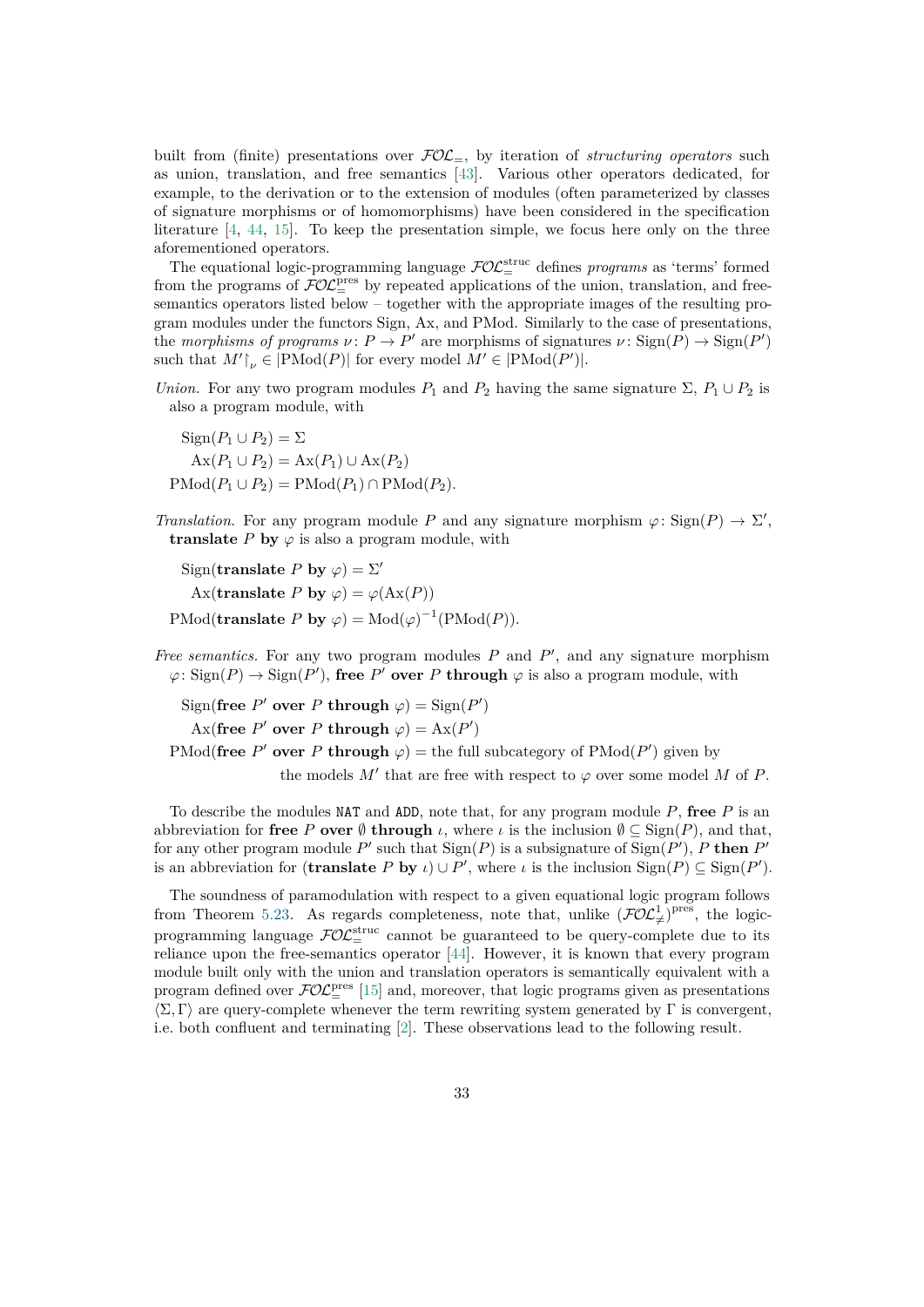**Proposition 6.3.** Let P be a logic program defined over  $\mathcal{FOL}^{\text{struc}}_{=}$  using only the union and *translation operators, such that the term rewriting system generated by* Ax(*P*) *is convergent. Then P is query-complete.*  $\Box$ 

# **7 Conclusions**

We have advanced an abstract axiomatic theory of logic programming by identifying and examining in an institution-theoretic setting two of the most basic principles of the paradigm: (*a*) the fact that each logic program has a rigorous mathematical semantics given by a class of models (and often by a 'standard' model of that class) determining the specific set of queries that can be positively answered, and (*b*) the existence of a sound (and in some cases complete) goal-directed procedure for computing answer-substitutions that confirm the validity of the positive answer received by a query. In this way, the present study unifies the relational and the equational variants of logic programming, and we can expect it to integrate with ease many other derived forms such as higher-order [\[35\]](#page-36-5), behavioural [\[24\]](#page-35-1), or even service-oriented logic programming [\[50\]](#page-37-1). The first two share many similarities with the equational variant presented in Section [6.](#page-29-0) The latter, however, is significantly different from all the other forms of logic programming mentioned above – even though the logic programs (known as repositories) and their corresponding operational semantics are defined similarly to their relational counterparts. This is mainly due to the fact that the signatures of variables (formalized in this case as labelled hypergraphs) can no longer be treated as extensions of signatures (which provide the structures that can be used as labels for the hypergraphs underlying the signatures of variables). Consequently, the service-oriented substitutions cannot be captured by the institution-independent concept of substitution considered in [\[10\]](#page-34-3), nor can they be expressed as generalized forms of signature morphisms as in [\[18\]](#page-35-9), for example. Nevertheless, they can be easily shown to form the components of a generalized substitution system as defined in Section [4.](#page-11-0)

Our efforts have focused mainly on the development of a simple yet sufficiently rich theoretical framework to allow the investigation of properties related to the satisfaction of quantified sentences, the generalization of Herbrand's theorem to abstract logic-programming languages and, even more, the definition of a sound and (conditionally) complete procedure for computing solutions to queries. This procedure relies on exploring a potentially infinite search space of queries, related through substitutions computed by means of resolution, in search of queries that are trivial, i.e. known to admit the simplest possible solutions. Its implementation is not complete because we do not commit to any particular search strategy, which could make use, for example, of most general unifiers and backtracking. However, it should be noted that under the present formalization of the search space, any such strategy would be sound and, moreover, complete if it ensured that the reachability of all trivial queries is maintained.

Apart from the obvious need to consider various other forms of logic programming, an interesting direction for future research is to examine the preservation and the reflection of answers along morphisms of logic programs (following the lines of [\[10\]](#page-34-3)), as this may give us the possibility to search for solutions to queries in restricted contexts that correspond to 'subprograms', and then translate these solutions back to the original setting. Another open problem of practical importance is the development of an appropriate concept of map of logic-programming languages to capture, for example, the encoding of relational logic programming into its equational correspondent based on the representation of relations as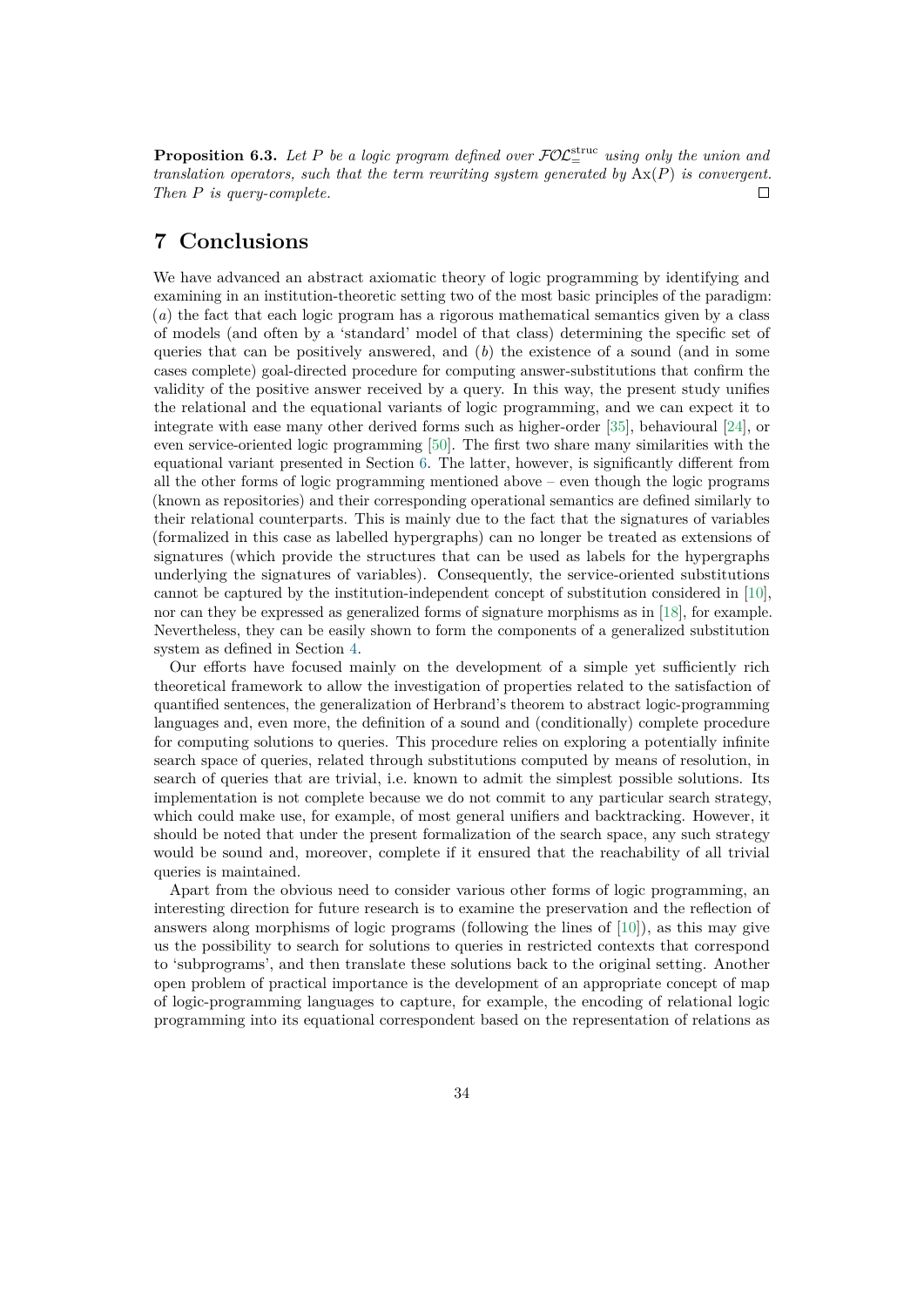Boolean-valued operations (see e.g. [\[11\]](#page-35-6)). Even though from a denotational perspective we obtain an immediate answer in the form of the notion of morphism of generalized substitution systems (suggested in Definition [4.6\)](#page-14-0), from an operational point of view the answer does not appear to be equally obvious since different logic-programming frameworks may be founded on highly different kinds of goal-directed rules.

## **Acknowledgements**

The authors would like to thank Răzvan Diaconescu and Uwe Wolter for many useful discussions that led to the present form of this paper, as well as the anonymous referees for their helpful comments and suggestions. This research has been supported by a grant of the Romanian National Authority for Scientific Research, CNCS-UEFISCDI, project number PN-II-ID-PCE-2011-3-0439.

## **References**

- <span id="page-34-5"></span>[1] Jiri Adámek, Horst Herrlich, and George Strecker. *Abstract and Concrete Categories: The Joy of Cats*. Dover books on mathematics. Dover Publications, 2009. reprint.
- <span id="page-34-9"></span>[2] Franz Baader and Tobias Nipkow. *Term Rewriting and All That*. Cambridge University Press, 1999.
- <span id="page-34-8"></span>[3] Edward K. Blum and Francesco Parisi-Presicce. The semantics of shared submodules specifications. In Hartmut Ehrig, Christiane Floyd, Maurice Nivat, and James W. Thatcher, editors, *Theory and Practice of Software Development*, volume 185 of *Lecture Notes in Computer Science*, pages 359–373. Springer, 1985.
- <span id="page-34-4"></span>[4] Tomasz Borzyszkowski. Logical systems for structured specifications. *Theoretical Computer Science*, 286(2):197–245, 2002.
- <span id="page-34-6"></span>[5] Rod M. Burstall and Joseph A. Goguen. The semantics of Clear, a specification language. In Dines Bjørner, editor, *Abstract Software Specifications*, volume 86 of *Lecture Notes in Computer Science*, pages 292–332. Springer, 1979.
- <span id="page-34-7"></span>[6] Mihai Codescu and Daniel Găină. Birkhoff completeness in institutions. *Logica Universalis*, 2(2):277–309, 2008.
- <span id="page-34-0"></span>[7] Alain Colmerauer, Henry Kanoui, Philippe Roussel, and Robert Pasero. Un systéme de communication homme-machine en Francais. Technical report, Groupe de Intelligence Artificielle, Faculté des Sciences de Luminy, Université de Aix-Marseille II, Marseille, 1973.
- <span id="page-34-1"></span>[8] Răzvan Diaconescu. Completeness of category-based equational deduction. *Mathematical Structures in Computer Science*, 5(1):9–40, 1995.
- <span id="page-34-2"></span>[9] Răzvan Diaconescu. Category-based constraint logic. *Mathematical Structures in Computer Science*, 10(3):373–407, 2000.
- <span id="page-34-3"></span>[10] Răzvan Diaconescu. Herbrand theorems in arbitrary institutions. *Information Processing Letters*, 90(1):29–37, 2004.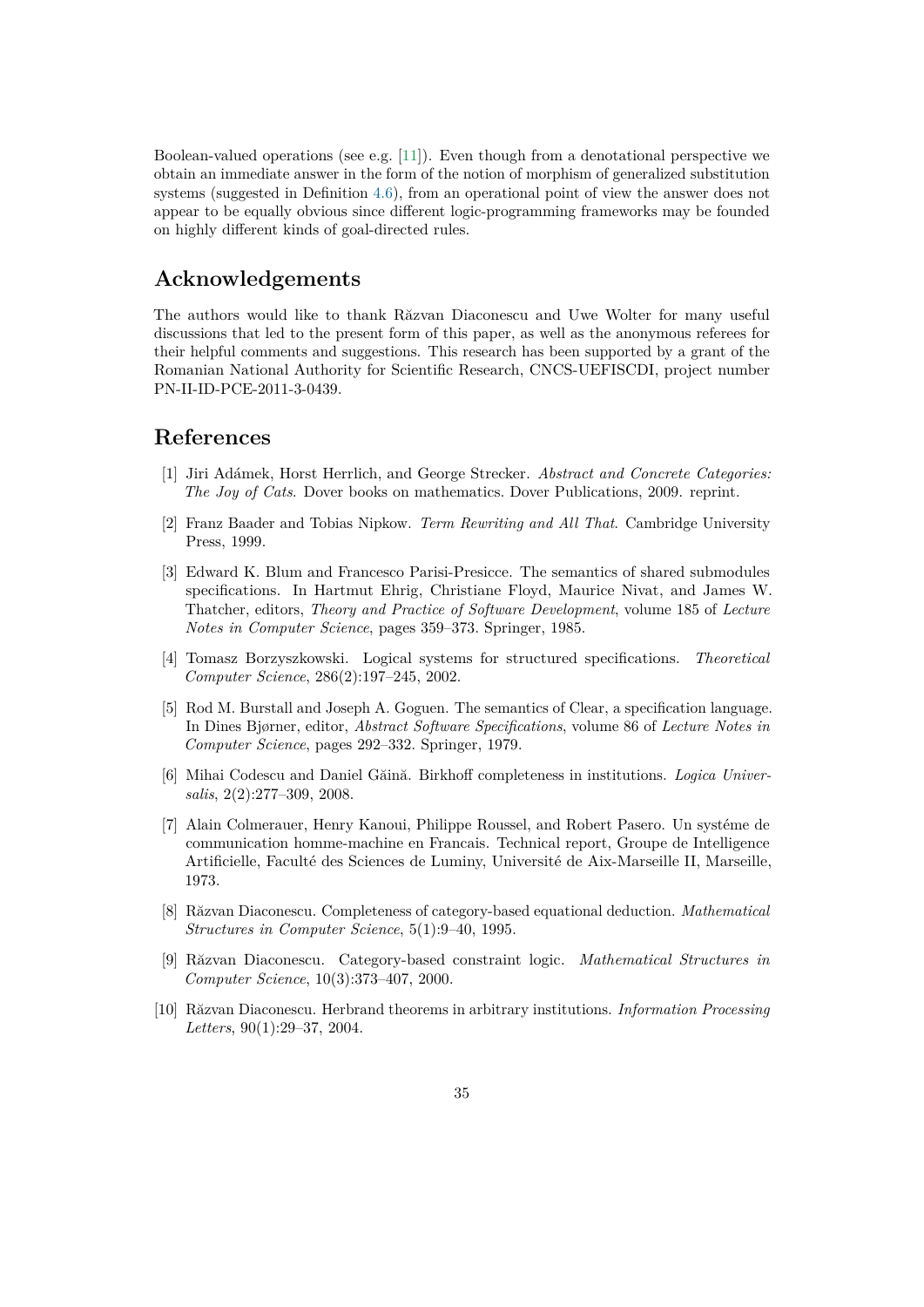- <span id="page-35-6"></span>[11] Răzvan Diaconescu. *Institution-Independent Model Theory*. Studies in Universal Logic. Birkhäuser, 2008.
- <span id="page-35-8"></span>[12] Răzvan Diaconescu. Structural induction in institutions. *Information and Computation*, 209(9):1197–1222, 2011.
- <span id="page-35-13"></span>[13] Răzvan Diaconescu. An axiomatic approach to structuring specifications. *Theoretical Computer Science*, 433:20–42, 2012.
- <span id="page-35-12"></span>[14] Răzvan Diaconescu, Joseph A. Goguen, and Petros Stefaneas. Logical support for modularisation. In Gérard Huet and Gordon Plotkin, editors, *Logical Environments*, pages 83–130. Cambridge University Press, 1993.
- <span id="page-35-4"></span>[15] Răzvan Diaconescu and Ionuţ Ţuţu. On the algebra of structured specifications. *Theoretical Computer Science*, 412(28):3145–3174, 2011.
- <span id="page-35-2"></span>[16] José L. Fiadeiro, Antónia Lopes, and Laura Bocchi. An abstract model of service discovery and binding. *Formal Aspects of Computing*, 23(4):433–463, 2011.
- <span id="page-35-11"></span>[17] Daniel Găină. Forcing, Downward Löwenheim-Skolem and Omitting Types theorems, institutionally. *Logica Universalis*, pages 1–30, 2013.
- <span id="page-35-9"></span>[18] Daniel Găină, Kokichi Futatsugi, and Kazuhiro Ogata. Constructor-based logics. *Journal of Universal Computer Science*, 18(16):2204–2233, 2012.
- <span id="page-35-10"></span>[19] Daniel Găină and Marius Petria. Completeness by forcing. *Journal of Logic and Computation*, 20(6):1165–1186, 2010.
- <span id="page-35-14"></span>[20] Joseph A. Goguen. What is unification? *Resolution of Equations in Algebraic Structures*, 1:217–261, 1989.
- <span id="page-35-5"></span>[21] Joseph A. Goguen and Rod M. Burstall. Some fundamental algebraic tools for the semantics of computation. Part 1: Comma categories, colimits, signatures and theories. *Theoretical Computer Science*, 31:175–209, 1984.
- <span id="page-35-7"></span>[22] Joseph A. Goguen and Rod M. Burstall. A study in the foundations of programming methodology: specifications, institutions, charters and parchments. In David H. Pitt, Samson Abramsky, Axel Poigné, and David E. Rydeheard, editors, *Category Theory and Computer Programming*, volume 240 of *Lecture Notes in Computer Science*, pages 313–333. Springer, 1986.
- <span id="page-35-3"></span>[23] Joseph A. Goguen and Rod M. Burstall. Institutions: abstract model theory for specification and programming. *Journal of the ACM*, 39(1):95–146, 1992.
- <span id="page-35-1"></span>[24] Joseph A. Goguen, Grant Malcolm, and Tom Kemp. A hidden Herbrand theorem: combining the object and logic paradigms. *Journal of Logic and Algebraic Programming*, 51(1):1–41, 2002.
- <span id="page-35-0"></span>[25] Joseph A. Goguen and José Meseguer. EQLOG: Equality, types, and generic modules for logic programming. In *Logic Programming: Functions, Relations, and Equations*, pages 295–363. Prentice Hall, 1986.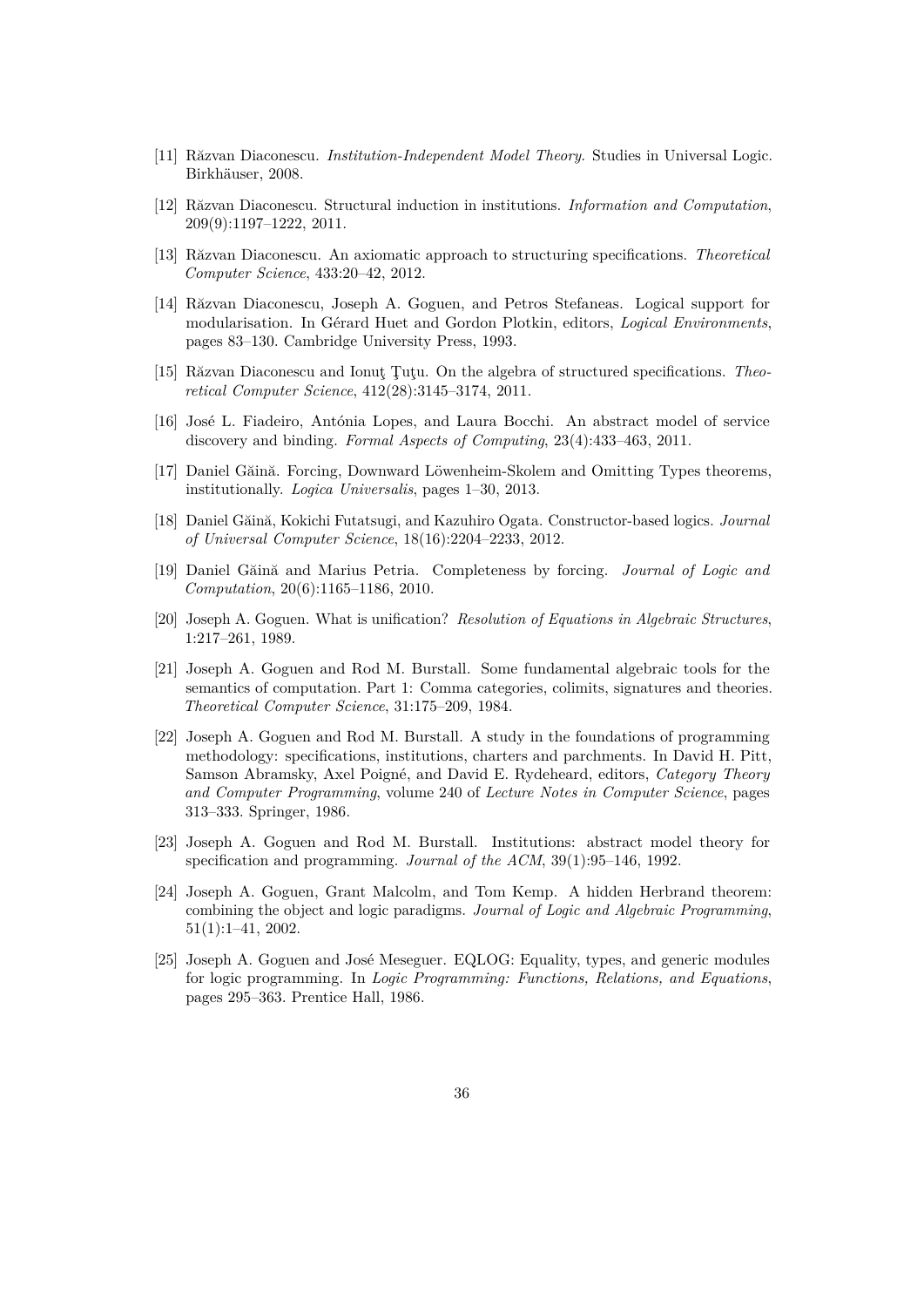- <span id="page-36-7"></span>[26] Joseph A. Goguen and José Meseguer. Models and equality for logical programming. In Hartmut Ehrig, Robert A. Kowalski, Giorgio Levi, and Ugo Montanari, editors, *Theory and Practice of Software Development*, volume 250 of *Lecture Notes in Computer Science*, pages 1–22. Springer, 1987.
- <span id="page-36-9"></span>[27] Joseph A. Goguen and Grigore Roşu. Institution morphisms. *Formal Aspects of Computing*, 13(3–5):274–307, 2002.
- <span id="page-36-2"></span>[28] Jacques Herbrand. *Investigations in proof theory*, pages 525–581. Source books in the history of the sciences. Harvard University Press, 1967.
- <span id="page-36-1"></span>[29] Robert A. Kowalski. Predicate logic as programming language. In *IFIP Congress*, pages 569–574, 1974.
- <span id="page-36-0"></span>[30] Robert A. Kowalski and Donald Kuehner. Linear resolution with selection function. *Artificial Intelligence*, 2(3/4):227–260, 1971.
- <span id="page-36-3"></span>[31] John W. Lloyd. *Foundations of Logic Programming*. Symbolic computation: Artificial intelligence. Springer, 1987.
- <span id="page-36-6"></span>[32] Saunders Mac Lane. *Categories for the Working Mathematician*. Graduate texts in mathematics. Springer, 1998.
- <span id="page-36-12"></span>[33] Manuel A. Martins, Alexandre Madeira, Răzvan Diaconescu, and Luís Soares Barbosa. Hybridization of institutions. In Andrea Corradini, Bartek Klin, and Corina Cîrstea, editors, *Algebra and Coalgebra in Computer Science*, volume 6859 of *Lecture Notes in Computer Science*, pages 283–297. Springer, 2011.
- <span id="page-36-4"></span>[34] José Meseguer. General logics. In Heinz-Dieter Ebbinghaus, José Fernández-Prida, Manuel Garrido, Daniel Lascar, and Mario Rodriquez-Artalejo, editors, *Logic Colloquium '87*, volume 129 of *Studies in Logic and the Foundations of Mathematics Series*, pages 275–329. Elsevier, 1989.
- <span id="page-36-5"></span>[35] José Meseguer. Multiparadigm logic programming. In Hélène Kirchner and Giorgio Levi, editors, *Algebraic and Logic Programming*, volume 632 of *Lecture Notes in Computer Science*, pages 158–200. Springer, 1992.
- <span id="page-36-8"></span>[36] Bernhard Möller, Andrzej Tarlecki, and Martin Wirsing. Algebraic specifications of reachable higher-order algebras. In Donald Sannella and Andrzej Tarlecki, editors, *Abstract Data Types*, volume 332 of *Lecture Notes in Computer Science*, pages 154–169. Springer, 1987.
- <span id="page-36-10"></span>[37] Till Mossakowski. Comorphism-based Grothendieck logics. In Krzysztof Diks and Wojciech Rytter, editors, *Mathematical Foundations of Computer Science 2002*, volume 2420 of *Lecture Notes in Computer Science*, pages 593–604. Springer, 2002.
- <span id="page-36-11"></span>[38] Till Mossakowski. Institutional 2-cells and Grothendieck institutions. In Kokichi Futatsugi, Jean-Pierre Jouannaud, and José Meseguer, editors, *Algebra, Meaning, and Computation, Essays Dedicated to Joseph A. Goguen on the Occasion of His 65th Birthday*, volume 4060 of *Lecture Notes in Computer Science*, pages 124–149. Springer, 2006.